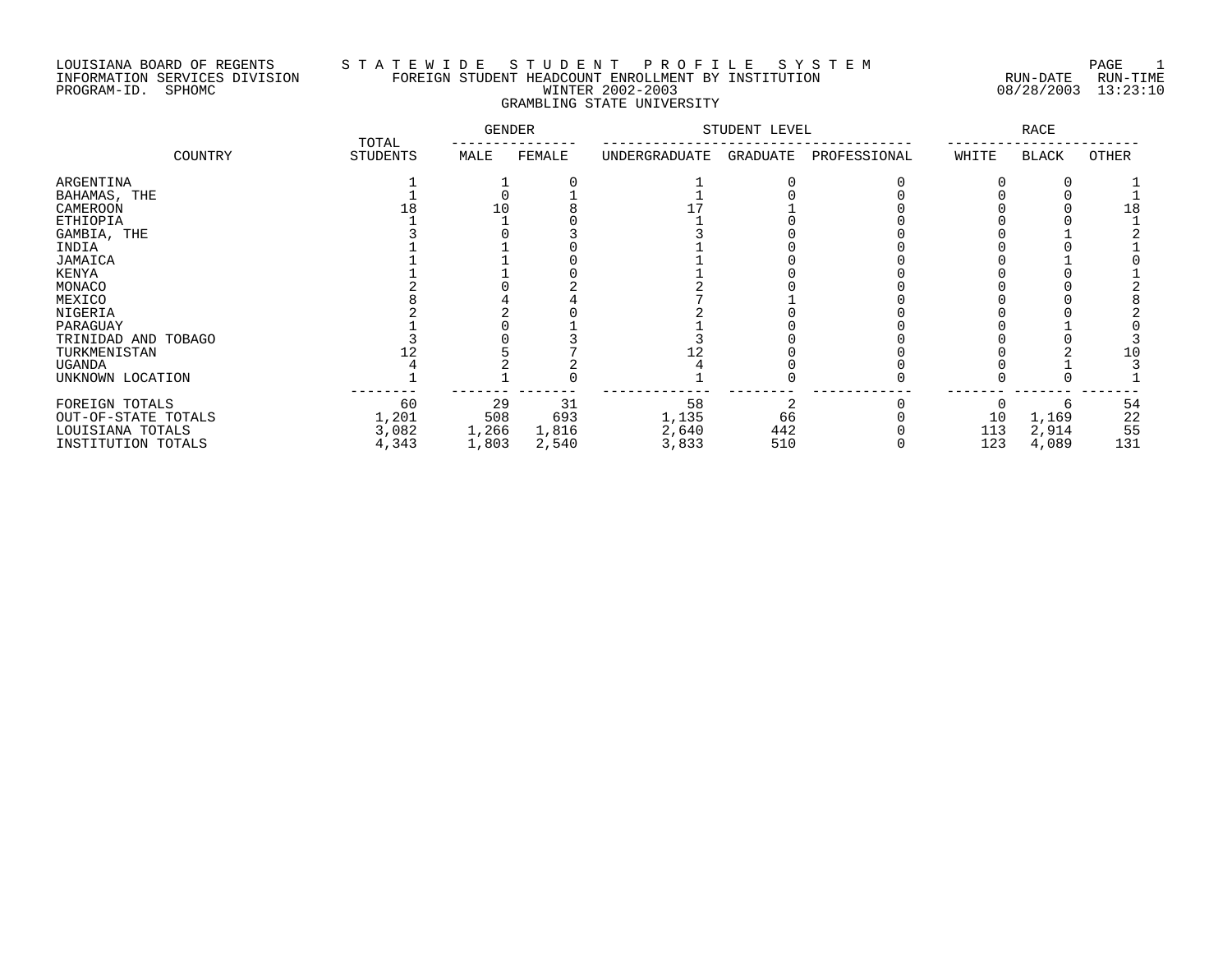# LOUISIANA BOARD OF REGENTS S T A T E W I D E S T U D E N T P R O F I L E S Y S T E M PAGE 2 INFORMATION SERVICES DIVISION FOREIGN STUDENT HEADCOUNT ENROLLMENT BY INSTITUTION RUN-DATE RUN-TIME PROGRAM-ID. SPHOMC WINTER 2002-2003 08/28/2003 13:23:10 LOUISIANA TECH UNIVERSITY

| TOTAL              | <b>GENDER</b>   |                               | STUDENT LEVEL           |               | <b>RACE</b>    |                       |             |              |               |
|--------------------|-----------------|-------------------------------|-------------------------|---------------|----------------|-----------------------|-------------|--------------|---------------|
| COUNTRY            | <b>STUDENTS</b> | MALE                          | FEMALE                  | UNDERGRADUATE |                | GRADUATE PROFESSIONAL | WHITE       | <b>BLACK</b> | <b>OTHER</b>  |
| ARUBA              | 1               | 0                             | 1                       | 1             | 0              | $\mathbf 0$           | 0           | 0            |               |
| AZERBAIJAN         | $\overline{2}$  | 2                             | $\mathbf 0$             | $\mathbf{1}$  | $\mathbf 1$    | $\mathbf 0$           | 0           | 0            | 2             |
| ARGENTINA          |                 | $\mathbf{1}$                  | $\mathbf 0$             |               | $\overline{0}$ | $\Omega$              | $\Omega$    | $\Omega$     |               |
| BAHAMAS, THE       |                 | 4                             |                         |               |                | $\Omega$              | $\Omega$    | $\cap$       |               |
| <b>BANGLADESH</b>  |                 | 3                             | 2                       |               | $\overline{2}$ | U                     | $\Omega$    | ∩            |               |
| <b>BOLIVIA</b>     |                 | 0                             |                         |               |                | U                     | $\Omega$    | ∩            |               |
| <b>BRAZIL</b>      | 5               | 1                             |                         |               | $\mathbf 0$    | U                     | $\Omega$    |              |               |
| CANADA             | 7               | 2                             | 5                       |               | $\overline{2}$ | U                     |             |              |               |
| SRI LANKA          | $\mathbf{1}$    | $\mathbf{1}$                  | $\Omega$                |               | $\mathbf{1}$   | U                     | $\Omega$    | $\cap$       |               |
| CHINA              | 136             | 72                            | 64                      |               | 127            | C                     | $\Omega$    | $\Omega$     | 136           |
| COLOMBIA           | -1              | 0                             | 1                       |               | $\Omega$       | U                     | $\Omega$    | $\Omega$     |               |
| COSTA RICA         |                 | $\Omega$                      | 1                       |               | $\Omega$       | $\cap$                | ∩           | $\cap$       |               |
| <b>CYPRUS</b>      |                 | $\Omega$                      | $\mathbf{1}$            |               |                | $\cap$                | $\cap$      | ∩            |               |
| DOMINICAN REPUBLIC |                 | $\Omega$                      |                         |               | U              | U                     | $\Omega$    | $\cap$       |               |
| ECUADOR            |                 | 1                             |                         |               |                |                       | $\Omega$    | $\Omega$     |               |
| EGYPT              |                 | 0                             | 1                       |               | 1              | U                     | $\Omega$    | $\Omega$     |               |
| EL SALVADOR        |                 | $\Omega$                      |                         |               | $\Omega$       | $\cap$                | $\cap$      | $\cap$       |               |
| <b>ETHIOPIA</b>    |                 | 1                             | $\Omega$                |               | $\Omega$       | $\cap$                | $\Omega$    | $\Omega$     |               |
| CZECH REPUBLIC     |                 | 0                             |                         | ∩             |                | $\Omega$              | $\Omega$    | $\Omega$     |               |
| FRANCE             |                 | 1                             | $\Omega$                | ∩             |                | U                     | $\Omega$    | $\Omega$     |               |
| <b>GERMANY</b>     |                 | 2                             | 2                       | 2             | $\overline{2}$ | $\cap$                | $\cap$      | $\Omega$     |               |
| <b>GUINEA</b>      |                 | 1                             | $\Omega$                | ∩             |                | U                     | $\Omega$    | $\cap$       |               |
| <b>GUYANA</b>      |                 | $\mathbf{1}$                  | $\Omega$                |               |                | $\cap$                | $\Omega$    | $\Omega$     |               |
|                    |                 | 1                             |                         |               | 1              | U                     | $\Omega$    | $\Omega$     |               |
| HONG KONG          |                 | 3                             |                         |               |                | U                     | $\Omega$    | ∩            |               |
| HONDURAS           |                 |                               | $\overline{a}$          |               | 2              | $\cap$                | $\Omega$    | $\cap$       |               |
| <b>HUNGARY</b>     | $\overline{2}$  | $\mathbf 1$<br>$\overline{2}$ | $\mathbf 0$<br>$\Omega$ |               | $\mathbf 0$    | $\cap$                | $\Omega$    | $\Omega$     |               |
| <b>ICELAND</b>     |                 |                               |                         |               | $\mathbf{1}$   |                       |             |              |               |
| INDONESIA          | $\mathbf{1}$    | $\mathbf 1$                   | $\mathbf 0$             | 1             | $\overline{0}$ | $\Omega$              | $\Omega$    | $\mathbf 0$  |               |
| INDIA              | 217             | 170                           | 47                      | 21            | 196            | O                     | $\Omega$    | $\mathbf 0$  | 217           |
| <b>ISRAEL</b>      | 1               | 1                             | $\mathbf 0$             | 1             | 0              | $\cap$                | $\cap$      | $\Omega$     |               |
| <b>JAPAN</b>       | 4               | 4                             | $\mathbf 0$             |               | $\Omega$       | $\cap$                | $\cap$      | $\mathbf{1}$ |               |
| JAMAICA            |                 | 4                             | 5                       |               |                | U                     | $\cap$      | $\Omega$     |               |
| KENYA              |                 | 3                             | $\Omega$                |               |                |                       | $\Omega$    |              |               |
| KOREA, REPUBLIC OF | 6               | 4                             | 2                       |               |                | U                     | ∩           |              |               |
| KUWAIT             |                 | 5                             |                         |               | ſ              |                       | $\cap$      |              |               |
| LEBANON            |                 | 7                             | C                       |               | ſ              | U                     | $\Omega$    | ∩            |               |
| MONGOLIA           |                 | 0                             |                         |               | ſ              | $\cap$                | $\Omega$    |              |               |
| MACEDONIA          |                 | 0                             |                         |               | ſ              | U                     | $\Omega$    | ∩            |               |
| MEXICO             | 3               | 1                             | $\overline{2}$          | 3             | ſ              | $\cap$                | $\cap$      | $\Omega$     |               |
| MALAYSIA           | $\mathbf{1}$    | $\Omega$                      |                         | $\mathbf{1}$  | $\cap$         | U                     | $\Omega$    | $\Omega$     |               |
| NIGERIA            | 22              | 18                            | 4                       | 20            |                | U                     | $\Omega$    | $\Omega$     | 22            |
| NETHERLANDS        | $\mathbf{1}$    | 1                             | $\Omega$                | $\mathbf{1}$  | $\Omega$       | O                     | $\Omega$    | 0            |               |
| NORWAY             |                 | $\mathbf{1}$                  | $\Omega$                |               | $\cap$         | $\cap$                | $\Omega$    | $\Omega$     |               |
| NEPAL              |                 | 3                             | $\Omega$                |               | ſ              | $\cap$                | $\Omega$    | $\cap$       |               |
| NICARAGUA          |                 | 0                             |                         |               |                | $\cap$                | $\Omega$    | $\Omega$     |               |
| PAKISTAN           |                 | 2                             | $\overline{2}$          |               | C              | U                     | $\Omega$    | $\Omega$     |               |
| PANAMA             |                 | 0                             |                         |               |                | U                     |             | $\Omega$     |               |
| PORTUGAL           |                 |                               | $\Omega$                |               |                |                       | $\cap$      | ∩            |               |
| PHILIPPINES        | 2               | 0                             | $\overline{c}$          | 2             | $\Omega$       | $\cap$                | $\mathbf 0$ | $\Omega$     | $\mathcal{D}$ |
| PUERTO RICO        | $\mathbf{1}$    | $\Omega$                      | $\mathbf{1}$            | $\mathbf{1}$  | $\Omega$       | $\Omega$              | $\Omega$    | $\Omega$     | $\mathbf{1}$  |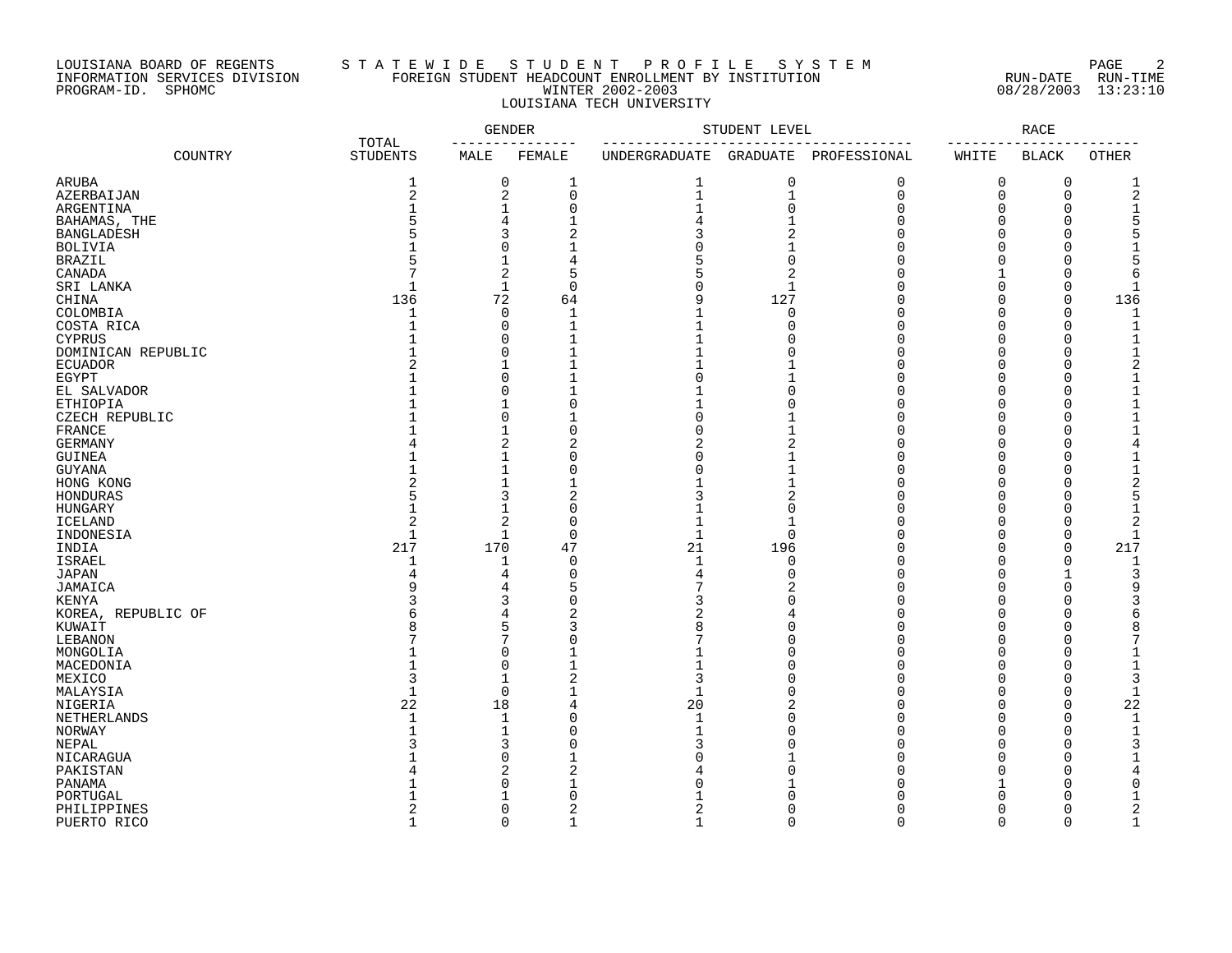# LOUISIANA BOARD OF REGENTS S T A T E W I D E S T U D E N T P R O F I L E S Y S T E M PAGE 3 INFORMATION SERVICES DIVISION FOREIGN STUDENT HEADCOUNT ENROLLMENT BY INSTITUTION RUN-DATE RUN-TIME PROGRAM-ID. SPHOMC WINTER 2002-2003 08/28/2003 13:23:10 LOUISIANA TECH UNIVERSITY

|                      |                          | <b>GENDER</b> |        | STUDENT LEVEL |          | RACE         |       |              |       |
|----------------------|--------------------------|---------------|--------|---------------|----------|--------------|-------|--------------|-------|
| COUNTRY              | TOTAL<br><b>STUDENTS</b> | MALE          | FEMALE | UNDERGRADUATE | GRADUATE | PROFESSIONAL | WHITE | <b>BLACK</b> | OTHER |
| RUSSIA               |                          |               |        |               |          |              |       |              |       |
| SAUDI ARABIA         |                          |               |        |               |          |              |       |              |       |
| SOUTH AFRICA         |                          |               |        |               |          |              |       |              |       |
| SINGAPORE            |                          |               |        |               |          |              |       |              |       |
| SERBIA               |                          |               |        |               |          |              |       |              |       |
| <b>SWEDEN</b>        |                          |               |        |               |          |              |       |              |       |
| UNITED ARAB EMIRATES |                          |               |        |               |          |              |       |              |       |
| TRINIDAD AND TOBAGO  |                          |               |        |               |          |              |       |              |       |
| THAILAND             |                          |               |        |               |          |              |       |              |       |
| <b>TOGO</b>          |                          |               |        |               |          |              |       |              |       |
| TURKEY               |                          |               |        |               |          |              |       |              |       |
| TAIWAN               |                          |               |        |               |          |              |       |              |       |
| TANZANIA             |                          |               |        |               |          |              |       |              |       |
| UGANDA               |                          |               |        |               |          |              |       |              |       |
| UNITED KINGDOM       |                          |               |        |               |          |              |       |              |       |
| UKRAINE              |                          |               |        |               |          |              |       |              |       |
| VENEZUELA            |                          |               |        |               |          |              |       |              |       |
| VIETNAM              |                          |               |        |               |          |              |       |              |       |
| VIRGIN ISLANDS       |                          |               |        |               |          |              |       |              |       |
| YEMEN                |                          |               |        |               |          |              |       |              |       |
| ZAMBIA               |                          |               |        |               |          |              |       |              |       |
| FOREIGN TOTALS       | 540                      | 353           | 187    | 170           | 370      |              |       |              | 535   |
| OUT-OF-STATE TOTALS  | 1,307                    | 739           | 568    | 1,174         | 133      |              | 892   | 247          | 168   |
| LOUISIANA TOTALS     | 8,374                    | 4,085         | 4,289  | 7,429         | 945      |              | 6,430 | 1,289        | 655   |
| INSTITUTION TOTALS   | 10,221                   | 5,177         | 5,044  | 8,773         | 1,448    |              | 7,326 | 1,537        | 1,358 |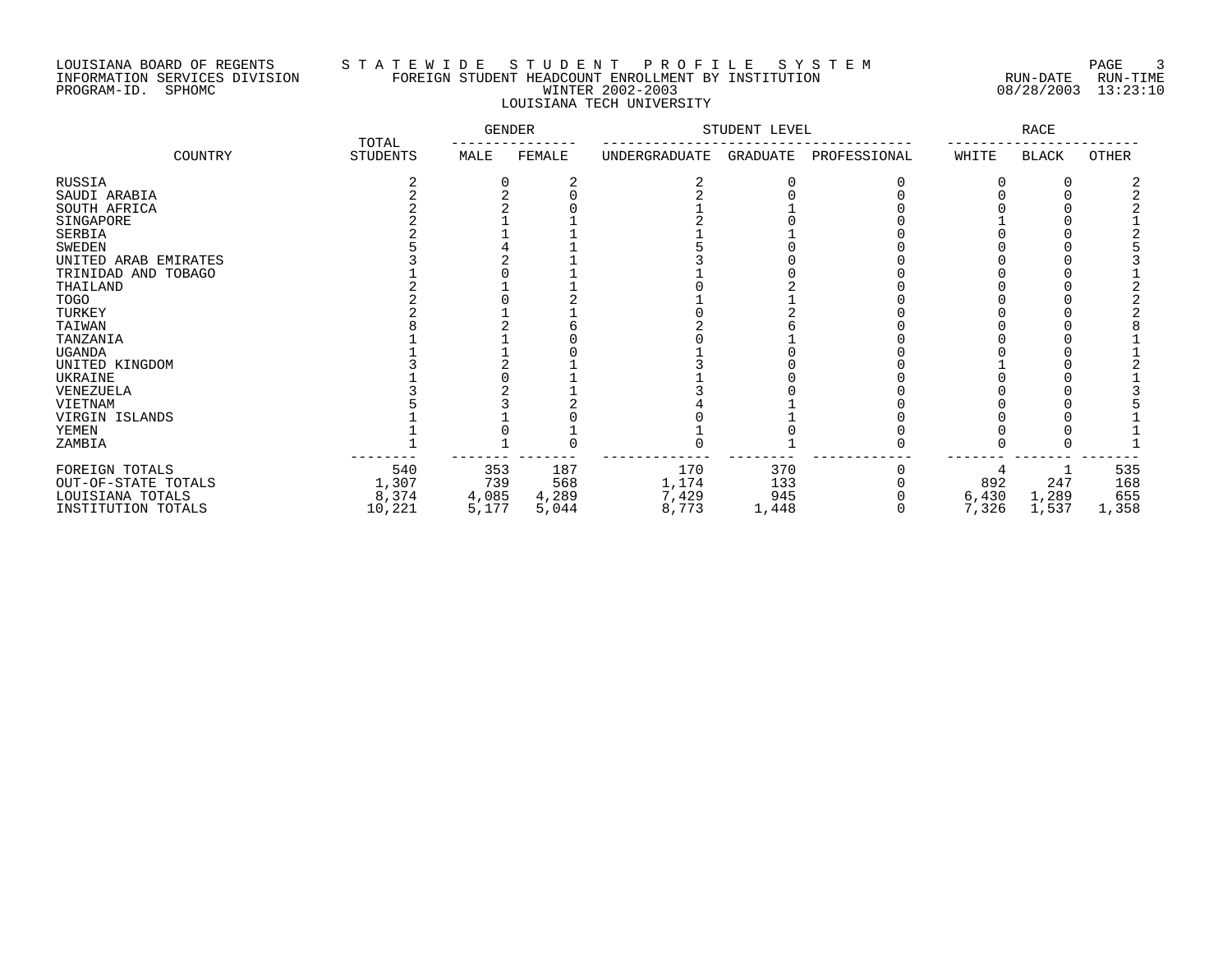## LOUISIANA BOARD OF REGENTS S T A T E W I D E S T U D E N T P R O F I L E S Y S T E M PAGE 4 INFORMATION SERVICES DIVISION FOREIGN STUDENT HEADCOUNT ENROLLMENT BY INSTITUTION RUN-DATE RUN-TIME PROGRAM-ID. SPHOMC WINTER 2002-2003 08/28/2003 13:23:10 MCNEESE STATE UNIVERSITY

|                     |         |                          | <b>GENDER</b>  |                | STUDENT LEVEL |                 | <b>RACE</b>    |              |                |              |
|---------------------|---------|--------------------------|----------------|----------------|---------------|-----------------|----------------|--------------|----------------|--------------|
|                     | COUNTRY | TOTAL<br><b>STUDENTS</b> | MALE           | FEMALE         | UNDERGRADUATE | <b>GRADUATE</b> | PROFESSIONAL   | WHITE        | <b>BLACK</b>   | <b>OTHER</b> |
| ARGENTINA           |         | 4                        | 1              | 3              | 4             | 0               | 0              | 0            | 0              |              |
| AUSTRALIA           |         | 3                        | 0              | 3              |               | $\overline{c}$  | $\overline{0}$ | $\mathbf 0$  | $\mathbf 0$    |              |
| <b>BELGIUM</b>      |         | 2                        | 0              | 2              |               |                 | $\Omega$       | $\Omega$     |                |              |
| <b>BANGLADESH</b>   |         |                          | 5              |                |               |                 | U              | O            | ∩              |              |
| <b>BOLIVIA</b>      |         |                          | 1              |                |               |                 |                |              | ∩              |              |
| <b>BURMA</b>        |         |                          | $\overline{a}$ |                |               |                 |                |              |                |              |
| CANADA              |         |                          | 0              |                |               |                 |                |              |                |              |
| SRI LANKA           |         |                          |                |                |               |                 |                |              |                |              |
| CHINA               |         |                          | 3              |                |               |                 |                |              | ∩              |              |
|                     |         |                          | 5              |                |               |                 |                | ∩            | ∩              |              |
| COLOMBIA            |         |                          | O              | 2              |               |                 |                |              |                |              |
| <b>ECUADOR</b>      |         |                          |                |                |               | ſ               |                | $\cap$       | ∩              |              |
| IRELAND             |         |                          | 3              | $\bigcap$      |               |                 |                | $\Omega$     | ∩              |              |
| <b>ESTONIA</b>      |         |                          |                | C              |               | O               | U              | $\Omega$     | $\cap$         |              |
| EL SALVADOR         |         |                          | 1              | $\cap$         |               | U               |                | $\cap$       | ∩              |              |
| CZECH REPUBLIC      |         |                          | 0              |                |               | $\sqrt{ }$      | $\cap$         | $\Omega$     | $\Omega$       |              |
| FRANCE              |         |                          | 1              | $\overline{2}$ |               |                 | U              |              | ∩              |              |
| HONDURAS            |         | 3                        | $\Omega$       | 3              |               | $\Omega$        | U              | $\cap$       | ∩              |              |
| CROATIA             |         | 7                        | 2              | 5              |               | 2               | C              | $\Omega$     | $\Omega$       |              |
| INDONESIA           |         | 10                       | 9              |                |               | 10              |                | $\Omega$     | $\Omega$       | 10           |
| INDIA               |         | 40                       | 32             | 8              |               | 40              | $\Omega$       | $\Omega$     | $\Omega$       | 40           |
| JAMAICA             |         | -1                       | $\mathbf 1$    | C              |               | $\mathbf 0$     | U              | $\Omega$     | ∩              |              |
| KENYA               |         | $\mathbf{1}$             | $\mathbf 1$    | C              |               | $\Omega$        | $\cap$         | $\cap$       | $\Omega$       | 1            |
| KOREA, REPUBLIC OF  |         | 13                       | 9              |                |               |                 | U              | $\cap$       | $\cap$         | 13           |
| KUWAIT              |         | $\mathbf{1}$             | 1              | C              |               |                 | U              | $\Omega$     | $\Omega$       | $\mathbf{1}$ |
| LEBANON             |         |                          | 1              |                |               |                 | U              | $\cap$       | $\Omega$       |              |
|                     |         |                          | 0              |                |               |                 |                | $\Omega$     | ∩              |              |
| MEXICO              |         |                          | 0              |                |               |                 | U              | <sup>0</sup> | $\Omega$       |              |
| MALAYSIA            |         |                          | O              |                |               | ſ               |                |              |                |              |
| NETHERLANDS         |         |                          |                |                |               |                 |                |              |                |              |
| NEW ZEALAND         |         |                          | U              |                |               |                 |                | $\cap$       | ∩              |              |
| PERU                |         |                          | 1              |                |               |                 |                | <sup>0</sup> | ∩              |              |
| PAKISTAN            |         |                          | 3              | 2              |               |                 |                |              |                |              |
| POLAND              |         |                          |                |                |               |                 |                |              |                |              |
| PORTUGAL            |         |                          |                |                |               |                 |                | U            |                |              |
| SOUTH AFRICA        |         |                          | 1              |                |               |                 |                |              | ∩              |              |
| SUDAN               |         |                          |                |                |               |                 |                |              |                |              |
| SYRIA               |         |                          | $\mathbf{1}$   |                |               |                 |                | <sup>0</sup> |                |              |
| THAILAND            |         |                          | 4              |                |               | Р               |                |              |                |              |
| TUNISIA             |         |                          | 0              |                |               |                 |                |              |                |              |
| TURKEY              |         | 3                        | 2              |                |               | 2               |                |              | ∩              |              |
| TAIWAN              |         | 16                       | 12             |                |               |                 |                |              | $\cap$         | 16           |
| TURKMENISTAN        |         | 2                        | 2              | $\cap$         |               | ſ               |                | $\cap$       | $\cap$         | 2            |
| UNITED KINGDOM      |         | 7                        | 3              | 4              |               | $\Omega$        | $\Omega$       | $\cap$       | ∩              |              |
| UKRAINE             |         | $\mathbf{1}$             | 1              | $\overline{0}$ |               | $\Omega$        | $\Omega$       | $\Omega$     | $\Omega$       |              |
|                     |         | 6                        | 4              | 2              |               | 2               | $\Omega$       | $\mathbf 0$  | $\Omega$       |              |
| VENEZUELA           |         |                          |                |                |               |                 |                |              |                |              |
| FOREIGN TOTALS      |         | 191                      | 117            | 74             | 90            | 101             | $\mathbf 0$    | $\mathbf 0$  | $\overline{2}$ | 189          |
| OUT-OF-STATE TOTALS |         | 451                      | 218            | 233            | 405           | 46              | $\mathbf 0$    | 329          | 96             | 26           |
| LOUISIANA TOTALS    |         | 6,953                    | 2,704          | 4,249          | 6,092         | 861             | $\mathbf 0$    | 5,424        | 1,350          | 179          |
| INSTITUTION TOTALS  |         | 7,595                    | 3,039          | 4,556          | 6,587         | 1,008           | $\Omega$       | 5,753        | 1,448          | 394          |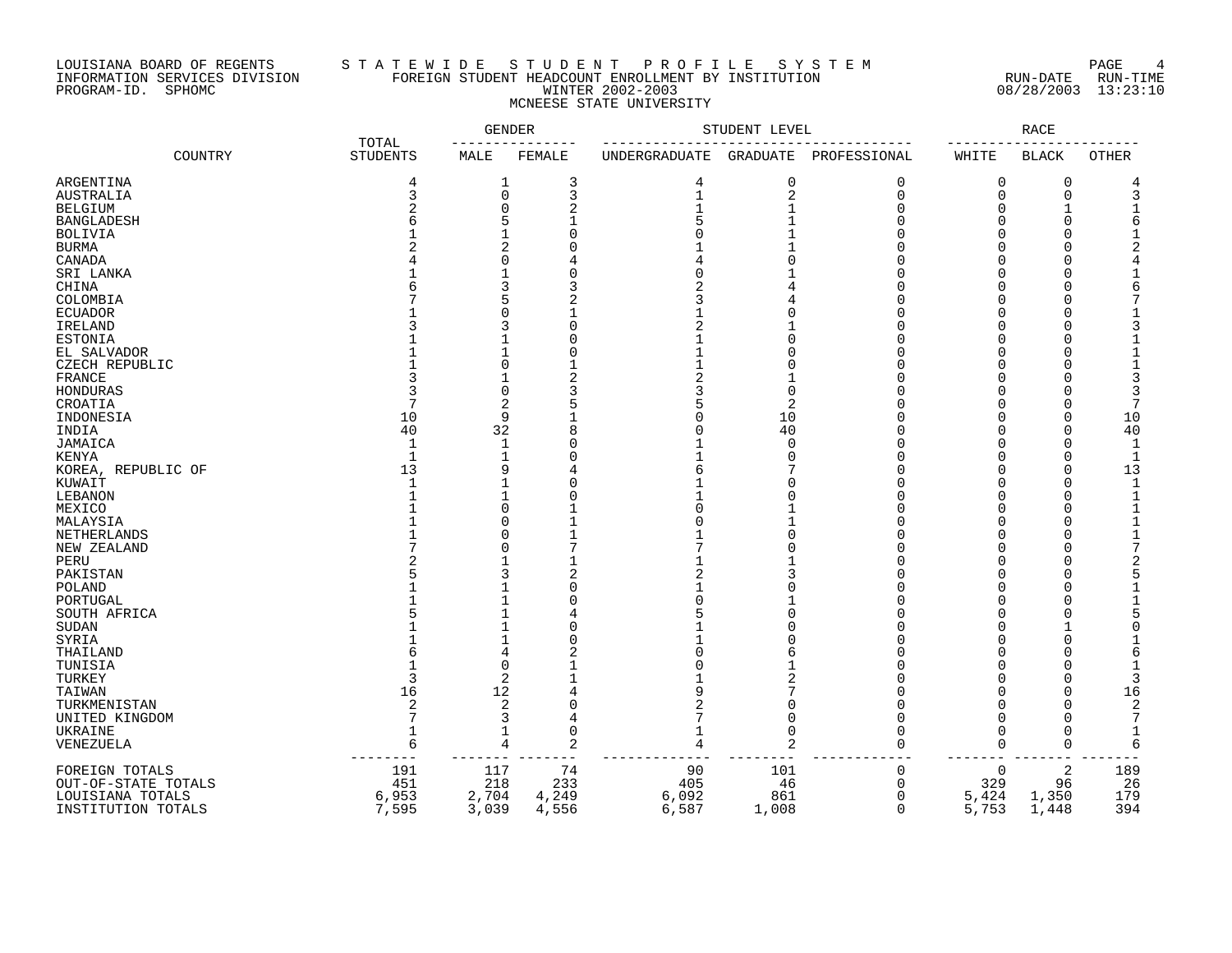## LOUISIANA BOARD OF REGENTS S T A T E W I D E S T U D E N T P R O F I L E S Y S T E M PAGE 5 INFORMATION SERVICES DIVISION FOREIGN STUDENT HEADCOUNT ENROLLMENT BY INSTITUTION RUN-DATE RUN-TIME PROGRAM-ID. SPHOMC WINTER 2002-2003 08/28/2003 13:23:10 NICHOLLS STATE UNIVERSITY

|                     | TOTAL | GENDER          |       | STUDENT LEVEL | RACE          |          |              |          |              |              |
|---------------------|-------|-----------------|-------|---------------|---------------|----------|--------------|----------|--------------|--------------|
| COUNTRY             |       | <b>STUDENTS</b> | MALE  | FEMALE        | UNDERGRADUATE | GRADUATE | PROFESSIONAL | WHITE    | <b>BLACK</b> | <b>OTHER</b> |
| <b>AUSTRALIA</b>    |       |                 | 2     | C             |               | C        | 0            |          | 0            |              |
| <b>BELGIUM</b>      |       |                 |       |               |               |          |              |          |              |              |
| BAHAMAS, THE        |       |                 |       |               |               |          |              |          |              |              |
| <b>BANGLADESH</b>   |       |                 |       |               |               |          |              |          |              |              |
| <b>BOLIVIA</b>      |       |                 |       |               |               |          |              |          |              |              |
| <b>BRAZIL</b>       |       |                 |       |               |               |          |              |          |              |              |
| CANADA              |       | 10              |       |               |               |          |              |          |              | 1 C          |
| CHINA               |       |                 |       |               |               |          |              |          |              |              |
| COLOMBIA            |       |                 |       |               |               |          |              |          |              |              |
| <b>FRANCE</b>       |       | 15              |       |               |               |          |              |          |              | 1 드          |
| <b>GERMANY</b>      |       |                 |       |               |               |          |              |          |              |              |
| <b>HUNGARY</b>      |       |                 |       |               |               |          |              |          |              |              |
| INDIA               |       |                 |       |               |               |          |              |          |              |              |
| <b>JAPAN</b>        |       |                 |       |               |               |          |              |          |              |              |
| MOROCCO             |       |                 |       |               |               |          |              |          |              |              |
| MEXICO              |       |                 |       |               |               |          |              |          |              |              |
| NIGERIA             |       |                 |       |               |               |          |              |          |              |              |
| NEPAL               |       |                 |       |               |               |          |              |          |              |              |
| NICARAGUA           |       |                 |       |               |               |          |              |          |              |              |
| PAKISTAN            |       |                 |       |               |               |          |              |          |              |              |
| <b>POLAND</b>       |       |                 |       |               |               |          |              |          |              |              |
| ROMANIA             |       |                 |       |               |               |          |              |          |              |              |
| ST. LUCIA           |       |                 |       |               |               |          |              |          |              |              |
| <b>SWEDEN</b>       |       |                 |       |               |               |          |              |          |              |              |
| TRINIDAD AND TOBAGO |       |                 |       |               |               |          |              |          |              |              |
| THAILAND            |       |                 |       |               |               |          |              |          |              |              |
| UNITED KINGDOM      |       |                 |       |               |               |          |              |          |              |              |
| VIETNAM             |       |                 |       |               |               |          |              |          |              |              |
| FOREIGN TOTALS      |       | 74              | 44    | 30            | 52            | 22       |              | $\Omega$ |              | 74           |
| OUT-OF-STATE TOTALS |       | 170             | 90    | 80            | 167           | З        |              | 98       | 41           | 31           |
| LOUISIANA TOTALS    |       | 6,433           | 2,234 | 4,199         | 5,711         | 722      |              | 5,021    | 1,045        | 367          |
| INSTITUTION TOTALS  |       | 6,677           | 2,368 | 4,309         | 5,930         | 747      |              | 5,119    | 1,086        | 472          |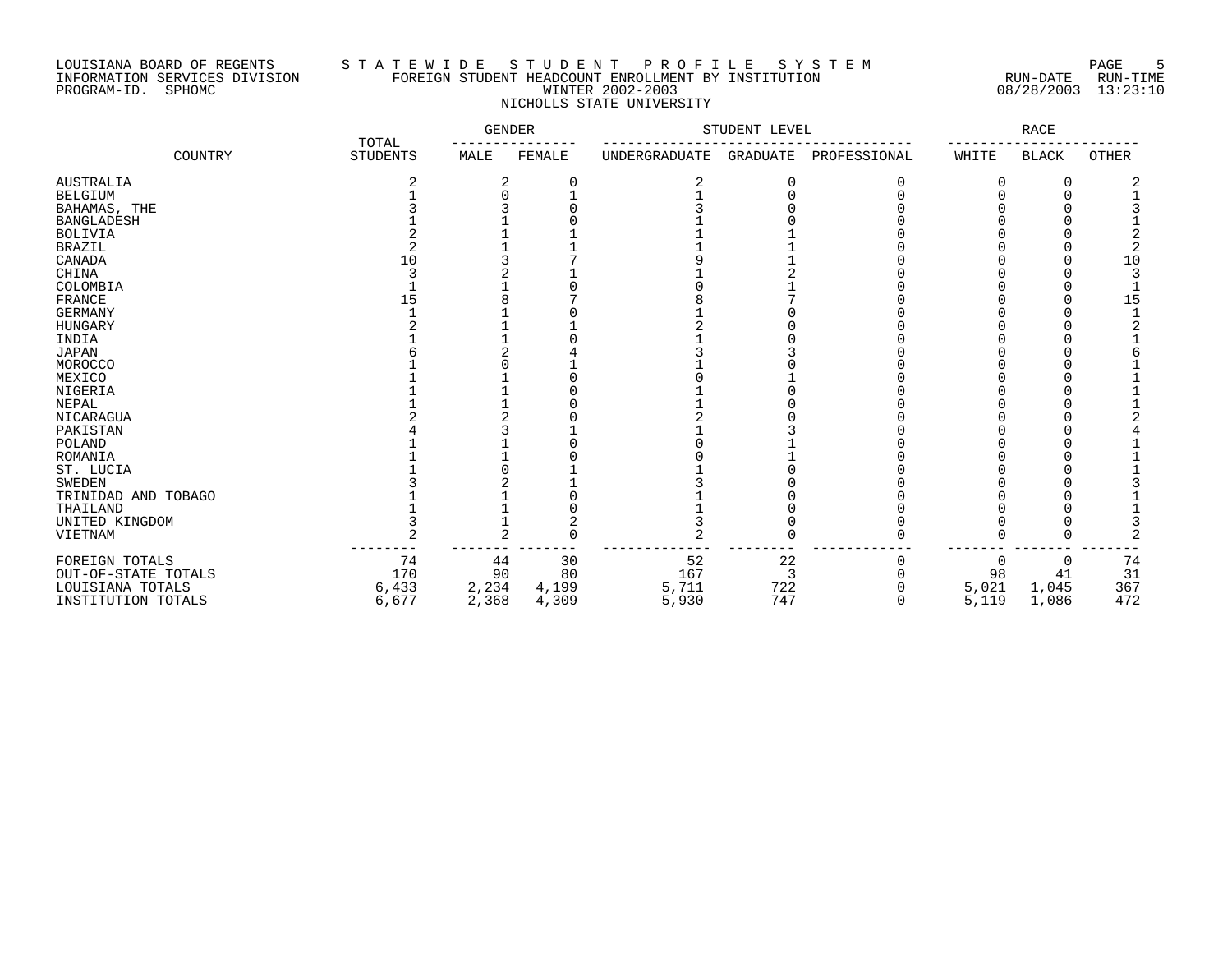## LOUISIANA BOARD OF REGENTS S T A T E W I D E S T U D E N T P R O F I L E S Y S T E M PAGE 6 INFORMATION SERVICES DIVISION FOREIGN STUDENT HEADCOUNT ENROLLMENT BY INSTITUTION RUN-DATE RUN-TIME PROGRAM-ID. SPHOMC WINTER 2002-2003 08/28/2003 13:23:10 UNIVERSITY OF LA. IN MONROE

|                     |                          | GENDER         |                | STUDENT LEVEL |                | RACE           |             |              |                     |
|---------------------|--------------------------|----------------|----------------|---------------|----------------|----------------|-------------|--------------|---------------------|
| COUNTRY             | TOTAL<br><b>STUDENTS</b> | MALE           | FEMALE         | UNDERGRADUATE | GRADUATE       | PROFESSIONAL   | WHITE       | <b>BLACK</b> | <b>OTHER</b>        |
| ARGENTINA           | 3                        | 0              | 3              | 3             | 0              | 0              | $\Omega$    | 0            |                     |
| <b>AUSTRALIA</b>    | 3                        | $\mathbf{1}$   | $\overline{2}$ | 3             | $\mathbf 0$    | $\overline{0}$ | $\Omega$    | $\Omega$     |                     |
| ANGUILLA            |                          | $\mathbf{1}$   | $\Omega$       |               | $\Omega$       | $\Omega$       | $\Omega$    | $\Omega$     |                     |
| <b>BARBADOS</b>     |                          | U              | 2              |               | $\cap$         | $\cap$         | $\cap$      |              |                     |
| <b>BELGIUM</b>      |                          |                |                |               |                |                |             |              |                     |
| <b>BURMA</b>        |                          | N              |                |               |                |                |             |              |                     |
| <b>BRAZIL</b>       |                          | 4              |                |               | 2              |                | ∩           |              |                     |
| <b>BULGARIA</b>     |                          |                |                |               | 2              |                |             |              |                     |
| CANADA              |                          | 4              |                |               | 2              |                |             |              |                     |
| SRI LANKA           | 6                        |                | 5              |               | 6              |                |             |              | 6                   |
| CHINA               | 21                       | 4              | 17             |               | 21             |                |             | ∩            | 21                  |
| CAMEROON            | $\overline{2}$           | 0              | 2              |               | $\mathbf 0$    |                | $\Omega$    | $\Omega$     | 2                   |
| COLOMBIA            | 4                        | 1              | 3              |               | $\Omega$       |                |             | $\Omega$     | 4                   |
| <b>CYPRUS</b>       | 20                       | 14             | 6              | 14            |                | U              | $\Omega$    | $\Omega$     | 20                  |
| DOMINICAN REPUBLIC  |                          | 0              |                |               | ſ              |                |             | ∩            |                     |
| <b>ECUADOR</b>      |                          | 1              | C              |               | ſ              | U              | $\cap$      | $\cap$       |                     |
| FINLAND             |                          | 1              | $\bigcap$      |               |                | U              | $\cap$      | ∩            |                     |
| FRANCE              |                          | 1              |                |               |                |                | $\cap$      |              |                     |
| <b>GHANA</b>        |                          | 1              | C              |               |                | U              | $\Omega$    | ∩            |                     |
| <b>GERMANY</b>      |                          | $\mathbf{1}$   | C              |               | $\Omega$       | U              |             |              |                     |
| <b>GUATEMALA</b>    |                          | 0              |                |               |                | U              | $\Omega$    | $\Omega$     |                     |
| HUNGARY             |                          | 0              | $\mathbf{1}$   |               | $\mathbf{1}$   |                | $\Omega$    | $\Omega$     |                     |
| INDIA               | 55                       | 29             | 26             |               | 53             |                |             | $\Omega$     | 55                  |
| <b>ITALY</b>        | $\overline{2}$           | 2              | $\mathbf 0$    |               | $\mathbf 0$    | $\cap$         |             | $\cap$       |                     |
| <b>JAPAN</b>        |                          | $\mathbf{1}$   | $\cup$         |               |                |                |             |              |                     |
| KENYA               |                          | $\Omega$       |                |               |                |                | $\Omega$    | ∩            |                     |
| KOREA, REPUBLIC OF  |                          | 2              | $\bigcap$      |               | 2              |                | $\cap$      |              |                     |
| MEXICO              |                          |                |                |               |                |                |             |              |                     |
| MALAYSIA            |                          | 1              | O              |               |                |                |             |              |                     |
| NIGERIA             |                          | $\Omega$       |                |               |                |                |             |              |                     |
| NICARAGUA           |                          | 1              | C              |               |                |                |             |              |                     |
| POLAND              |                          | 2              | C              |               | $\cap$         |                |             |              |                     |
| ROMANIA             |                          | 1              |                |               | ſ              |                |             |              |                     |
| RUSSIA              |                          | 2              | 2              |               |                |                |             |              |                     |
| SOUTH AFRICA        |                          | $\overline{2}$ | 2              |               |                |                |             |              |                     |
| SPAIN               |                          | 1              | C              |               | $\Omega$       |                |             |              |                     |
| <b>SWEDEN</b>       |                          | 3              |                |               | $\Omega$       |                |             |              |                     |
| SYRIA               |                          | 1              | C              |               |                |                |             | ∩            |                     |
| SWITZERLAND         | 21                       | 13             | 8              |               | 20             |                |             | ∩            | 21                  |
| THAILAND            | $\mathbf{1}$             | 1              | C              |               | $\mathbf{1}$   | U              | $\Omega$    | ∩            | -1                  |
| TURKEY              | 2<br>$\mathbf{1}$        | 2              |                |               | $\Omega$       |                |             |              | 2                   |
| TANZANIA            |                          | 1              | $\bigcap$      |               |                | U              | $\cap$      |              |                     |
| UNITED KINGDOM      | 3                        | 3              | $\Omega$       |               | $\overline{2}$ | $\cap$         |             |              | 3                   |
| UKRAINE             | $\overline{c}$           | 1              | 1              |               | 1              | O              | $\Omega$    | $\Omega$     | $\overline{c}$<br>7 |
| YUGOSLAVIA          | $\overline{7}$           | 4              | 3              | 6             | $\mathbf{1}$   | $\Omega$       | 0           | $\Omega$     |                     |
| FOREIGN TOTALS      | 210                      | 111            | 99             | 73            | 136            | 1              | $\mathbf 0$ | $\mathbf 0$  | 210                 |
| OUT-OF-STATE TOTALS | 513                      | 212            | 301            | 416           | 81             | 16             | 371         | 112          | 30                  |
| LOUISIANA TOTALS    | 7,208                    | 2,466          | 4,742          | 6,047         | 808            | 353            | 4,916       | 2,053        | 239                 |
| INSTITUTION TOTALS  | 7,931                    | 2,789          | 5,142          | 6,536         | 1,025          | 370            | 5,287       | 2,165        | 479                 |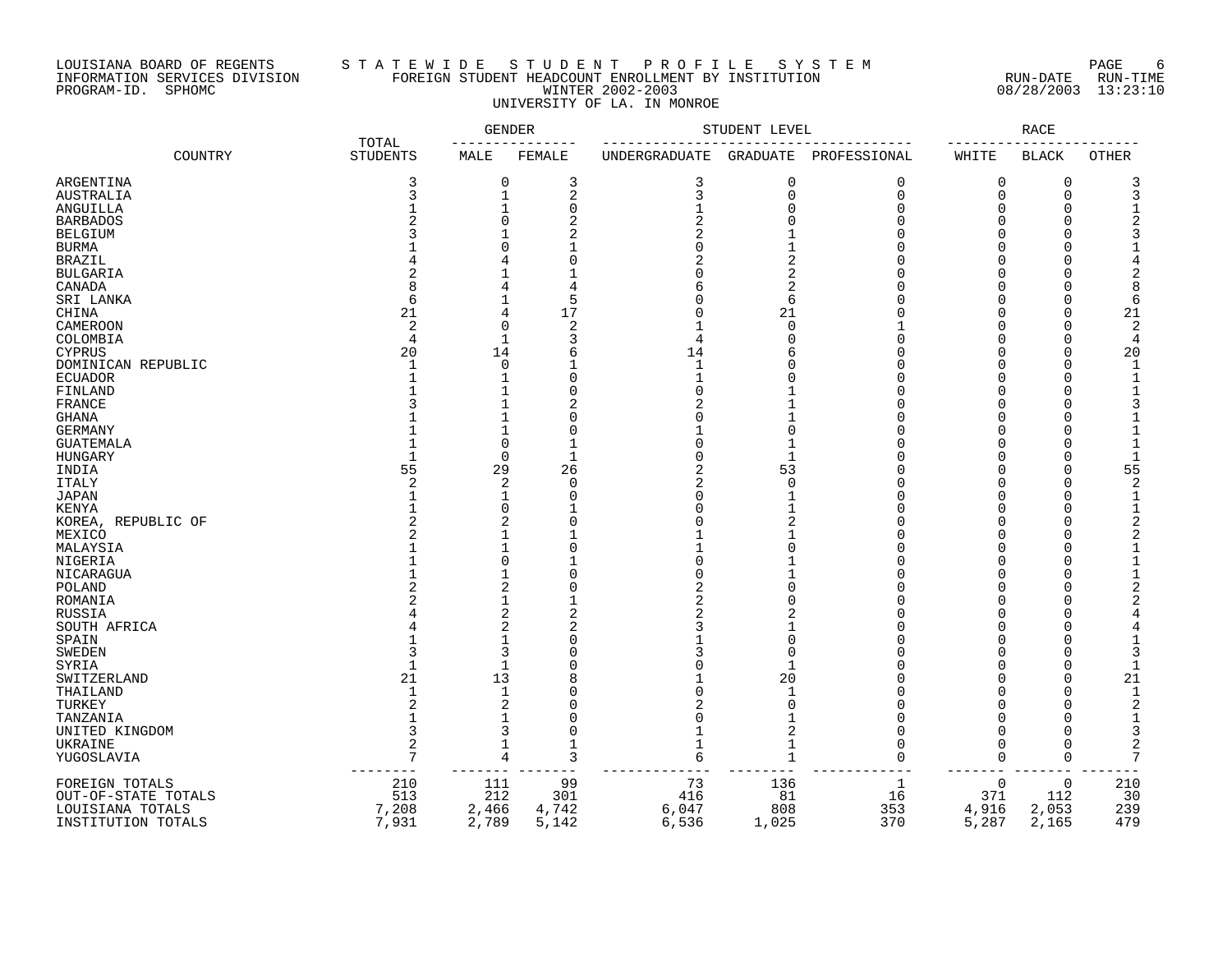# LOUISIANA BOARD OF REGENTS S T A T E W I D E S T U D E N T P R O F I L E S Y S T E M PAGE 7 INFORMATION SERVICES DIVISION FOREIGN STUDENT HEADCOUNT ENROLLMENT BY INSTITUTION RUN-DATE RUN-TIME PROGRAM-ID. SPHOMC WINTER 2002-2003 08/28/2003 13:23:10 UNIVERSITY OF LA. IN MONROE

|            |            |      | ENDEF   |                                     | <b>EVEI</b><br>ידורדור |                | ロスペロ<br>ししい |                |               |
|------------|------------|------|---------|-------------------------------------|------------------------|----------------|-------------|----------------|---------------|
|            | TOTAL      |      | ------- | ___                                 |                        |                | __          |                |               |
| יסידווזורי | אידו אים ר | MALE | FEMALE  | $\alpha$ antiate.<br><b>UNDER</b> G | <b>GRADIIATE</b>       | ロウソム<br>`N A L | WHITE       | $R$ $\cap$ $T$ | $\bigcap \Pi$ |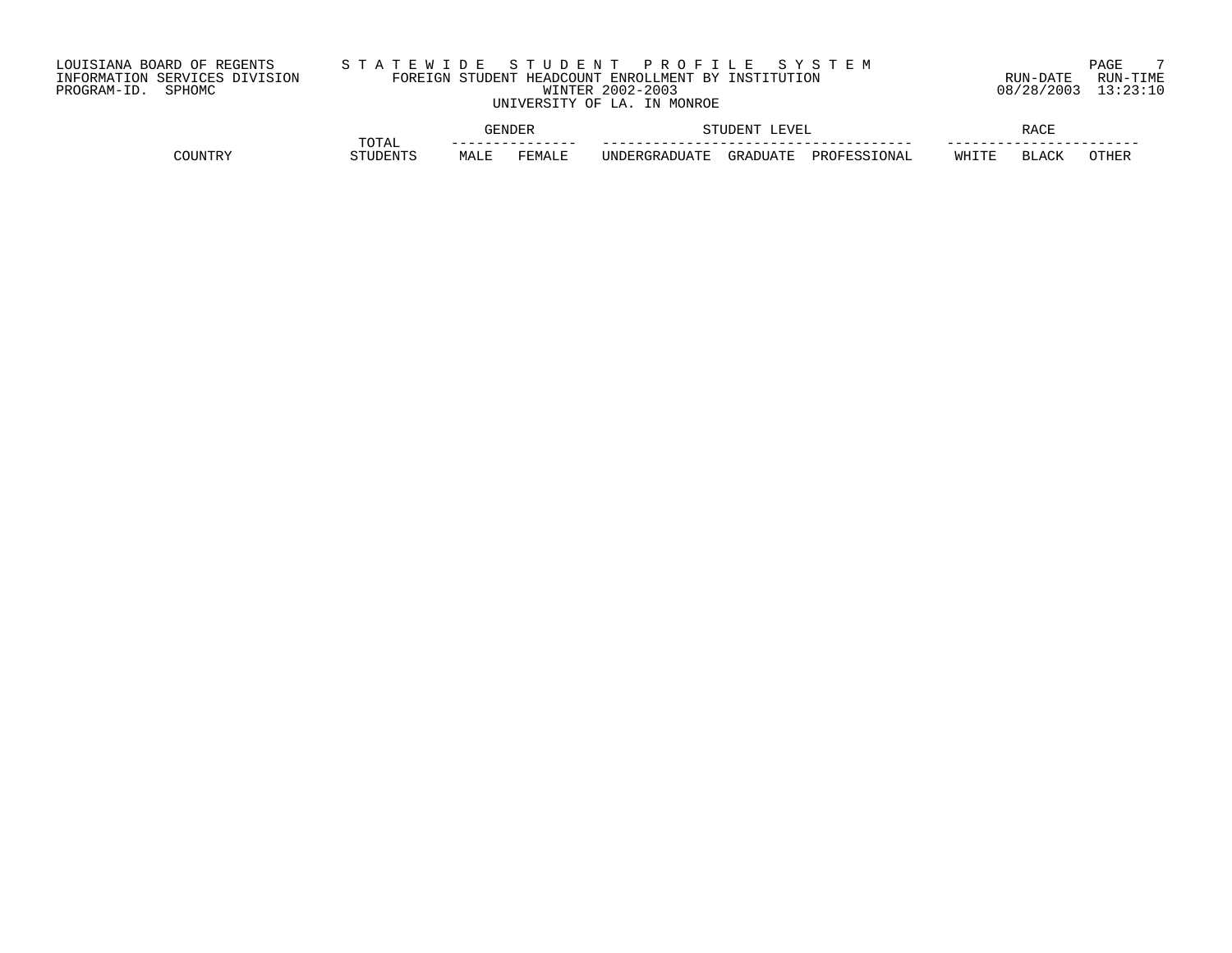## LOUISIANA BOARD OF REGENTS S T A T E W I D E S T U D E N T P R O F I L E S Y S T E M PAGE 8 INFORMATION SERVICES DIVISION FOREIGN STUDENT HEADCOUNT ENROLLMENT BY INSTITUTION RUN-DATE RUN-TIME PROGRAM-ID. SPHOMC WINTER 2002-2003 08/28/2003 13:23:10 NORTHWESTERN STATE UNIVERSITY

|                     |                          | <b>GENDER</b> |        | STUDENT LEVEL |          | <b>RACE</b>  |       |              |       |
|---------------------|--------------------------|---------------|--------|---------------|----------|--------------|-------|--------------|-------|
| COUNTRY             | TOTAL<br><b>STUDENTS</b> | MALE          | FEMALE | UNDERGRADUATE | GRADUATE | PROFESSIONAL | WHITE | <b>BLACK</b> | OTHER |
| ALBANIA             |                          |               |        |               |          |              |       |              |       |
| ARGENTINA           |                          |               |        |               |          |              |       |              |       |
| <b>AUSTRALIA</b>    |                          |               |        |               |          |              |       |              |       |
| <b>BRAZIL</b>       |                          |               |        |               |          |              |       |              |       |
| CANADA              |                          |               |        |               |          |              |       |              |       |
| CHINA               |                          |               |        |               |          |              |       |              |       |
| COLOMBIA            |                          |               |        |               |          |              |       |              |       |
| <b>GHANA</b>        |                          |               |        |               |          |              |       |              |       |
| HONDURAS            |                          |               |        |               |          |              |       |              |       |
| INDONESIA           |                          |               |        |               |          |              |       |              |       |
| MAURITIUS           |                          |               |        |               |          |              |       |              |       |
| RUSSIA              |                          |               |        |               |          |              |       |              |       |
| SPAIN               |                          |               |        |               |          |              |       |              |       |
| THAILAND            |                          |               |        |               |          |              |       |              |       |
| TURKMENISTAN        |                          |               |        |               |          |              |       |              |       |
| VENEZUELA           |                          |               |        |               |          |              |       |              |       |
| VIETNAM             |                          |               |        |               |          |              |       |              |       |
| NAMIBIA             |                          |               |        |               |          |              |       |              |       |
| YUGOSLAVIA          |                          |               |        |               |          |              |       |              |       |
| UNKNOWN LOCATION    |                          |               |        |               |          |              |       |              |       |
| FOREIGN TOTALS      | 32                       | 17            | 15     | 28            |          |              |       |              | 32    |
| OUT-OF-STATE TOTALS | 498                      | 217           | 281    | 451           | 47       |              | 342   | 100          | 56    |
| LOUISIANA TOTALS    | 9,197                    | 3,035         | 6,162  | 8,130         | 1,067    |              | 5,702 | 2,747        | 748   |
| INSTITUTION TOTALS  | 9,727                    | 3,269         | 6,458  | 8,609         | 1,118    |              | 6,044 | 2,847        | 836   |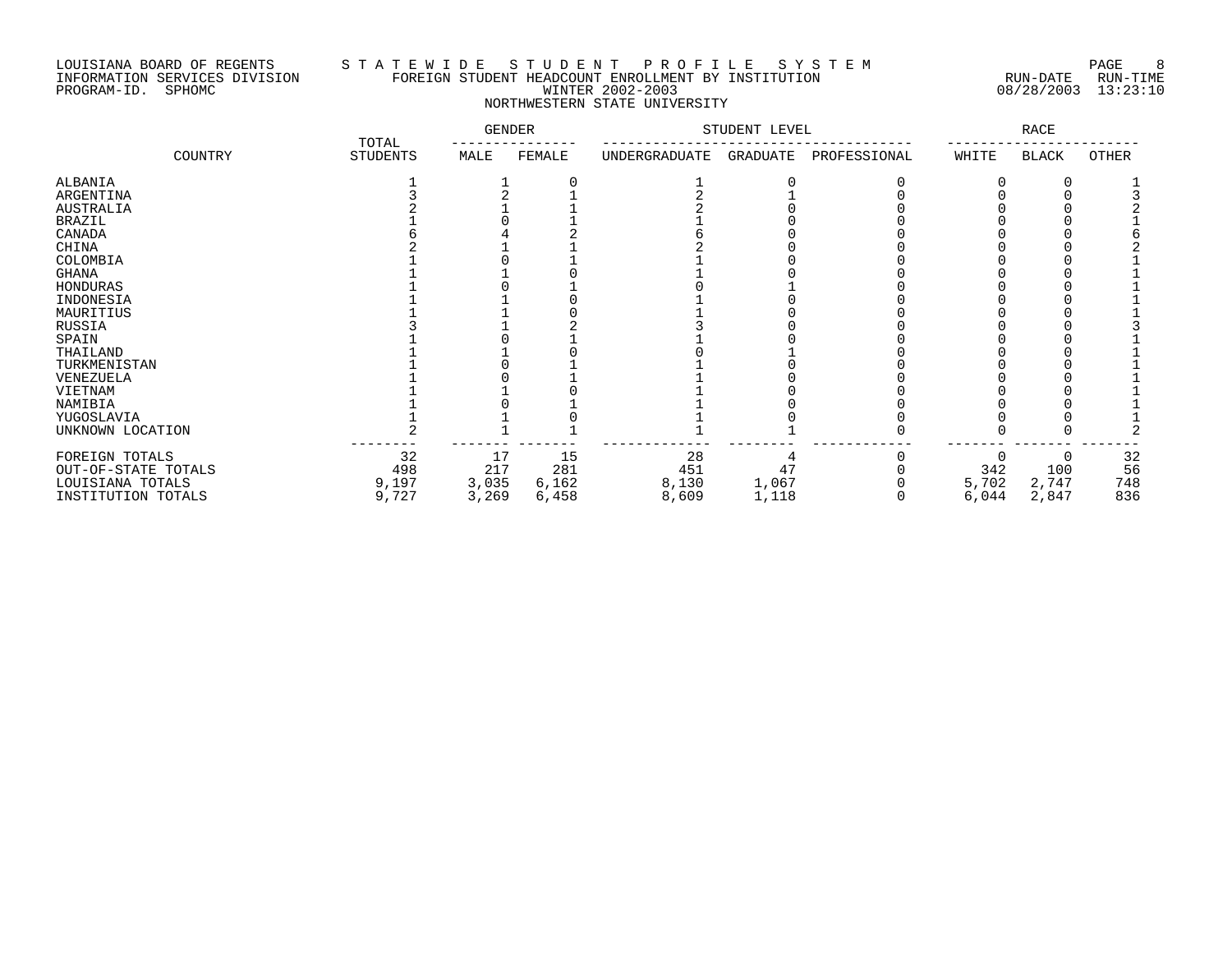## LOUISIANA BOARD OF REGENTS S T A T E W I D E S T U D E N T P R O F I L E S Y S T E M PAGE 9 INFORMATION SERVICES DIVISION FOREIGN STUDENT HEADCOUNT ENROLLMENT BY INSTITUTION RUN-DATE RUN-TIME PROGRAM-ID. SPHOMC WINTER 2002-2003 08/28/2003 13:23:10 SOUTHEASTERN LA. UNIVERSITY

|                             |                          | <b>GENDER</b>  |                | STUDENT LEVEL |              | <b>RACE</b>  |          |                      |                |
|-----------------------------|--------------------------|----------------|----------------|---------------|--------------|--------------|----------|----------------------|----------------|
| COUNTRY                     | TOTAL<br><b>STUDENTS</b> | MALE           | FEMALE         | UNDERGRADUATE | GRADUATE     | PROFESSIONAL | WHITE    | <b>BLACK</b>         | OTHER          |
| ALBANIA                     | 1                        | 1              | $\mathbf 0$    | 1             | 0            | 0            | 0        | $\mathbf 0$          | 1              |
| AUSTRALIA                   | $\overline{4}$           | 3              | $\mathbf{1}$   | 4             | 0            | $\mathbf 0$  | 0        | $\mathbf 0$          | 4              |
| AUSTRIA                     |                          | $\mathbf{1}$   | 0              | 0             | $\mathbf{1}$ | O            | 0        | $\Omega$             | 1              |
| BAHAMAS, THE                | ศ                        | $\mathbf{1}$   | 5              | 5             | $\mathbf{1}$ | U            | O        | $\Omega$             | 6              |
| BOSNIA AND HERZEGOVINA      |                          | 4              |                | 4             | $\mathbf{1}$ | U            | O        | $\Omega$             |                |
| <b>BENIN</b>                |                          | $\Omega$       |                | U             |              |              | U        | ∩                    |                |
| <b>BRAZIL</b>               |                          | $\mathbf{1}$   |                |               |              |              | O        | $\Omega$             | 4              |
| <b>BULGARIA</b>             |                          | $\mathbf{1}$   |                |               |              |              | O        | O                    |                |
| CANADA                      |                          | 3              | 6              |               |              |              | U        | O                    | 9              |
|                             | 2                        |                |                |               |              |              |          |                      | 2              |
| CHINA                       |                          | 1              |                |               |              |              | O        | $\Omega$             |                |
| CHILE                       |                          | $\mathbf{1}$   | $\Omega$       |               | $\Omega$     |              | U        | ∩                    |                |
| COLOMBIA                    |                          | 3              | З              |               | 5            |              |          | $\Omega$             | 6              |
| COSTA RICA                  |                          | $\mathbf{1}$   | $\Omega$       | U             |              |              | O        | O                    | 1              |
| <b>ECUADOR</b>              |                          | $\mathbf{1}$   | $\Omega$       |               | O            |              | U        | $\Omega$             | 1              |
| EGYPT                       |                          | $\mathbf{1}$   |                | U             |              |              |          | $\Omega$             | $\overline{2}$ |
| IRELAND                     | $\mathcal{D}$            | 2              | $\Omega$       | 2             |              |              | U        | ∩                    | 2              |
| EL SALVADOR                 |                          | $\overline{2}$ |                | 2             |              |              |          | ∩                    | 3              |
| CZECH REPUBLIC              |                          | $\Omega$       |                | 1             | $\Omega$     |              |          | ∩                    | $\mathbf{1}$   |
| FRANCE                      | 6                        | 3              |                | 4             |              |              | U        | O                    | 6              |
| GEORGIA                     | $\overline{2}$           | 1              |                | 2             |              |              |          | $\Omega$             | $\overline{2}$ |
| GERMANY                     | 11                       | 7              | 4              | 6             |              |              | U        | $\Omega$             | 11             |
| <b>GUATEMALA</b>            | $\mathbf{3}$             | 2              |                | 2             |              |              | ∩        | ∩                    | 3              |
| HAITI                       |                          | 1              | $\Omega$       |               |              |              | U        | $\Omega$             | $\mathbf{1}$   |
| HONDURAS                    |                          | 3              |                |               |              |              | N        | O                    | 6              |
| INDONESIA                   |                          | 2              |                |               |              |              |          | ∩                    |                |
| INDIA                       |                          | 2              |                |               |              |              | O        | O                    |                |
| COTE D'IVOIRE (IVORY COAST) |                          | 1              | $\Omega$       | U             | 1            |              | U        | ∩                    | 1              |
| JAPAN                       |                          | $\Omega$       | 2              |               | $\Omega$     |              | Ω        | ∩                    | 2              |
| JAMAICA                     |                          | 0              |                |               |              |              | O        | $\Omega$             |                |
| KENYA                       |                          | 3              | $\Omega$       |               |              |              |          | $\Omega$             | 3              |
| KOREA, REPUBLIC OF          |                          | $\mathbf{1}$   | $\Omega$       |               |              |              | O        | ∩                    |                |
| LEBANON                     | 3                        | $\overline{2}$ |                | 2             | 1            |              | O        | $\Omega$             | 3              |
| LITHUANIA                   |                          | 0              | $\overline{2}$ | U             |              |              | O        | $\Omega$             | $\overline{2}$ |
| LIBERIA                     |                          | 0              |                |               | $\Omega$     | U            | O        | $\Omega$             | $\mathbf{1}$   |
|                             |                          |                |                |               |              |              | O        |                      |                |
| MOLDOVA                     | 5<br>$\overline{2}$      | 3<br>1         | 2              | U             |              |              | $\Omega$ | $\Omega$<br>$\Omega$ | 5              |
| MAURITIUS                   |                          |                |                |               |              |              |          |                      |                |
| MEXICO                      | 2                        | $\mathbf{1}$   |                | 2             | O            | U            | $\Omega$ | $\Omega$             | 2              |
| NIGERIA                     |                          | 1              |                |               |              |              | O        | $\Omega$             | $\overline{2}$ |
| PERU                        |                          | 1              | $\Omega$       |               | $\Omega$     | U            | O        | $\Omega$             | 1              |
| PAKISTAN                    |                          | 0              |                |               | ∩            | U            | O        | O                    |                |
| PANAMA                      |                          | $\mathbf{1}$   | $\Omega$       |               | 1            | U            | O        | $\Omega$             | 1              |
| ROMANIA                     |                          | $\Omega$       |                |               |              | U            | $\Omega$ | $\Omega$             |                |
| PHILIPPINES                 |                          |                | $\Omega$       |               |              |              | O        | $\Omega$             | 1              |
| RUSSIA                      |                          | 1              | $\Omega$       |               |              |              | O        | $\Omega$             |                |
| SOUTH AFRICA                |                          | 1              | 2              |               |              |              | O        | $\Omega$             | 3              |
| <b>SWEDEN</b>               |                          | 4              | 2              |               |              |              | 0        | $\Omega$             | б              |
| SYRIA                       |                          | 1              | $\Omega$       |               |              |              | U        | O                    |                |
| THAILAND                    |                          | 2              | 5              |               |              |              |          | ∩                    |                |
| TURKEY                      | 2                        | 2              | $\Omega$       |               | 2            |              | $\Omega$ | ∩                    | 2              |
| TAIWAN                      | $\mathbf{1}$             | $\mathbf{1}$   | $\Omega$       |               | $\Omega$     | $\cap$       | $\Omega$ | $\cap$               | $\mathbf{1}$   |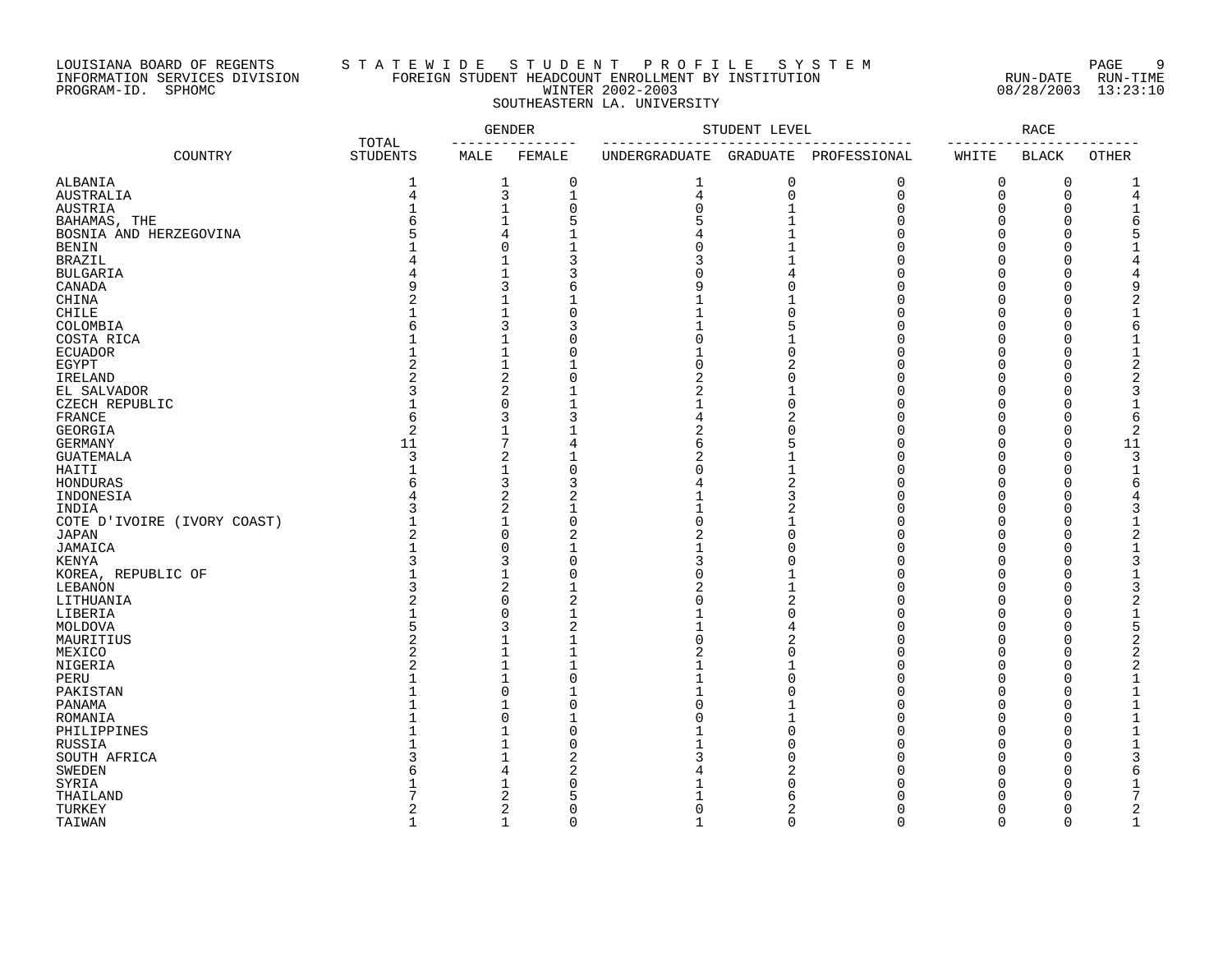# LOUISIANA BOARD OF REGENTS S T A T E W I D E S T U D E N T P R O F I L E S Y S T E M PAGE 10 INFORMATION SERVICES DIVISION FOREIGN STUDENT HEADCOUNT ENROLLMENT BY INSTITUTION RUN-DATE RUN-TIME PROGRAM-ID. SPHOMC WINTER 2002-2003 08/28/2003 13:23:10 SOUTHEASTERN LA. UNIVERSITY

|                     |                   | <b>GENDER</b> |        | STUDENT LEVEL |          | <b>RACE</b>  |        |              |       |
|---------------------|-------------------|---------------|--------|---------------|----------|--------------|--------|--------------|-------|
| COUNTRY             | TOTAL<br>STUDENTS | MALE          | FEMALE | UNDERGRADUATE | GRADUATE | PROFESSIONAL | WHITE  | <b>BLACK</b> | OTHER |
| UGANDA              |                   |               |        |               |          |              |        |              |       |
| UNITED KINGDOM      |                   |               |        |               |          |              |        |              |       |
| UZBEKISTAN          |                   |               |        |               |          |              |        |              |       |
| VENEZUELA           |                   |               |        |               |          |              |        |              |       |
| VIETNAM             |                   |               |        |               |          |              |        |              |       |
| YUGOSLAVIA          |                   |               |        |               |          |              |        |              |       |
| UNKNOWN LOCATION    |                   |               |        |               |          |              |        |              |       |
| FOREIGN TOTALS      | 162               | 84            | 78     | 92            | 70       |              |        |              | 162   |
| OUT-OF-STATE TOTALS | 337               | 136           | 201    | 268           | 69       |              | 250    | 68           | 19    |
| LOUISIANA TOTALS    | 14,300            | 4,983         | 9,317  | 12,431        | 1,869    |              | 11,557 | 2,237        | 506   |
| INSTITUTION TOTALS  | 14,799            | 5,203         | 9,596  | 12,791        | 2,008    |              | 11,807 | 2,305        | 687   |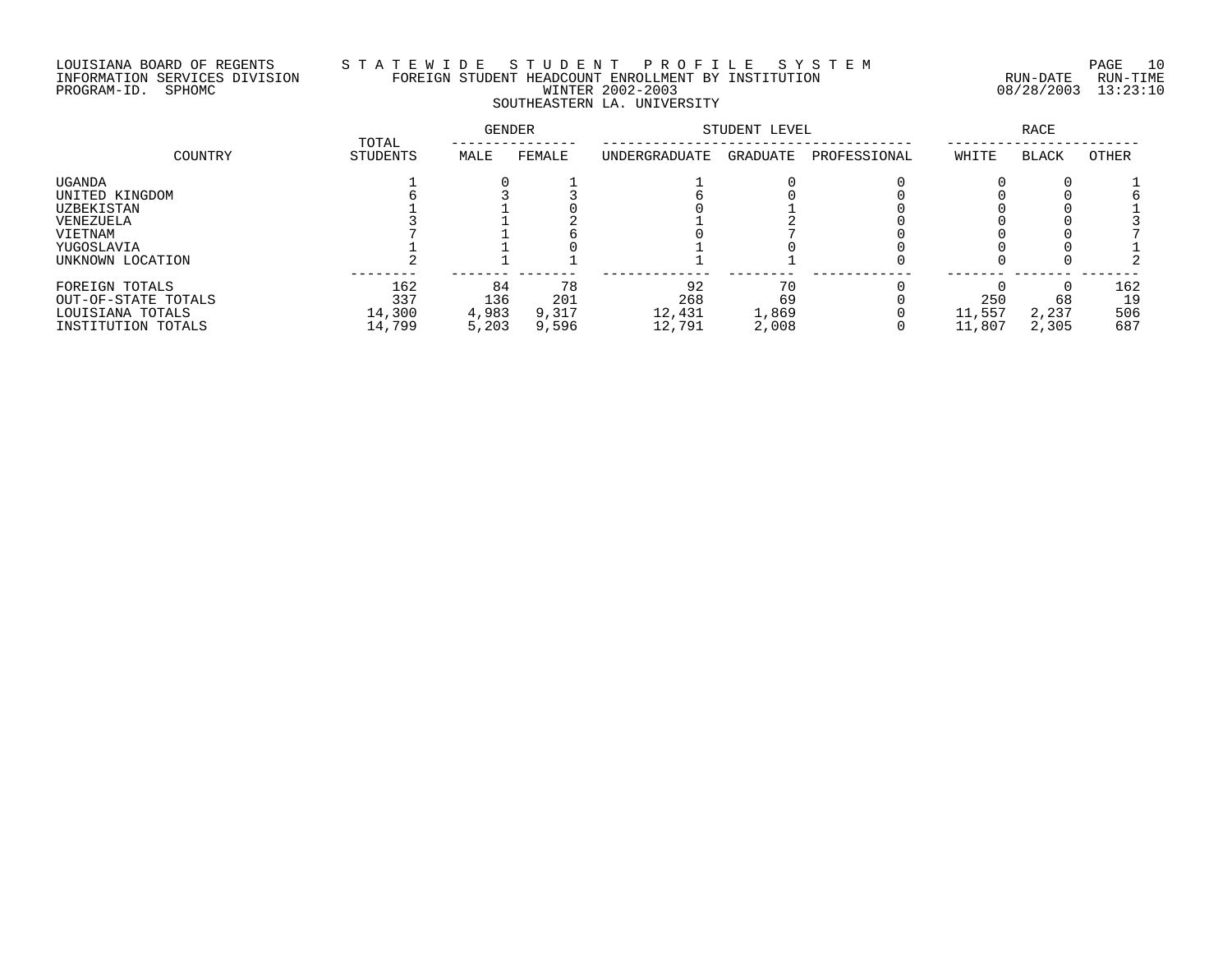## LOUISIANA BOARD OF REGENTS S T A T E W I D E S T U D E N T P R O F I L E S Y S T E M PAGE 11 INFORMATION SERVICES DIVISION FOREIGN STUDENT HEADCOUNT ENROLLMENT BY INSTITUTION RUN-DATE RUN-TIME PROGRAM-ID. SPHOMC WINTER 2002-2003 08/28/2003 13:23:10 UNIVERSITY OF LA. IN LAFAYETTE

|                                     |                          |                   | <b>GENDER</b>  | STUDENT LEVEL                         | RACE           |              |                   |                        |                |
|-------------------------------------|--------------------------|-------------------|----------------|---------------------------------------|----------------|--------------|-------------------|------------------------|----------------|
| COUNTRY                             | TOTAL<br><b>STUDENTS</b> | ---------<br>MALE | FEMALE         | --------------------<br>UNDERGRADUATE | GRADUATE       | PROFESSIONAL | --------<br>WHITE | ------<br><b>BLACK</b> | <b>OTHER</b>   |
| AZERBAIJAN                          | 1                        | 1                 | 0              | $\mathbf 0$                           | 1              | $\mathbf 0$  | 0                 | 0                      | -1             |
| ARMENIA                             | $\mathbf{1}$             | $\mathbf 1$       | $\mathbf 0$    | $\Omega$                              | $\mathbf{1}$   | $\mathbf 0$  | 0                 | 0                      | $\mathbf{1}$   |
| ARGENTINA                           |                          | 1                 | $\mathbf 0$    |                                       | $\mathbf{1}$   | $\cap$       | 0                 | $\Omega$               | $\mathbf 1$    |
| AUSTRALIA                           |                          | 1                 | $\mathbf{1}$   |                                       | $\Omega$       | $\cap$       | 0                 | $\Omega$               | 2              |
| <b>BAHRAIN</b>                      |                          | 4                 | $\Omega$       |                                       |                |              | 0                 | $\Omega$               |                |
| <b>BARBADOS</b>                     |                          | 0                 |                |                                       |                |              | $\Omega$          | $\Omega$               |                |
| <b>BELGIUM</b>                      |                          | 3                 | $\overline{2}$ |                                       |                |              | $\Omega$          | $\Omega$               | 5              |
| BAHAMAS, THE                        |                          | $\mathbf{1}$      | $\Omega$       |                                       |                |              | O                 | $\Omega$               |                |
| <b>BANGLADESH</b>                   |                          | 2                 | $\Omega$       |                                       |                |              | 0                 | $\Omega$               |                |
| <b>BELIZE</b>                       |                          | 2                 |                |                                       |                |              | O                 | $\Omega$               |                |
| <b>BOLIVIA</b>                      |                          | 0                 |                |                                       |                |              | $\Omega$          | $\Omega$               |                |
| <b>BELARUS</b>                      |                          |                   | $\cap$         |                                       |                |              | U                 | $\Omega$               | $\mathbf{1}$   |
| <b>BRAZIL</b>                       | q                        | 4                 | 5              |                                       |                |              | $\Omega$          | $\Omega$               | 9              |
| CANADA                              | 16                       | 6                 | 10             |                                       | 8              |              | O                 | $\Omega$               | 16             |
| SRI LANKA                           | 3                        | 2                 | $\mathbf{1}$   |                                       | 2              |              | U                 | $\Omega$               | 3              |
| CONGO                               | $\mathbf{1}$             | $\mathbf{1}$      | $\mathbf 0$    |                                       | $\mathbf 0$    |              | O                 | $\Omega$               | $\mathbf{1}$   |
| CHINA                               | 65                       | 38                | 27             |                                       | 59             |              | U                 | $\Omega$               | 65             |
| CHILE                               | $\overline{2}$           | 2                 | 0              |                                       | $\mathbf{1}$   |              | 0                 | $\Omega$               | $\overline{2}$ |
| COLOMBIA                            | 12                       | 9                 | 3              |                                       | 8              |              | O                 | $\mathbf 0$            | 12             |
| <b>CUBA</b>                         | 1                        | 1                 | $\Omega$       |                                       |                |              | O                 | $\Omega$               | $\mathbf{1}$   |
| <b>CYPRUS</b>                       |                          | 5                 | 2              |                                       |                |              | U                 | $\Omega$               | 7              |
| DENMARK                             |                          | $\Omega$          |                |                                       | n              |              | $\Omega$          | $\Omega$               | $\mathbf{1}$   |
| DOMINICAN REPUBLIC                  |                          | $\mathbf{1}$      | $\Omega$       |                                       |                |              | $\Omega$          | $\Omega$               | $\overline{1}$ |
| ECUADOR                             | 2                        | 0                 | 2              |                                       |                |              | O                 | $\Omega$               | 2              |
| EGYPT                               | 11                       | 11                | $\bigcap$      |                                       | 8              |              | O                 | $\Omega$               | 11             |
| EQUATORIAL GUINEA                   | $\mathbf 1$              | $\mathbf 1$       | O              |                                       |                |              | O                 | $\Omega$               | $\mathbf{1}$   |
| EL SALVADOR                         |                          | 1                 |                |                                       | O              |              | O                 | $\Omega$               | 2              |
| ETHIOPIA                            |                          | 1                 | $\bigcap$      |                                       |                |              | U                 | $\Omega$               | $\mathbf{1}$   |
| CZECH REPUBLIC                      |                          | 1                 | $\mathbf 0$    |                                       | $\mathbf{1}$   |              | $\Omega$          | $\Omega$               | $\mathbf{1}$   |
| FRANCE                              | 15                       | 5                 | 10             |                                       | 11             |              | U                 | $\Omega$               | 15             |
| GAMBIA, THE                         | $\mathbf{1}$             | 1                 | $\mathbf 0$    |                                       | $\mathbf 0$    |              | $\Omega$          | $\Omega$               | $\mathbf{1}$   |
| GEORGIA                             |                          | 0                 | $\mathbf 1$    |                                       |                |              | O                 | $\Omega$               | $\mathbf{1}$   |
| GHANA                               |                          | 0                 |                |                                       |                |              | $\Omega$          | $\Omega$               | $\mathbf{1}$   |
| GERMANY                             |                          | 1                 |                |                                       |                |              | $\Omega$          | $\Omega$               | $\overline{2}$ |
| <b>GREECE</b>                       |                          |                   | $\Omega$       |                                       |                |              | O                 | $\Omega$               | $\mathbf{1}$   |
| <b>GUATEMALA</b>                    |                          | 4                 |                |                                       | 2              |              | 0                 | $\Omega$               | 7              |
| GUINEA                              |                          | 3                 | $\Omega$       |                                       | 2              |              | O                 | $\Omega$               | 3              |
| HAITI                               |                          | 1                 |                |                                       |                |              | O                 | $\Omega$               | 8              |
| HONG KONG                           |                          | 2                 | $\bigcap$      |                                       |                |              | U                 | ∩                      | 2              |
| HONDURAS                            |                          | 2                 |                |                                       | $\overline{2}$ |              | O                 | $\Omega$               |                |
| ICELAND                             |                          | 2                 |                |                                       | $\mathbf 0$    |              | O                 | $\Omega$               |                |
| INDONESIA                           | 5                        | 4                 | 1              |                                       | $\mathbf{1}$   |              | O                 | $\Omega$               | 5              |
| INDIA                               | 244                      | 187               | 57             |                                       | 235            |              | U                 | $\Omega$               | 244            |
| IRAN                                | 5                        | 3                 | $\overline{2}$ |                                       | 4<br>O         |              | U                 | $\Omega$<br>$\Omega$   | 5<br>-1        |
| COTE D'IVOIRE (IVORY COAST)         |                          | 0<br>1            | $\Omega$       |                                       |                |              | 0<br>O            | $\Omega$               |                |
| JAPAN<br><b>JORDAN</b>              |                          | 2                 | $\bigcap$      |                                       |                |              | O                 | $\Omega$               | 2              |
| KYRGYZSTAN                          |                          | $\Omega$          |                |                                       |                |              | U                 | ∩                      | -1             |
| KOREA, DEMOCRATIC PEOPLE'S REPUBLIC | $\mathbf{1}$             | $\Omega$          | 1              | $\Omega$                              |                | U            | 0                 | $\Omega$               | $\mathbf 1$    |
| KOREA, REPUBLIC OF                  | 14                       | 10                | $\overline{4}$ | 10                                    | $\overline{4}$ | $\cap$       | $\cap$            | $\Omega$               | 14             |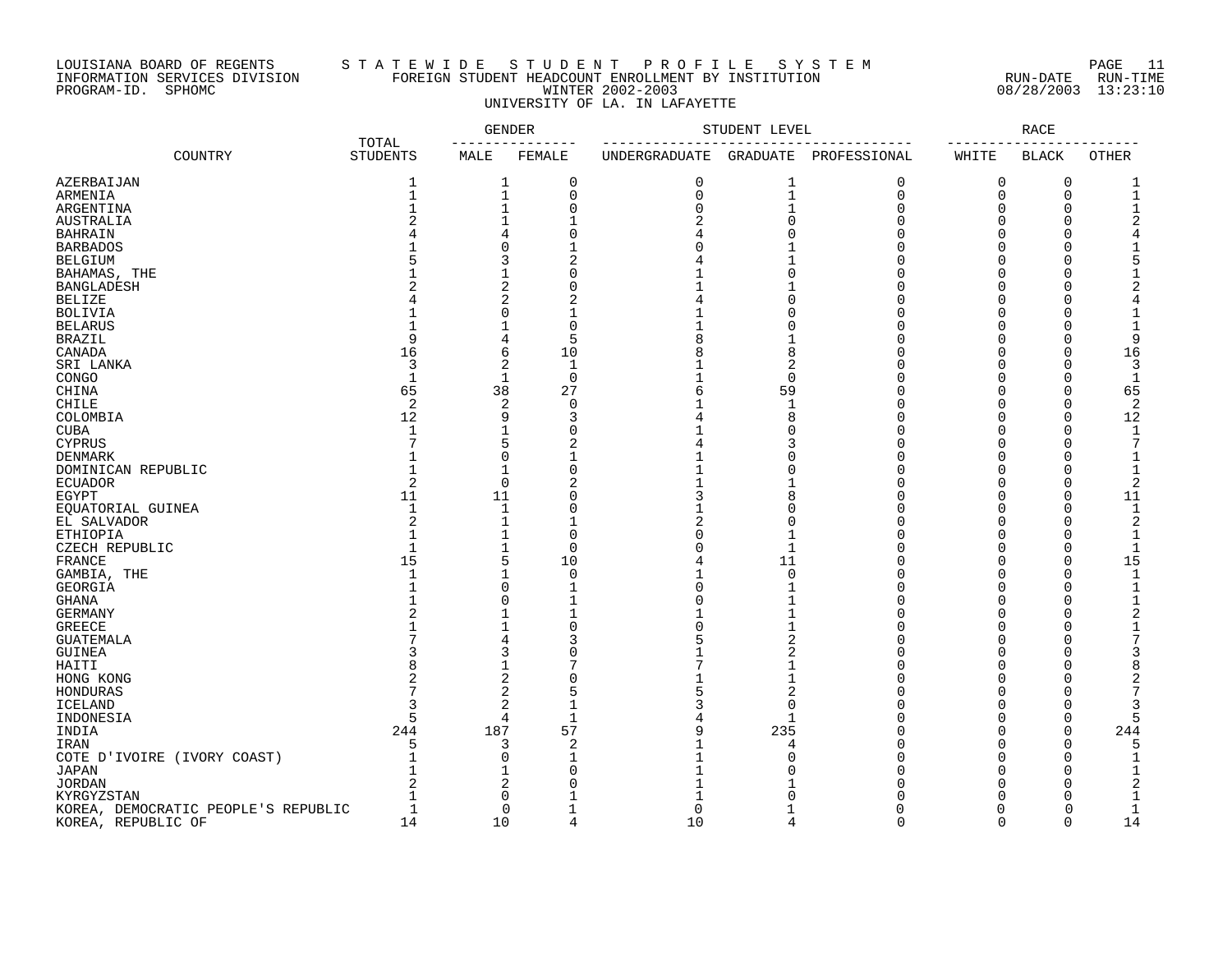## LOUISIANA BOARD OF REGENTS S T A T E W I D E S T U D E N T P R O F I L E S Y S T E M PAGE 12 INFORMATION SERVICES DIVISION FOREIGN STUDENT HEADCOUNT ENROLLMENT BY INSTITUTION RUN-DATE RUN-TIME PROGRAM-ID. SPHOMC WINTER 2002-2003 08/28/2003 13:23:10 UNIVERSITY OF LA. IN LAFAYETTE

|                       |                          | GENDER         |              | STUDENT LEVEL  | RACE     |              |          |              |                |
|-----------------------|--------------------------|----------------|--------------|----------------|----------|--------------|----------|--------------|----------------|
| COUNTRY               | TOTAL<br><b>STUDENTS</b> | MALE           | FEMALE       | UNDERGRADUATE  | GRADUATE | PROFESSIONAL | WHITE    | <b>BLACK</b> | <b>OTHER</b>   |
| KUWAIT                | 44                       | 35             | 9            | 43             | 1        | $\Omega$     | 0        | 0            | 44             |
| KAZAKHSTAN            | 2                        | 2              | U            | $\overline{2}$ | $\Omega$ | $\Omega$     | 0        | 0            | $\overline{2}$ |
| LEBANON               |                          | 8              |              |                |          | U            | O        | U            | q              |
| MOLDOVA               |                          |                |              |                |          |              | O        | $\Omega$     |                |
| MONGOLIA              |                          | 2              |              |                |          |              |          |              |                |
| MOROCCO               |                          | 3              |              |                |          |              | O        |              |                |
| OMAN                  |                          | 3              |              |                |          |              |          |              |                |
| MEXICO                |                          | $\overline{a}$ |              |                |          |              |          | U            | 4              |
| MALAYSIA              | 15                       | 12             |              |                |          |              |          | U            | 15             |
| NIGER                 | $\mathbf{1}$             |                |              |                |          |              |          | $\Omega$     | $\mathbf{1}$   |
| NIGERIA               | 11                       | 9              |              |                |          |              |          | U            | 11             |
| NETHERLANDS           | 2                        |                |              |                |          |              |          | ∩            | 2              |
| NORWAY                |                          |                |              |                |          |              |          |              | $\overline{c}$ |
| NEPAL                 |                          | 2              |              |                |          |              |          |              | 2              |
| PAKISTAN              |                          | 2              |              |                |          |              |          |              |                |
| POLAND                |                          |                |              |                |          |              |          |              |                |
| QATAR                 |                          |                |              |                |          |              | U        | U            |                |
| ROMANIA               |                          | 0              |              |                |          |              | O        | $\Omega$     |                |
| RUSSIA                |                          | 2              |              |                |          |              | O        | $\Omega$     | 6              |
| RWANDA                |                          | 0              |              |                |          |              | O        | $\Omega$     |                |
| SAUDI ARABIA          | 14                       | 14             |              | 14             |          |              | O        | $\Omega$     | 14             |
| ST. KITTS AND NEVIS   |                          | 0              |              | $\mathbf{1}$   |          |              | O        | $\Omega$     | $\mathbf{1}$   |
| SOUTH AFRICA          |                          | 2              |              |                |          |              | U        | $\Omega$     | 2              |
| SENEGAL               |                          | 2              |              |                |          |              | U        | O            | 2              |
| SINGAPORE             |                          |                |              |                |          |              | ∩        | O            | $\mathbf 1$    |
| SPAIN                 |                          |                |              |                |          |              | O        |              | 2              |
| <b>SWEDEN</b>         |                          | 2              |              |                |          |              |          | ∩            | 2              |
| SYRIA                 |                          |                |              |                |          |              |          |              |                |
| UNITED ARAB EMIRATES  |                          | 3              |              |                |          |              |          |              |                |
| TRINIDAD AND TOBAGO   |                          |                |              |                |          |              |          |              |                |
| THAILAND              |                          |                |              |                |          |              |          |              |                |
| <b>TOGO</b>           |                          | ი              |              |                |          |              |          |              |                |
| SAO TOME AND PRINCIPE |                          | O              |              |                |          |              |          |              |                |
| TURKEY                |                          | 3              |              |                |          |              |          |              |                |
| TAIWAN                |                          |                |              |                |          |              |          |              |                |
| UNITED KINGDOM        |                          |                |              |                |          |              |          | O            |                |
| UKRAINE               |                          |                |              |                |          |              |          | $\Omega$     |                |
| <b>VENEZUELA</b>      | 13                       | 9              | 4            | 12             |          |              | ∩        | O            | 13             |
| VIETNAM               | 3                        | 2              |              | 2              |          |              | $\Omega$ | $\Omega$     | 3              |
| UNKNOWN LOCATION      |                          | $\Omega$       | $\mathbf{1}$ | $\overline{1}$ | $\Omega$ | $\Omega$     | 0        | $\Omega$     | -1             |
|                       |                          |                |              |                |          |              |          |              |                |
| FOREIGN TOTALS        | 675                      | 470            | 205          | 257            | 418      | 0            | 0        | 0            | 675            |
| OUT-OF-STATE TOTALS   | 568                      | 292            | 276          | 446            | 122      | <sup>0</sup> | 380      | 111          | 77             |
| LOUISIANA TOTALS      | 13,907                   | 5,662          | 8,245        | 12,812         | 1,095    | 0            | 10,645   | 2,572        | 690            |
| INSTITUTION TOTALS    | 15,150                   | 6,424          | 8,726        | 13,515         | 1,635    | $\Omega$     | 11,025   | 2,683        | 1,442          |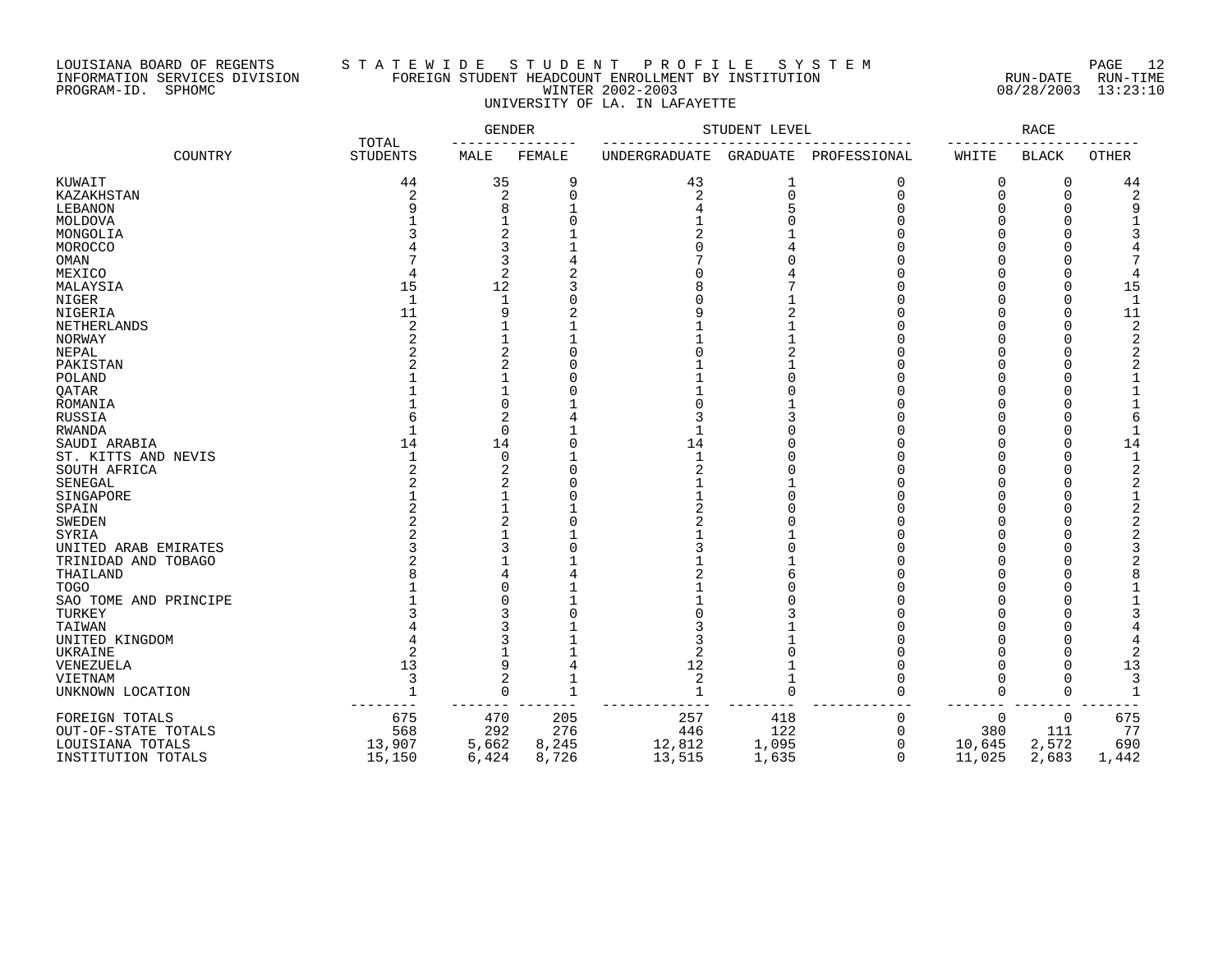# LOUISIANA BOARD OF REGENTS S T A T E W I D E S T U D E N T P R O F I L E S Y S T E M PAGE 13 INFORMATION SERVICES DIVISION FOREIGN STUDENT HEADCOUNT ENROLLMENT BY INSTITUTION RUN-DATE RUN-TIME PROGRAM-ID. SPHOMC WINTER 2002-2003 08/28/2003 13:23:10 L.S.U. AT ALEXANDRIA

| COUNTRY             |                   | GENDER |        | STUDENT LEVEL | RACE     |              |       |              |              |
|---------------------|-------------------|--------|--------|---------------|----------|--------------|-------|--------------|--------------|
|                     | TOTAL<br>STUDENTS | MALE   | FEMALE | UNDERGRADUATE | GRADUATE | PROFESSIONAL | WHITE | <b>BLACK</b> | <b>OTHER</b> |
| CAMEROON            |                   |        |        |               |          |              |       |              |              |
| ECUADOR             |                   |        |        |               |          |              |       |              |              |
| KENYA               |                   |        |        |               |          |              |       |              |              |
| NORWAY              |                   |        |        |               |          |              |       |              |              |
| POLAND              |                   |        |        |               |          |              |       |              |              |
| SYRIA               |                   |        |        |               |          |              |       |              |              |
| FOREIGN TOTALS      | 10                |        |        | 10            |          |              |       |              |              |
| OUT-OF-STATE TOTALS | 21                |        |        | 21            |          |              |       |              |              |
| LOUISIANA TOTALS    | 2,981             | 761    | 2,220  | 2,981         |          |              | 2,258 | 586          | 137          |
| INSTITUTION TOTALS  | 3,012             | 769    | 2,243  | 3,012         |          |              | 2,277 | 594          | 141          |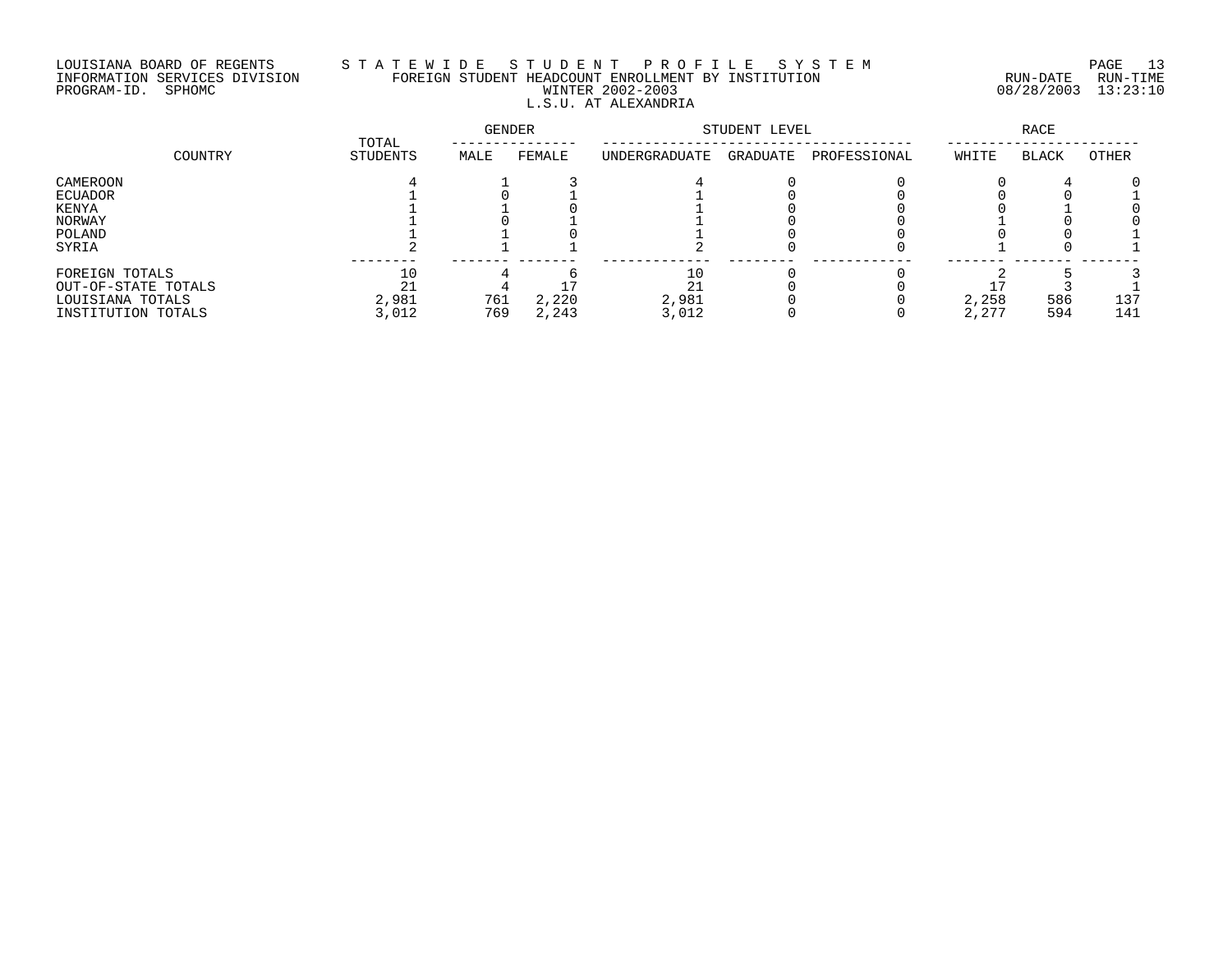# LOUISIANA BOARD OF REGENTS S T A T E W I D E S T U D E N T P R O F I L E S Y S T E M PAGE 14 INFORMATION SERVICES DIVISION FOREIGN STUDENT HEADCOUNT ENROLLMENT BY INSTITUTION RUN-DATE RUN-TIME PROGRAM-ID. SPHOMC WINTER 2002-2003 08/28/2003 13:23:10 L.S.U. IN BATON ROUGE

|                        |                          |                | <b>GENDER</b>  |                | STUDENT LEVEL   |                |                      | RACE         |                |
|------------------------|--------------------------|----------------|----------------|----------------|-----------------|----------------|----------------------|--------------|----------------|
| COUNTRY                | TOTAL<br><b>STUDENTS</b> | MALE           | FEMALE         | UNDERGRADUATE  | <b>GRADUATE</b> | PROFESSIONAL   | $- - - - -$<br>WHITE | <b>BLACK</b> | <b>OTHER</b>   |
| ALBANIA                | 1                        | 0              | 1              | 1              | 0               | $\mathbf 0$    | 0                    | 0            | 1              |
| ARMENIA                | 5                        | 4              | $1\,$          | $\mathbf{1}$   | $\overline{4}$  | $\mathbf 0$    | 0                    | $\mathbf 0$  | 5              |
| <b>ANGOLA</b>          | 6                        | 4              | $\sqrt{2}$     | 6              | $\mathbf 0$     | $\mathbf 0$    | $\Omega$             | $\mathbf 0$  | 6              |
| ARGENTINA              | 12                       | 4              | 8              | $\mathbf{1}$   | 11              | $\Omega$       | $\Omega$             | $\Omega$     | 12             |
| AUSTRALIA              | 4                        | 2              | $\overline{c}$ | $\overline{a}$ | $\overline{2}$  | $\Omega$       | $\Omega$             | $\Omega$     | 4              |
| <b>AUSTRIA</b>         | $\mathcal{D}$            | $\mathbf{1}$   | $\mathbf{1}$   | 2              | $\Omega$        | $\Omega$       | $\Omega$             | $\Omega$     | 2              |
| <b>BELGIUM</b>         | $\mathbf{1}$             | $\mathbf 1$    | $\Omega$       | $\cap$         |                 | $\cap$         | $\cap$               | $\cap$       | 1              |
| BAHAMAS, THE           | 9                        | 0              | 9              | 8              | $\mathbf{1}$    | $\cap$         | $\Omega$             | $\Omega$     | 9              |
| <b>BANGLADESH</b>      | 15                       | 11             | 4              |                | 8               | $\Omega$       | $\Omega$             | $\Omega$     | 15             |
| BOSNIA AND HERZEGOVINA | $\overline{4}$           | 2              | 2              |                | $\mathbf{1}$    | $\Omega$       | $\Omega$             | $\Omega$     | 4              |
| <b>BOLIVIA</b>         | $\mathbf{1}$             | $\mathbf{1}$   | $\Omega$       |                | $\overline{0}$  | $\Omega$       | $\Omega$             | $\Omega$     |                |
| <b>BENIN</b>           | $\mathcal{D}$            | $\overline{2}$ | $\Omega$       | $\Omega$       | $\overline{2}$  | $\cap$         | $\Omega$             | $\Omega$     | $\overline{c}$ |
| <b>BELARUS</b>         | $\mathbf{1}$             | $\mathbf{1}$   | $\mathbf 0$    | $\mathbf 0$    | $\mathbf{1}$    | $\Omega$       | $\Omega$             | $\mathbf 0$  | $\mathbf{1}$   |
| <b>BRAZIL</b>          | 25                       | 13             | 12             | 15             | 10              | $\Omega$       | $\Omega$             | $\mathbf 0$  | 25             |
| <b>BULGARIA</b>        | 29                       | 13             | 16             | 14             | 15              | $\Omega$       | $\Omega$             | $\Omega$     | 29             |
|                        | 38                       | 17             | 21             | 16             | 20              | $\overline{2}$ | $\Omega$             | $\Omega$     | 38             |
| CANADA<br><b>CHAD</b>  | $\mathbf{1}$             | 1              | $\Omega$       | $\Omega$       | $\mathbf{1}$    | $\Omega$       | $\Omega$             | $\Omega$     | $\mathbf{1}$   |
|                        |                          |                |                |                |                 | $\Omega$       | $\Omega$             | $\Omega$     | 6              |
| SRI LANKA              | 6                        | 4              | $\overline{2}$ | 2              | $\overline{4}$  | $\Omega$       |                      |              |                |
| ZAIRE                  | $\mathbf{1}$             | 1              | $\mathbf 0$    | $\mathbf 1$    | $\mathbf 0$     |                | $\mathbf 0$          | $\mathbf 0$  | -1             |
| CHINA                  | 271                      | 160            | 111            | 24             | 247             | $\Omega$       | $\Omega$             | $\mathbf 0$  | 271            |
| CHILE                  | $\overline{2}$           | 1              | $\mathbf{1}$   | $\Omega$       | $\overline{2}$  | $\Omega$       | $\Omega$             | $\mathbf 0$  | $\overline{2}$ |
| COLOMBIA               | 27                       | 17             | 10             | 13             | 14              | $\Omega$       | $\Omega$             | $\Omega$     | 27             |
| COSTA RICA             | 15                       | 7              | 8              | 11             | 4               | $\Omega$       | $\Omega$             | $\Omega$     | 15             |
| <b>CUBA</b>            | 1                        | 1              | 0              | $\mathbf{1}$   | $\mathbf 0$     | $\Omega$       | $\Omega$             | $\mathbf 0$  | -1             |
| <b>CYPRUS</b>          | 27                       | 18             | 9              | 21             | 6               | $\Omega$       | $\Omega$             | $\Omega$     | 27             |
| DENMARK                | 2                        | 2              | $\Omega$       | $\Omega$       | 2               | $\Omega$       | $\Omega$             | $\Omega$     | $\overline{c}$ |
| DOMINICA               | 1                        | 0              |                | $\mathbf{1}$   | $\mathbf 0$     | $\Omega$       | $\Omega$             | $\Omega$     | 1              |
| DOMINICAN REPUBLIC     | 8                        | 2              | 6              | 8              | $\Omega$        | $\Omega$       | $\Omega$             | $\Omega$     | 8              |
| <b>ECUADOR</b>         | 15                       | 8              | 7              | 10             | 5               | $\Omega$       | $\Omega$             | $\mathbf 0$  | 15             |
| EGYPT                  | 6                        | 6              | $\bigcap$      | $\mathbf{1}$   | 5               | $\Omega$       | $\Omega$             | $\Omega$     | 6              |
| EQUATORIAL GUINEA      | $\mathbf{1}$             | 0              |                | $\mathbf{1}$   | $\Omega$        | $\cap$         | $\Omega$             | $\Omega$     | $\mathbf{1}$   |
| EL SALVADOR            | 12                       | 6              | 6              | 11             |                 | $\Omega$       | $\Omega$             | $\Omega$     | 12             |
| <b>ETHIOPIA</b>        | 7                        | 3              | 4              | 2              | 5               | $\cap$         | $\Omega$             | $\Omega$     | 7              |
| CZECH REPUBLIC         | $\overline{2}$           | $\overline{c}$ | $\mathbf 0$    | $\mathbf{1}$   | $\mathbf 1$     | $\cap$         | $\cap$               | $\Omega$     | $\overline{2}$ |
| FINLAND                | $\mathbf{1}$             | $\Omega$       | $\mathbf{1}$   | $\Omega$       | $\mathbf{1}$    | $\Omega$       | $\Omega$             | $\Omega$     | $\mathbf{1}$   |
| FRANCE                 | 25                       | 11             | 14             | 10             | 15              | $\Omega$       | $\Omega$             | $\Omega$     | 25             |
| <b>GABON</b>           | $\mathbf{1}$             | 0              | $\mathbf{1}$   | $\mathbf{1}$   | $\Omega$        | $\Omega$       | $\Omega$             | $\Omega$     | -1             |
| GEORGIA                | $\overline{4}$           | 3              | $\mathbf 1$    | $\Omega$       | 4               | $\Omega$       | $\Omega$             | $\Omega$     | 4              |
| <b>GHANA</b>           | 13                       | 7              | 6              | 8              | 5               | $\Omega$       | $\Omega$             | $\Omega$     | 13             |
| <b>GRENADA</b>         | 3                        | $\mathbf{1}$   | $\overline{2}$ | 3              | $\Omega$        | $\Omega$       | $\Omega$             | $\mathbf 0$  | 3              |
| <b>GERMANY</b>         | 18                       | 10             | 8              | 5              | 13              | $\Omega$       | $\Omega$             | $\mathbf 0$  | 18             |
| <b>GREECE</b>          | $\mathbf{1}$             | 0              | 1              | ∩              | $\mathbf{1}$    | $\Omega$       | $\Omega$             | $\Omega$     | -1             |
| <b>GUATEMALA</b>       | 8                        | 7              | $\mathbf{1}$   | 6              | 2               | $\Omega$       | $\Omega$             | $\Omega$     | 8              |
| <b>GUYANA</b>          | $\mathbf{1}$             | $\Omega$       | $\mathbf 1$    |                | $\Omega$        | $\Omega$       | $\Omega$             | $\Omega$     | $\mathbf{1}$   |
| HAITI                  | $\mathbf{1}$             | 1              | $\mathbf 0$    | $\mathbf{1}$   | $\mathbf 0$     | $\Omega$       | $\Omega$             | $\mathbf 0$  | 1              |
| HONG KONG              | $\mathbf{1}$             | $\mathbf 1$    | $\mathbf 0$    | $\mathbf{1}$   | $\mathbf 0$     | $\Omega$       | $\Omega$             | $\mathbf 0$  | -1             |
| HONDURAS               | 43                       | 26             | 17             | 31             | 12              | $\Omega$       | $\Omega$             | 0            | 43             |
| CROATIA                | ₹                        | 2              | $\mathbf{1}$   | ∩              | 3               | $\Omega$       | $\Omega$             | $\Omega$     | 3              |
| <b>HUNGARY</b>         | 2                        | 1              | $\mathbf 1$    | 1              | $\mathbf 1$     | $\Omega$       | $\Omega$             | $\Omega$     | 2              |
| <b>ICELAND</b>         | $\overline{4}$           | 4              | $\Omega$       | 3              | $\mathbf{1}$    | $\Omega$       | $\Omega$             | $\Omega$     | 4              |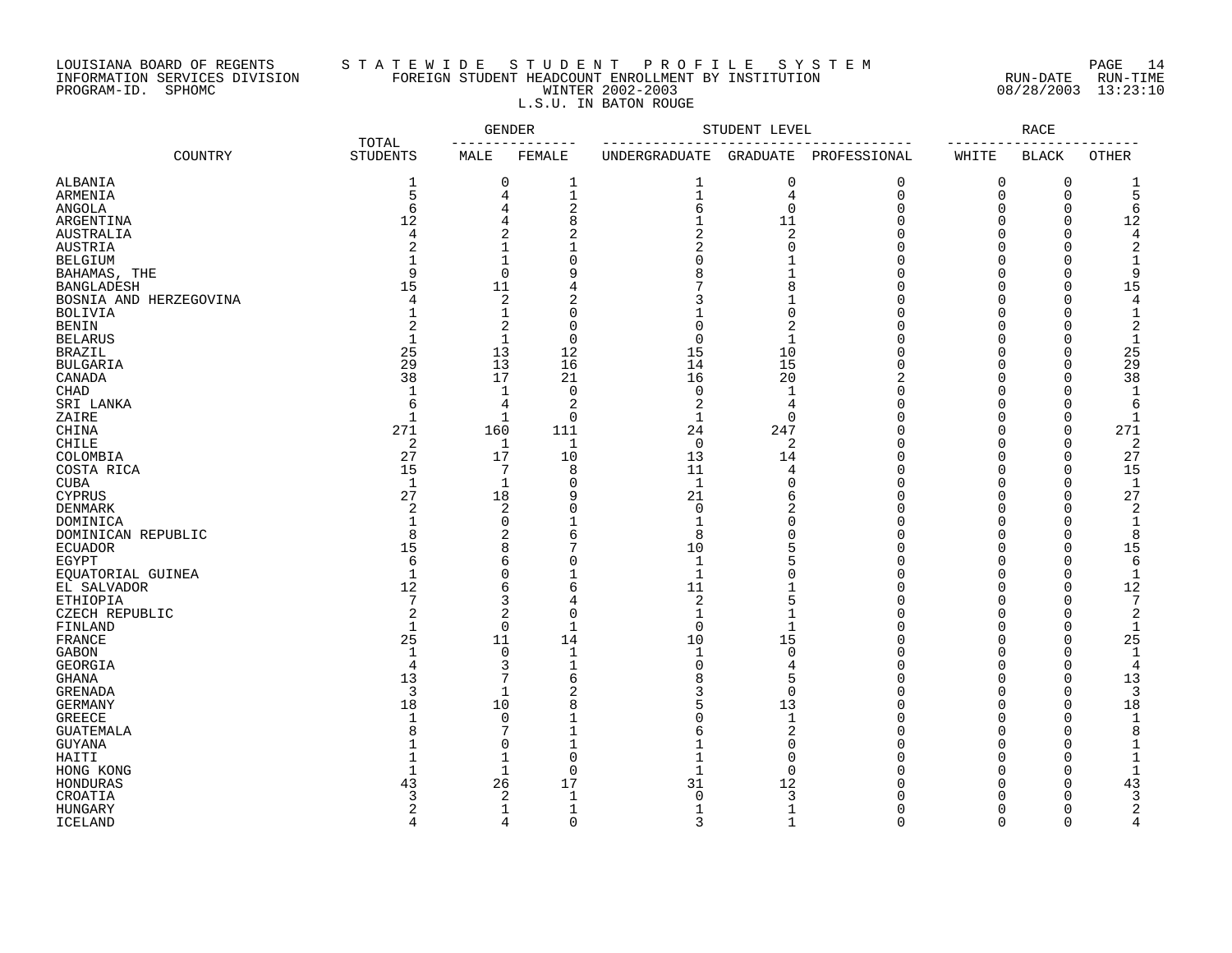# LOUISIANA BOARD OF REGENTS S T A T E W I D E S T U D E N T P R O F I L E S Y S T E M PAGE 15 INFORMATION SERVICES DIVISION FOREIGN STUDENT HEADCOUNT ENROLLMENT BY INSTITUTION RUN-DATE RUN-TIME PROGRAM-ID. SPHOMC WINTER 2002-2003 08/28/2003 13:23:10 L.S.U. IN BATON ROUGE

|                             |                          | GENDER         |                | STUDENT LEVEL          |                | RACE         |             |              |              |
|-----------------------------|--------------------------|----------------|----------------|------------------------|----------------|--------------|-------------|--------------|--------------|
| COUNTRY                     | TOTAL<br><b>STUDENTS</b> | MALE           | FEMALE         | UNDERGRADUATE GRADUATE |                | PROFESSIONAL | WHITE       | <b>BLACK</b> | OTHER        |
| INDONESIA                   | 21                       | 14             | 7              | 8                      | 13             | 0            | 0           | $\mathbf 0$  | 21           |
| INDIA                       | 375                      | 284            | 91             | 25                     | 350            | $\Omega$     | $\mathbf 0$ | $\mathbf 0$  | 375          |
| IRAN                        | 6                        | 4              | $\overline{c}$ | $\Omega$               | 6              | U            | $\Omega$    | $\mathbf 0$  | 6            |
| <b>ISRAEL</b>               |                          | $\mathbf{1}$   | 0              |                        | $\Omega$       | $\cap$       | $\Omega$    | $\Omega$     |              |
| <b>ITALY</b>                |                          | 3              | 2              | 2                      | 3              |              | $\Omega$    | C            | 5            |
| COTE D'IVOIRE (IVORY COAST) |                          | 2              | $\Omega$       | $\Omega$               | 2              | Λ            | $\Omega$    | $\cup$       | 2            |
| IRAQ                        |                          | 1              | $\Omega$       | $\Omega$               | $\mathbf{1}$   |              | $\Omega$    | C            | $\mathbf{1}$ |
| <b>JAPAN</b>                | 27                       | 9              | 18             | 14                     | 13             |              | $\Omega$    | $\bigcap$    | 27           |
| JAMAICA                     | 22                       | 18             | $\overline{4}$ | 14                     | 8              |              | $\Omega$    | $\bigcap$    | 22           |
|                             | 17                       | 15             | $\overline{2}$ | $\overline{4}$         | 13             | Λ            | $\Omega$    | $\bigcap$    | 17           |
| <b>JORDAN</b>               | 22                       | 13             | 9              | 3                      | 19             |              | $\Omega$    | $\Omega$     | 22           |
| <b>KENYA</b>                |                          |                |                |                        |                |              |             |              |              |
| KYRGYZSTAN                  | 2                        | 0              | $\overline{2}$ | $\mathbf{1}$           | 1              | U            | $\Omega$    | 0            | 2            |
| KOREA, REPUBLIC OF          | 61                       | 41             | 20             | 14                     | 47             |              | $\Omega$    | $\Omega$     | 61           |
| KUWAIT                      | 5                        | 4              | $\mathbf{1}$   | 4                      | -1             | Λ            | $\Omega$    | C            | 5            |
| LEBANON                     |                          | 4              | -1             | 3                      | 2              |              | $\Omega$    | C            | 5            |
| SLOVAKIA                    |                          | $\Omega$       |                |                        |                |              | $\Omega$    | C            |              |
| MALAWI                      |                          | $\mathbf{1}$   | $\Omega$       |                        |                |              | $\Omega$    | C            |              |
| MACEDONIA                   |                          | 1              |                |                        |                |              | $\cap$      |              | 2            |
| MALI                        |                          | 3              |                |                        | U              | Λ            | $\cap$      | C            | 4            |
| MOROCCO                     | $\overline{4}$           | 3              |                | 3                      |                |              | $\Omega$    | $\Omega$     | 4            |
| MAURITIUS                   | 13                       | 6              | 7              | 12                     | 1              |              | $\Omega$    | $\Omega$     | 13           |
| MAURITANIA                  | $\overline{2}$           | 2              | $\Omega$       | $\mathbf 0$            | 2              | Λ            | $\Omega$    | $\bigcap$    | 2            |
| OMAN                        | 3                        | 3              | $\Omega$       | $\mathbf{1}$           | 2              |              | $\Omega$    | C            | 3            |
| MEXICO                      | 23                       | 12             | 11             | 6                      | 17             | Λ            | $\Omega$    | $\Omega$     | 23           |
| MALAYSIA                    | 33                       | 24             | 9              | 25                     | 8              | Ω            | $\Omega$    | $\bigcap$    | 33           |
| <b>NIGERIA</b>              | 20                       | 15             | 5              | 13                     |                | Ω            | $\Omega$    | C            | 20           |
| <b>NETHERLANDS</b>          | 5                        | 2              | 3              | $\overline{2}$         | 3              |              | $\Omega$    | $\cap$       | 5            |
| NORWAY                      | 2                        | 1              |                | 2                      | O              |              | $\Omega$    | O            | 2            |
|                             | 10                       | 8              | $\overline{c}$ | 4                      | 6              | Λ            | $\Omega$    | $\mathbf 0$  |              |
| NEPAL                       |                          |                |                |                        |                |              | $\Omega$    | $\bigcap$    | 10           |
| SURINAME                    | $\overline{4}$           | 2              | 2              | 2                      | 2              |              |             |              | 4            |
| NICARAGUA                   | 19                       | 10             | 9              | 18                     |                | Ω            | $\Omega$    | C            | 19           |
| NEW ZEALAND                 | 2                        | 2              | $\Omega$       | $\Omega$               | $\overline{2}$ | Ω            | $\Omega$    | $\bigcap$    | 2            |
| PERU                        | 7                        | $\overline{2}$ | 5              | $\overline{2}$         | 5              | Ω            | $\Omega$    | $\cup$       | 7            |
| PAKISTAN                    | 22                       | 20             | $\overline{2}$ | 16                     | 6              | Λ            | $\Omega$    | $\bigcap$    | 22           |
| <b>POLAND</b>               | 7                        | 4              | 3              | 3                      | 4              | O            | $\Omega$    | $\bigcap$    | 7            |
| PANAMA                      |                          | 3              |                | 3                      | 1              |              | $\Omega$    | C            | 4            |
| PORTUGAL                    | $\mathbf{1}$             | $\mathbf 0$    | $\mathbf{1}$   |                        | $\mathbf 0$    | Λ            | $\Omega$    | C            | 1            |
| GUINEA-BISSAU               | $\mathbf 1$              | $\mathbf 0$    | -1             |                        | -1             | Λ            | $\Omega$    | O            |              |
| ROMANIA                     | 37                       | 18             | 19             | 8                      | 29             | U            | $\Omega$    | $\mathbf 0$  | 37           |
| PHILIPPINES                 | 11                       | 7              | 4              |                        | 10             | U            | $\Omega$    | $\mathbf 0$  | 11           |
| RUSSIA                      | 9                        | 5              | 4              |                        | 5              | Ω            | $\Omega$    | $\mathbf 0$  | 9            |
| SAUDI ARABIA                | 13                       | 13             | $\Omega$       | q                      |                | U            | $\Omega$    | $\mathbf 0$  | 13           |
| SOUTH AFRICA                | 5                        | $\overline{a}$ | 3              |                        |                | Ω            | $\Omega$    | $\mathbf 0$  |              |
| SENEGAL                     |                          | 1              | $\Omega$       |                        |                | Ω            | $\Omega$    | C            | 1            |
| SLOVENIA                    |                          | 1              | O              |                        |                | Ω            | $\Omega$    | C            |              |
| SIERRA LEONE                |                          | 3              | ſ              |                        |                |              | $\Omega$    | C            |              |
| SINGAPORE                   |                          | $\overline{2}$ |                |                        |                |              | $\Omega$    | C            |              |
| SPAIN                       |                          | 4              |                |                        |                |              | $\cap$      | C            |              |
| ST. LUCIA                   |                          | $\mathbf{1}$   | $\Omega$       |                        | O              | U            | $\Omega$    | $\Omega$     | 1            |
|                             |                          |                |                | $\cap$                 |                | $\cap$       |             | $\Omega$     |              |
| <b>SUDAN</b>                | $\mathbf{1}$             | $\mathbf{1}$   | $\Omega$       |                        | $\mathbf{1}$   |              | $\Omega$    |              | $\mathbf{1}$ |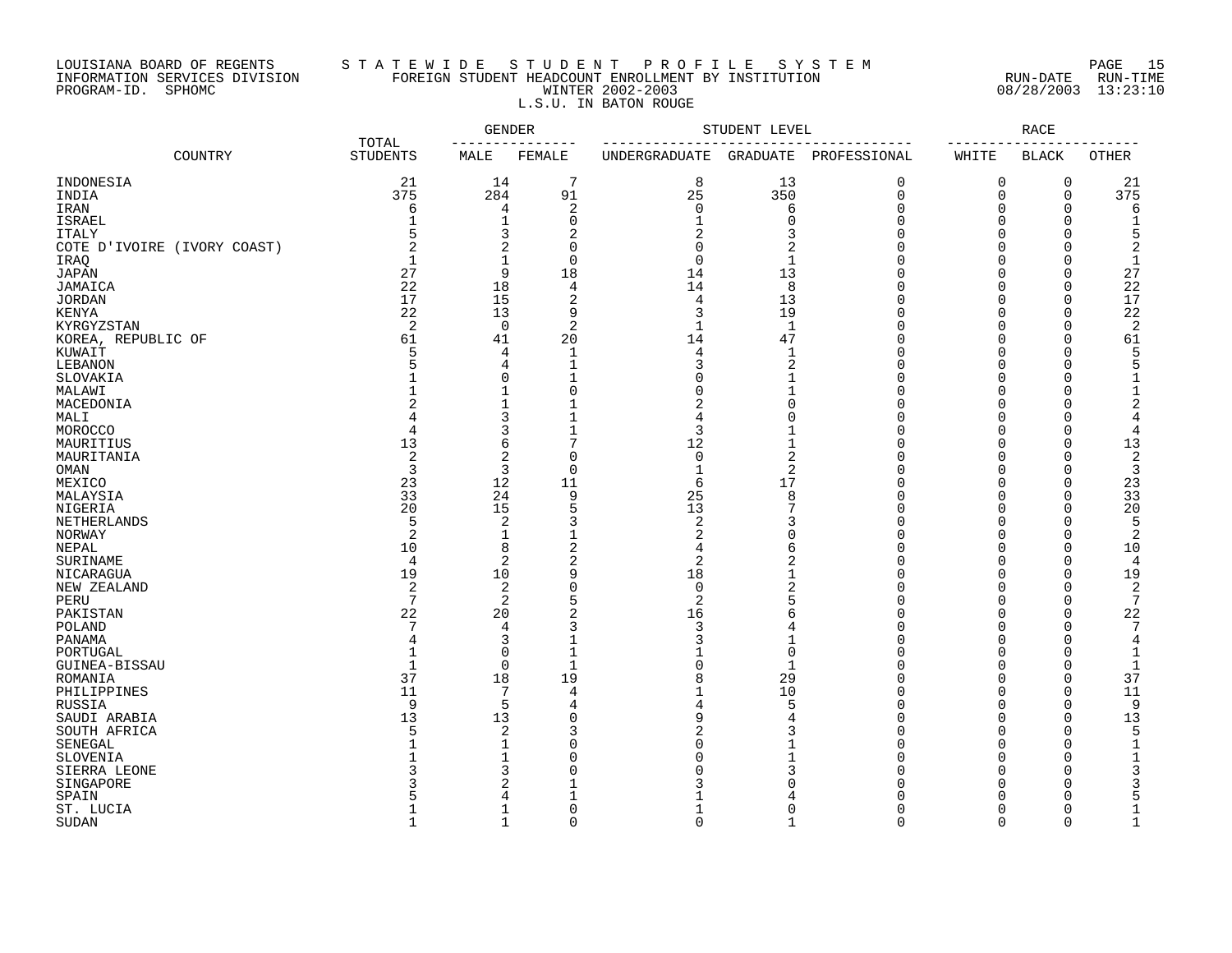# LOUISIANA BOARD OF REGENTS S T A T E W I D E S T U D E N T P R O F I L E S Y S T E M PAGE 16 INFORMATION SERVICES DIVISION FOREIGN STUDENT HEADCOUNT ENROLLMENT BY INSTITUTION RUN-DATE RUN-TIME PROGRAM-ID. SPHOMC WINTER 2002-2003 08/28/2003 13:23:10 L.S.U. IN BATON ROUGE

|                      | TOTAL           | GENDER |        |               | STUDENT LEVEL |              |        | RACE         |       |
|----------------------|-----------------|--------|--------|---------------|---------------|--------------|--------|--------------|-------|
| COUNTRY              | <b>STUDENTS</b> | MALE   | FEMALE | UNDERGRADUATE | GRADUATE      | PROFESSIONAL | WHITE  | <b>BLACK</b> | OTHER |
| <b>SWEDEN</b>        |                 |        |        |               |               |              |        |              |       |
| SYRIA                |                 |        |        |               |               |              |        |              |       |
| SWITZERLAND          |                 |        |        |               |               |              |        |              |       |
| UNITED ARAB EMIRATES |                 | 22     |        |               |               |              |        |              | 23    |
| TRINIDAD AND TOBAGO  |                 |        |        |               |               |              |        |              |       |
| THAILAND             |                 |        |        |               |               |              |        |              |       |
| TUNISIA              |                 |        |        |               |               |              |        |              |       |
| TURKEY               | 36              | 24     | 12     |               | 34            |              |        |              | 36    |
| TAIWAN               | 21              |        | 10     |               | 15            |              |        |              | 21    |
| TANZANIA             |                 |        |        |               |               |              |        |              |       |
| <b>UGANDA</b>        |                 |        |        |               |               |              |        |              |       |
| UNITED KINGDOM       | 29              |        |        |               |               |              |        |              | 29    |
| UKRAINE              |                 |        |        |               |               |              |        |              |       |
| <b>BURKINA</b>       |                 |        |        |               |               |              |        |              |       |
| UZBEKISTAN           |                 |        |        |               |               |              |        |              |       |
| VENEZUELA            |                 | 26     |        |               |               |              |        |              | 46    |
| VIETNAM              |                 |        |        |               |               |              |        |              |       |
| WEST BANK            |                 |        |        |               |               |              |        |              |       |
| YEMEN                |                 |        |        |               |               |              |        |              |       |
| YUGOSLAVIA           |                 |        |        |               |               |              |        |              |       |
| ZAMBIA               |                 |        |        |               |               |              |        |              |       |
| UNKNOWN LOCATION     |                 |        |        |               |               |              |        |              |       |
| FOREIGN TOTALS       | 1,752           | 1,113  | 639    | 603           | 1,146         |              |        |              | 1,752 |
| OUT-OF-STATE TOTALS  | 2,830           | 1,270  | 1,560  | 2,072         | 666           | 92           | 2,270  | 285          | 275   |
| LOUISIANA TOTALS     | 24,727          | 11,355 | 13,372 | 21,812        | 2,670         | 245          | 20,080 | 2,550        | 2,097 |
| INSTITUTION TOTALS   | 29,309          | 13,738 | 15,571 | 24,487        | 4,482         | 340          | 22,350 | 2,835        | 4,124 |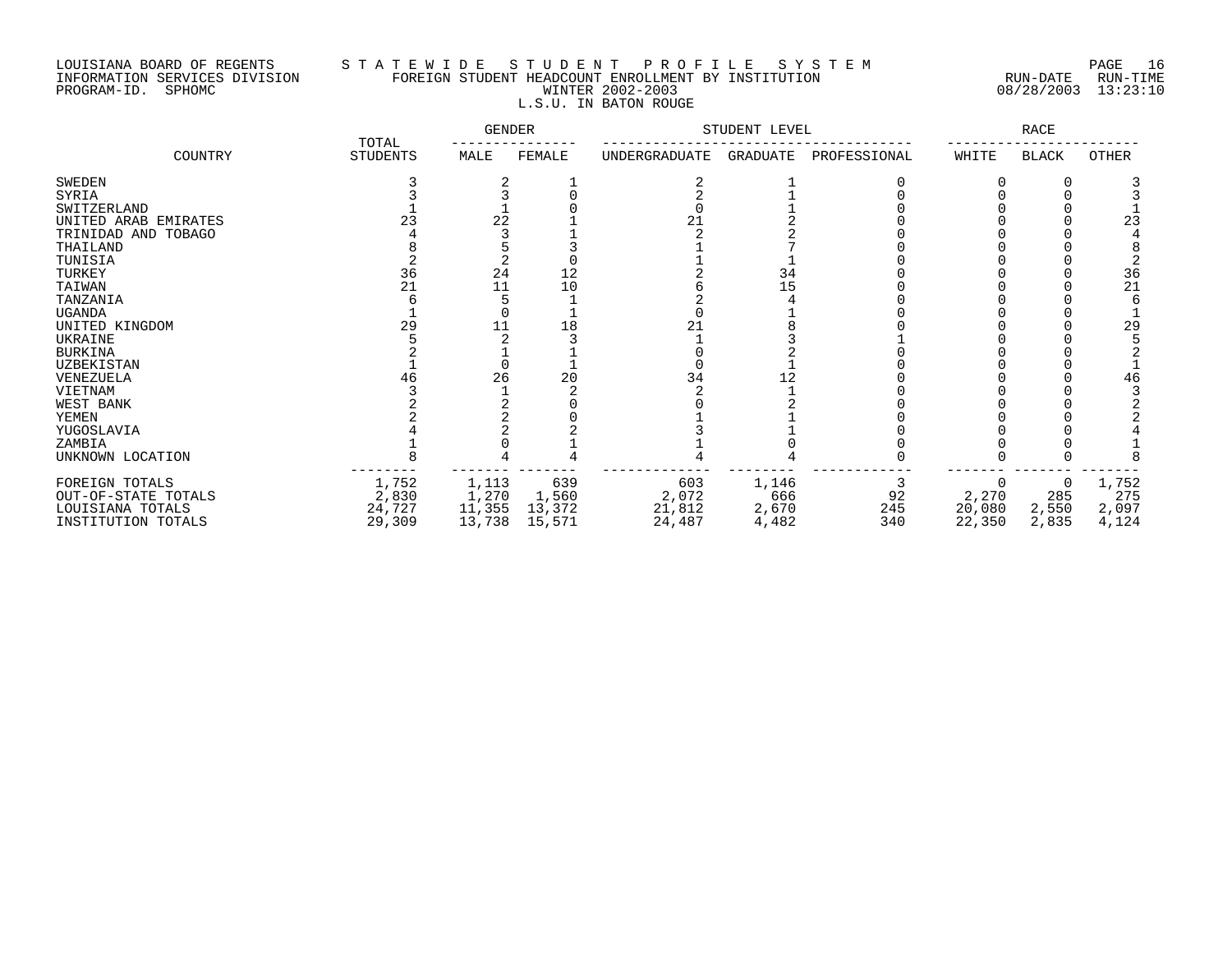# LOUISIANA BOARD OF REGENTS S T A T E W I D E S T U D E N T P R O F I L E S Y S T E M PAGE 17 INFORMATION SERVICES DIVISION FOREIGN STUDENT HEADCOUNT ENROLLMENT BY INSTITUTION RUN-DATE RUN-TIME PROGRAM-ID. SPHOMC WINTER 2002-2003 08/28/2003 13:23:10 L.S.U. AT EUNICE

|                     | TOTAL    | <b>GENDER</b> |        |               | STUDENT LEVEL | RACE         |       |              |       |
|---------------------|----------|---------------|--------|---------------|---------------|--------------|-------|--------------|-------|
| COUNTRY             | STUDENTS | MALE          | FEMALE | UNDERGRADUATE | GRADUATE      | PROFESSIONAL | WHITE | <b>BLACK</b> | OTHER |
|                     |          |               |        |               |               |              |       |              |       |
| FOREIGN TOTALS      |          |               |        |               |               |              |       |              |       |
| OUT-OF-STATE TOTALS |          |               |        |               |               |              |       |              |       |
| LOUISIANA TOTALS    | 2,951    | 856           | 2,095  | 2,951         |               |              | 2,175 | 745          | 31    |
| INSTITUTION TOTALS  | 2,966    | 869           | 2,097  | 2,966         |               |              | 2,190 | 745          | 31    |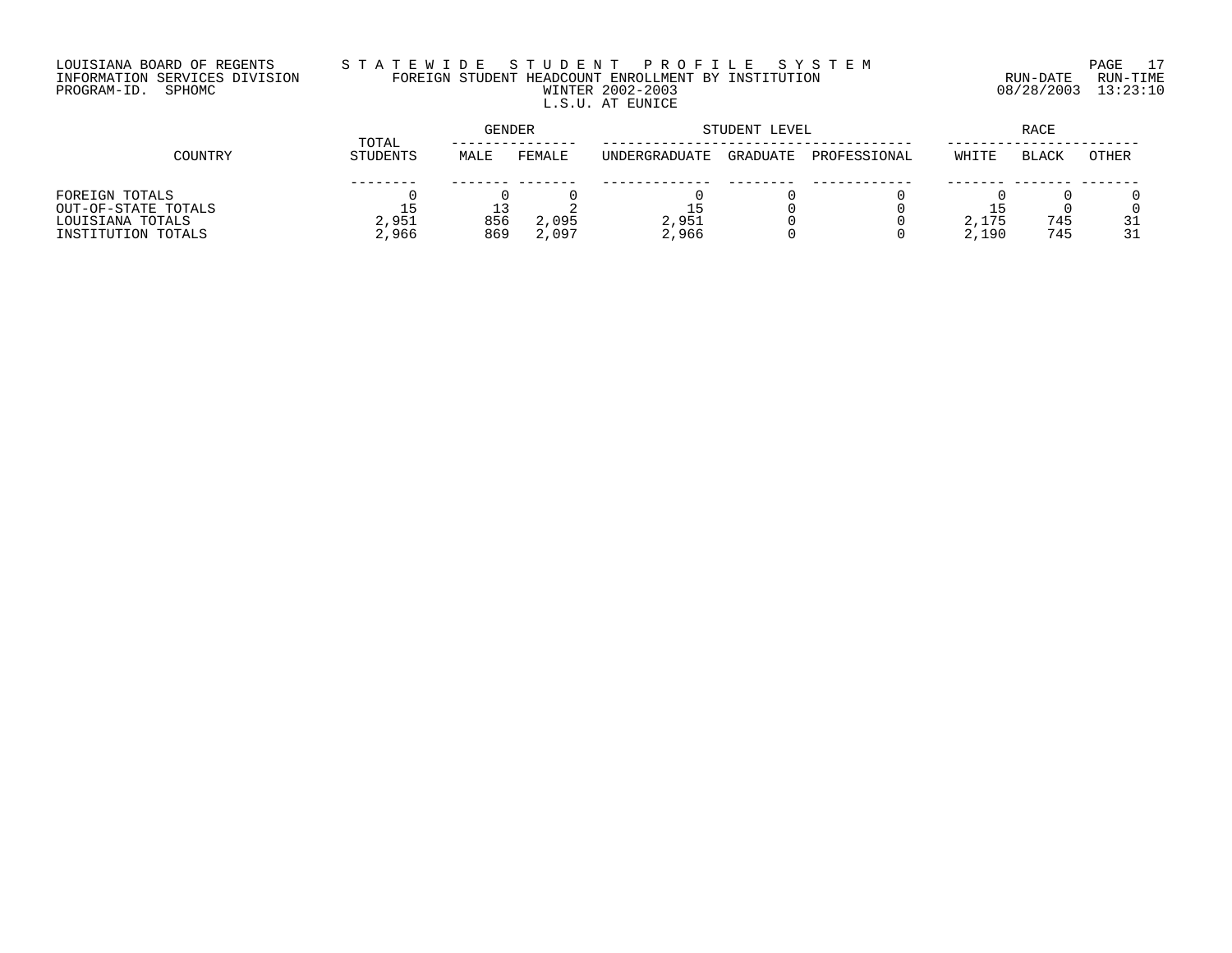# LOUISIANA BOARD OF REGENTS S T A T E W I D E S T U D E N T P R O F I L E S Y S T E M PAGE 18 INFORMATION SERVICES DIVISION FOREIGN STUDENT HEADCOUNT ENROLLMENT BY INSTITUTION RUN-DATE RUN-TIME PROGRAM-ID. SPHOMC WINTER 2002-2003 08/28/2003 13:23:10 L.S.U. IN SHREVEPORT

| COUNTRY                                                                         | TOTAL                       | GENDER               |                      | STUDENT LEVEL         |                  | RACE         |                |                  |                        |
|---------------------------------------------------------------------------------|-----------------------------|----------------------|----------------------|-----------------------|------------------|--------------|----------------|------------------|------------------------|
|                                                                                 | <b>STUDENTS</b>             | MALE                 | FEMALE               | UNDERGRADUATE         | GRADUATE         | PROFESSIONAL | WHITE          | <b>BLACK</b>     | OTHER                  |
| CANADA<br>ROMANIA<br>TURKMENISTAN<br>UNKNOWN LOCATION                           |                             |                      |                      |                       |                  |              |                |                  |                        |
| FOREIGN TOTALS<br>OUT-OF-STATE TOTALS<br>LOUISIANA TOTALS<br>INSTITUTION TOTALS | 12<br>125<br>3,841<br>3,978 | 46<br>1,369<br>1,423 | 79<br>2,472<br>2,555 | 104<br>3,115<br>3,230 | 21<br>726<br>748 |              | 2,554<br>2,631 | 25<br>824<br>849 | 12<br>23<br>463<br>498 |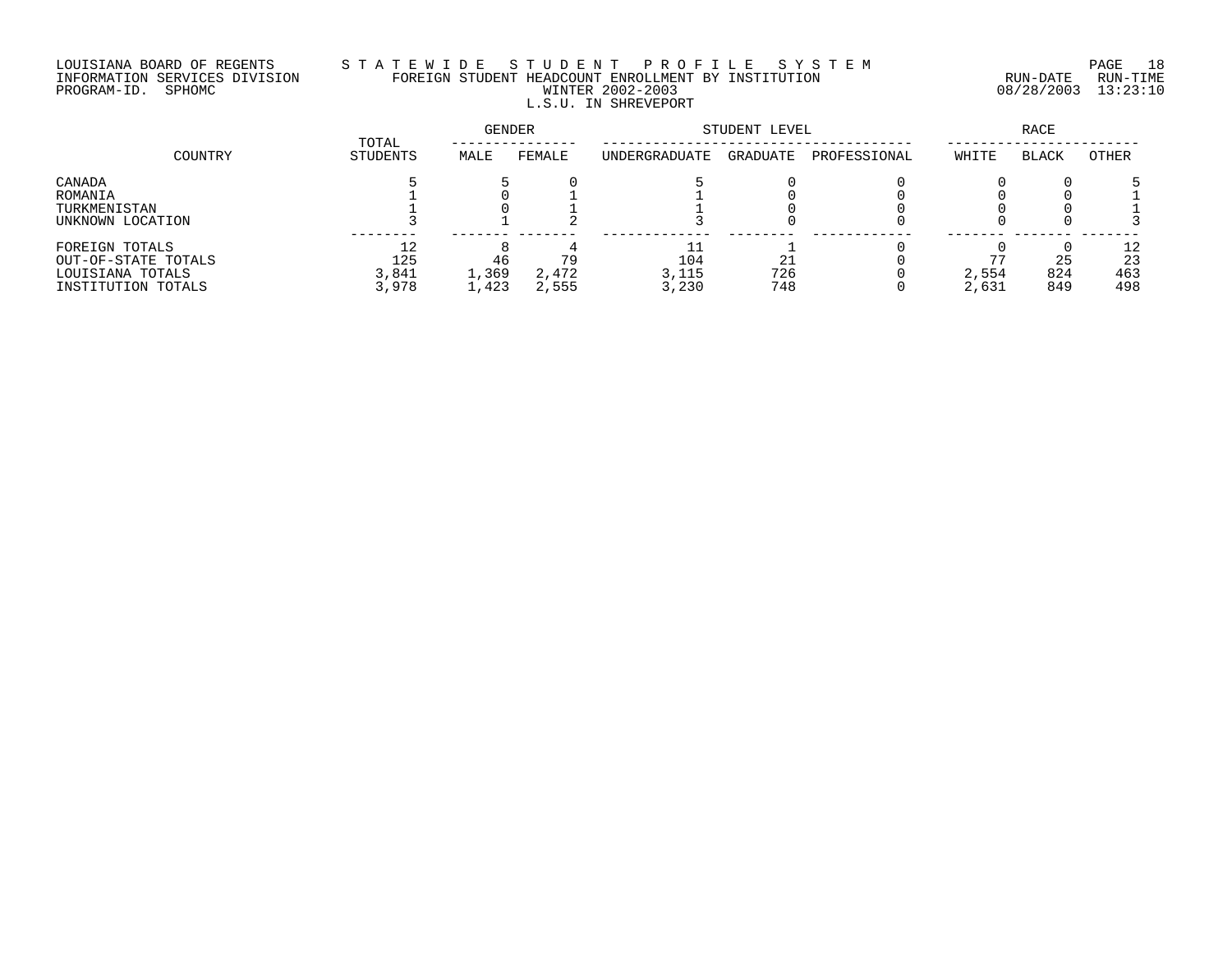# LOUISIANA BOARD OF REGENTS S T A T E W I D E S T U D E N T P R O F I L E S Y S T E M PAGE 19 INFORMATION SERVICES DIVISION FOREIGN STUDENT HEADCOUNT ENROLLMENT BY INSTITUTION RUN-DATE RUN-TIME PROGRAM-ID. SPHOMC WINTER 2002-2003 08/28/2003 13:23:10 UNIVERSITY OF NEW ORLEANS

|                                   |                          |              | <b>GENDER</b>     |                   | STUDENT LEVEL        |              |                      | <b>RACE</b>          |                    |
|-----------------------------------|--------------------------|--------------|-------------------|-------------------|----------------------|--------------|----------------------|----------------------|--------------------|
| COUNTRY                           | TOTAL<br><b>STUDENTS</b> | MALE         | FEMALE            | UNDERGRADUATE     | GRADUATE             | PROFESSIONAL | WHITE                | <b>BLACK</b>         | <b>OTHER</b>       |
| ARUBA                             | 1                        | 1            | 0                 | 1                 | 0                    | $\mathbf 0$  | 0                    | 0                    |                    |
| ALGERIA                           | $\mathbf{1}$             | $\mathbf 1$  | 0                 | $\mathbf{1}$      | $\mathbf 0$          | $\mathbf 0$  | 0                    | $\mathbf 0$          | 1                  |
| AZERBAIJAN                        | 3                        | 2            | $\mathbf{1}$      | $\Omega$          | 3                    | $\Omega$     | $\Omega$             | $\cap$               |                    |
| ARGENTINA                         | $\overline{4}$           | 2            | $\overline{2}$    |                   | 3                    | $\cap$       | $\Omega$             | $\cap$               |                    |
| AUSTRALIA                         | $\mathcal{D}$            | $\mathbf{1}$ | $\mathbf{1}$      | $\mathbf{1}$      | $\mathbf{1}$         | U            | $\Omega$             | $\Omega$             | $\mathfrak{D}$     |
| AUSTRIA                           | 22                       | 15           | 7                 | 10                | 12                   |              | $\Omega$             | $\Omega$             | 22                 |
| <b>BELGIUM</b>                    | $\mathbf{1}$             | 1            | C                 | $\Omega$          | $\mathbf 1$          |              | $\Omega$             | $\Omega$             | -1                 |
| <b>BANGLADESH</b>                 | 13                       | 12           |                   |                   | 12                   | U            | $\cap$               | $\Omega$             | 13                 |
| <b>BELIZE</b>                     | 2                        | $\mathbf 1$  |                   |                   | $\mathbf{1}$         | U            | $\cap$               | $\Omega$             | $\overline{c}$     |
| <b>BOLIVIA</b>                    | $\mathbf{1}$             | $\mathbf 1$  | $\Omega$          |                   | $\Omega$             |              | $\Omega$             | $\cap$               | $\mathbf{1}$       |
| <b>BRAZIL</b>                     | 6                        | 3            |                   |                   | 5                    | U            | $\Omega$             |                      | 6                  |
| <b>BULGARIA</b>                   | 3                        | 2            |                   | 3                 | $\Omega$             |              | ∩                    | $\cap$               |                    |
| CANADA                            | 23                       | 14           | 9                 | 14                | 9                    |              | $\cap$               | $\Omega$             | 23                 |
| CHINA                             | 85                       | 41           | 44                | 10                | 75                   | U            | $\Omega$             | $\Omega$             | 85                 |
| <b>CHILE</b>                      | 3                        | 3            | 0                 | 2                 | 1                    |              | $\Omega$             | $\Omega$             | 3                  |
| CAYMAN ISLANDS                    |                          | 0            | 1                 |                   | $\Omega$             | U            | $\Omega$             | $\cap$               |                    |
| CAMEROON                          |                          | 1            | $\Omega$          | ∩                 |                      | $\cap$       | $\cap$               | ∩                    |                    |
| COMOROS                           |                          | $\Omega$     | $\mathbf{1}$      |                   | $\Omega$             | U            | $\Omega$             | $\Omega$             |                    |
| COLOMBIA                          | 4                        | 2            | $\overline{2}$    | 2                 | $\overline{2}$       | $\Omega$     | $\Omega$             | $\Omega$             |                    |
| COSTA RICA                        | 3                        | 2            |                   | ∩                 | 3                    | U            | $\Omega$             | $\Omega$             | 3                  |
| <b>CYPRUS</b>                     | 12                       | 12           | $\mathbf 0$       | 7                 | 5                    | $\cap$       | $\cap$               | $\Omega$             | 12                 |
| <b>DENMARK</b>                    | $\mathbf{1}$             | 0            | $\mathbf{1}$      | $\mathbf{1}$      | $\Omega$             | U            | $\Omega$             | $\Omega$             | $\mathbf{1}$       |
| <b>ECUADOR</b>                    | 28                       | 17           | 11                | 23                | 5                    | U            | $\Omega$             | $\Omega$             | 28                 |
| EGYPT                             | $\overline{c}$           | 2            | $\mathbf 0$       | $\Omega$          | 2                    | U            | $\Omega$             | $\Omega$             | 2                  |
| CZECH REPUBLIC                    | 10                       | 1            | 9<br>$\mathbf{1}$ | 5<br>$\mathbf{1}$ | 5                    | U<br>$\cap$  | $\Omega$<br>$\Omega$ | $\Omega$             | 10<br>$\mathbf{1}$ |
| FIJI                              | $\mathbf{1}$<br>27       | 0            | 14                | 14                | $\overline{0}$<br>13 | U            | $\Omega$             | $\Omega$<br>$\Omega$ | 27                 |
| FRANCE                            | 3                        | 13           | $\overline{2}$    |                   | $\mathbf{1}$         |              | $\Omega$             | $\Omega$             |                    |
| <b>GHANA</b>                      |                          | 1<br>3       | 2                 | 2                 |                      | U            | $\Omega$             | $\cap$               | 3                  |
| <b>GERMANY</b>                    |                          | 3            | C                 |                   |                      | U            | $\cap$               |                      |                    |
| <b>GREECE</b><br><b>GUATEMALA</b> |                          | 1            |                   |                   |                      | U            | $\cap$               |                      |                    |
| <b>GUYANA</b>                     |                          | $\mathbf{1}$ | $\mathbf 0$       | ∩                 |                      | U            | $\cap$               | ∩                    |                    |
| $\verb HALTI $                    | 2                        | 2            | $\Omega$          | ∩                 |                      |              | $\Omega$             |                      |                    |
| HONG KONG                         | $\mathbf{1}$             | 1            | $\mathbf 0$       | ∩                 |                      | U            | ∩                    | $\cap$               |                    |
| HONDURAS                          | 23                       | 11           | 12                | 19                | 4                    |              | $\cap$               | $\cap$               | 23                 |
| CROATIA                           | $\mathbf{1}$             | 1            | $\mathbf 0$       | $\Omega$          |                      | U            | $\Omega$             | $\cap$               | $\mathbf{1}$       |
| <b>HUNGARY</b>                    | $\overline{\mathbf{c}}$  | 2            | $\mathbf 0$       |                   | $\overline{0}$       | $\cap$       | $\Omega$             | $\Omega$             | 2                  |
| INDONESIA                         | 13                       | 9            | 4                 |                   | 4                    | U            | $\Omega$             | $\Omega$             | 13                 |
| INDIA                             | 110                      | 81           | 29                | q                 | 101                  | $\cap$       | $\cap$               | $\Omega$             | 110                |
| IRAN                              | $\overline{2}$           | $\Omega$     | 2                 | 2                 | $\Omega$             | $\Omega$     | $\Omega$             | $\Omega$             |                    |
| ISRAEL                            | $\overline{c}$           | 2            | $\mathbf 0$       | $\overline{a}$    | $\Omega$             | U            | $\Omega$             | $\Omega$             | $\overline{c}$     |
| <b>ITALY</b>                      | 7                        | 4            | 3                 |                   | 6                    | U            | $\Omega$             | $\Omega$             | 7                  |
| COTE D'IVOIRE (IVORY COAST)       | $\mathbf{1}$             | 0            | $\mathbf{1}$      | 1                 | $\cap$               | $\cap$       | $\Omega$             | $\Omega$             |                    |
| <b>JAPAN</b>                      | 20                       | 9            | 11                | 16                | $\overline{4}$       | U            | $\Omega$             | $\Omega$             | 20                 |
| JAMAICA                           | 35                       | 11           | 24                | $\mathbf{1}$      | 34                   | $\Omega$     | $\Omega$             | $\mathbf{1}$         | 34                 |
| <b>JORDAN</b>                     | 6                        | 6            | $\mathbf 0$       | $\Omega$          | 6                    | $\cap$       | $\Omega$             | $\Omega$             | 6                  |
| KENYA                             | 7                        | 4            | 3                 |                   | 2                    | U            | $\Omega$             | $\Omega$             | 7                  |
| KOREA, REPUBLIC OF                | 12                       | 6            | 6                 |                   |                      |              | $\cap$               | $\Omega$             | 12                 |
| KUWAIT                            | 3                        | 3            | $\mathbf 0$       | 3                 | $\Omega$             | $\cap$       | $\Omega$             | $\Omega$             | 3                  |
| KAZAKHSTAN                        | $\mathcal{E}$            | $\mathbf{1}$ | $\overline{c}$    | 1                 | $\overline{2}$       | $\Omega$     | $\Omega$             | $\Omega$             | 3                  |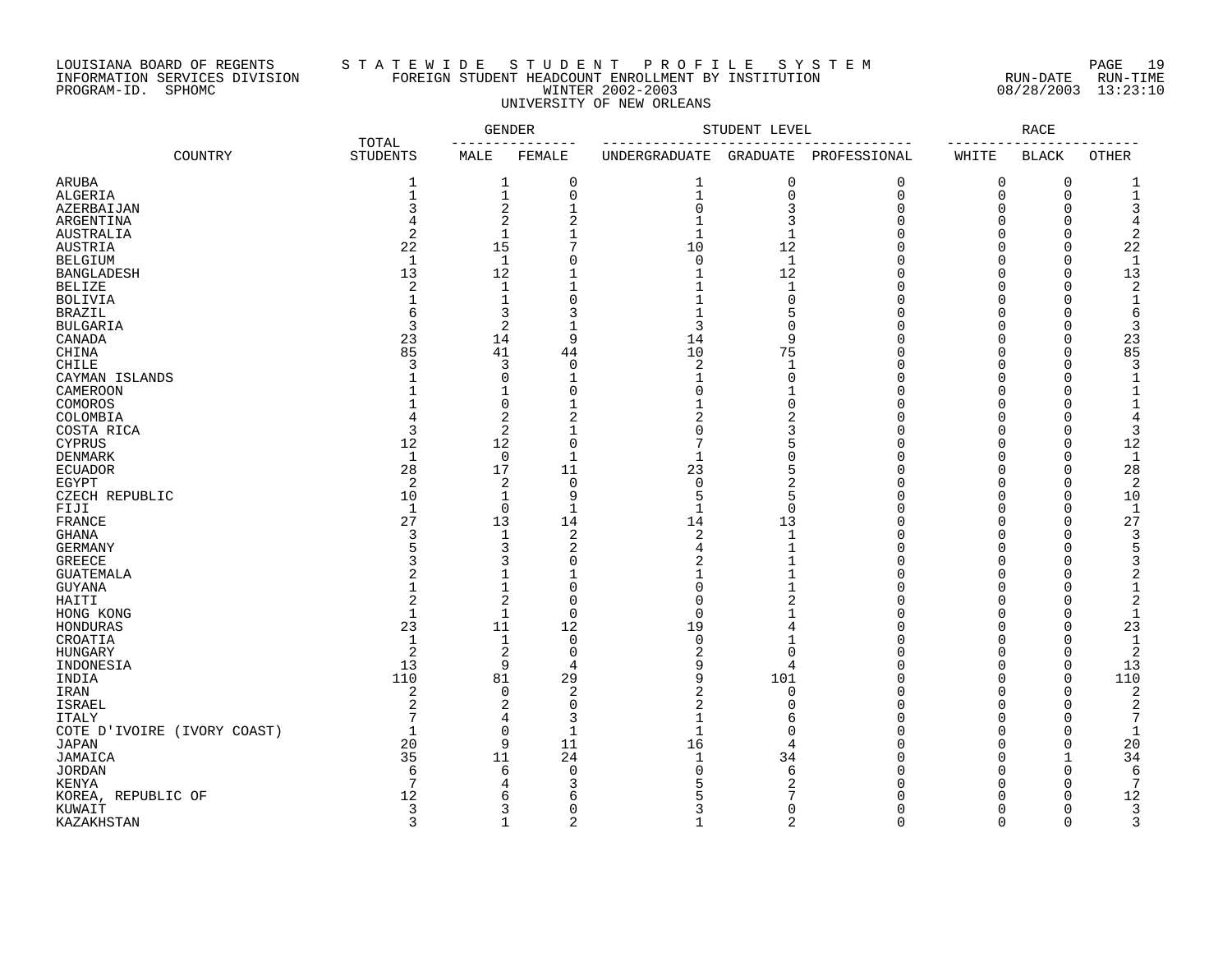# LOUISIANA BOARD OF REGENTS S T A T E W I D E S T U D E N T P R O F I L E S Y S T E M PAGE 20 INFORMATION SERVICES DIVISION FOREIGN STUDENT HEADCOUNT ENROLLMENT BY INSTITUTION RUN-DATE RUN-TIME PROGRAM-ID. SPHOMC WINTER 2002-2003 08/28/2003 13:23:10 UNIVERSITY OF NEW ORLEANS

|                              |                          | GENDER |             |                      | STUDENT LEVEL   |              |          | RACE         |              |
|------------------------------|--------------------------|--------|-------------|----------------------|-----------------|--------------|----------|--------------|--------------|
| COUNTRY                      | TOTAL<br><b>STUDENTS</b> | MALE   | FEMALE      | <b>UNDERGRADUATE</b> | <b>GRADUATE</b> | PROFESSIONAL | WHITE    | <b>BLACK</b> | <b>OTHER</b> |
| LEBANON                      | 6                        | 5      | 1           | 3                    | 3               | $\mathbf 0$  | $\Omega$ | 0            |              |
| LITHUANIA                    |                          |        | $\mathbf 0$ |                      | $\mathbf 0$     | $\Omega$     | ∩        | $\Omega$     |              |
| LIBERIA                      |                          | 2      | $\Omega$    |                      | C               | $\sqrt{ }$   |          | $\Omega$     |              |
| MADAGASCAR                   |                          |        |             |                      |                 |              |          | $\Omega$     |              |
| MOROCCO                      |                          |        |             |                      |                 |              |          | $\cap$       |              |
| MEXICO                       |                          | 2      |             |                      |                 |              |          |              |              |
| MALAYSIA                     |                          | 5      |             | 2                    |                 |              |          | $\Omega$     |              |
| NIGERIA                      | 21                       | 14     |             | 14                   |                 |              |          | $\Omega$     | 21           |
| NETHERLANDS                  |                          |        |             | $\mathfrak{D}$       |                 |              |          | $\Omega$     |              |
| NORWAY                       |                          | 3      |             |                      |                 |              |          |              |              |
| NICARAGUA                    |                          | 2      |             |                      |                 |              |          |              |              |
| PARAGUAY                     |                          |        |             |                      |                 |              |          | C            |              |
| PERU                         |                          | 0      |             |                      |                 |              |          | $\Omega$     |              |
| PAKISTAN                     | 12                       | 11     |             |                      |                 |              |          | $\Omega$     | 12           |
| POLAND                       | $\mathcal{D}$            | O      | 2           |                      |                 |              |          | $\cap$       |              |
| PANAMA                       | 16                       | 3      | 2<br>10     |                      | 14              |              |          | $\cap$       |              |
| ROMANIA                      |                          | 6      | $\Omega$    |                      | $\Omega$        |              |          |              | 16           |
| PHILIPPINES<br>RUSSIA        | 2                        | 2<br>2 |             |                      |                 |              |          | $\cap$       |              |
|                              | 20                       | 20     |             | 20                   |                 |              |          |              | 20           |
| SAUDI ARABIA<br>SOUTH AFRICA |                          |        |             | -1                   |                 |              |          |              |              |
| SENEGAL                      |                          |        |             |                      |                 |              |          |              |              |
| SINGAPORE                    |                          |        |             |                      |                 |              |          |              |              |
| SPAIN                        | 14                       | 10     |             |                      |                 |              |          | $\cap$       | 14           |
| <b>SWEDEN</b>                | 10                       | 3      |             | 10                   |                 |              |          |              | 10           |
| SWITZERLAND                  |                          |        |             | -1                   |                 |              |          |              | 2            |
| UNITED ARAB EMIRATES         |                          |        |             |                      |                 |              |          |              |              |
| TRINIDAD AND TOBAGO          |                          | 3      |             |                      |                 |              |          |              |              |
| THAILAND                     |                          |        |             |                      |                 |              |          | $\cap$       |              |
| TURKEY                       | 10                       | 10     |             |                      |                 |              |          | $\cap$       | 10           |
| TAIWAN                       | 11                       | 4      |             |                      |                 |              |          |              | 11           |
| UNITED KINGDOM               | $\overline{4}$           | 2      |             |                      |                 |              |          |              |              |
| UKRAINE                      | $\mathcal{D}$            | O      |             |                      |                 |              |          |              |              |
| <b>VENEZUELA</b>             | 14                       | q      |             |                      | 11              |              |          | $\cap$       | 14           |
| VIETNAM                      | $\mathcal{D}$            |        |             |                      | $\mathbf{1}$    |              |          | $\cap$       | 2            |
| YUGOSLAVIA                   |                          |        | $\Omega$    |                      |                 |              |          | $\cap$       |              |
| ZAMBIA                       | $\mathbf{1}$             |        | $\Omega$    |                      | $\mathbf 0$     |              |          | 0            |              |
| UNKNOWN LOCATION             | 26                       | 13     | 13          |                      | 20              | $\Omega$     | 3        | 14           | q            |
| FOREIGN TOTALS               | 761                      | 463    | 298         | 317                  | 444             | $\Omega$     | 3        | 15           | 743          |
| OUT-OF-STATE TOTALS          | 556                      | 270    | 286         | 377                  | 179             | $\Omega$     | 357      | 97           | 102          |
| LOUISIANA TOTALS             | 14,821                   | 6,135  | 8,686       | 11,564               | 3,257           | $\Omega$     | 8,415    | 3,636        | 2,770        |
| INSTITUTION TOTALS           | 16,138                   | 6,868  | 9,270       | 12,258               | 3,880           | $\Omega$     | 8,775    | 3,748        | 3,615        |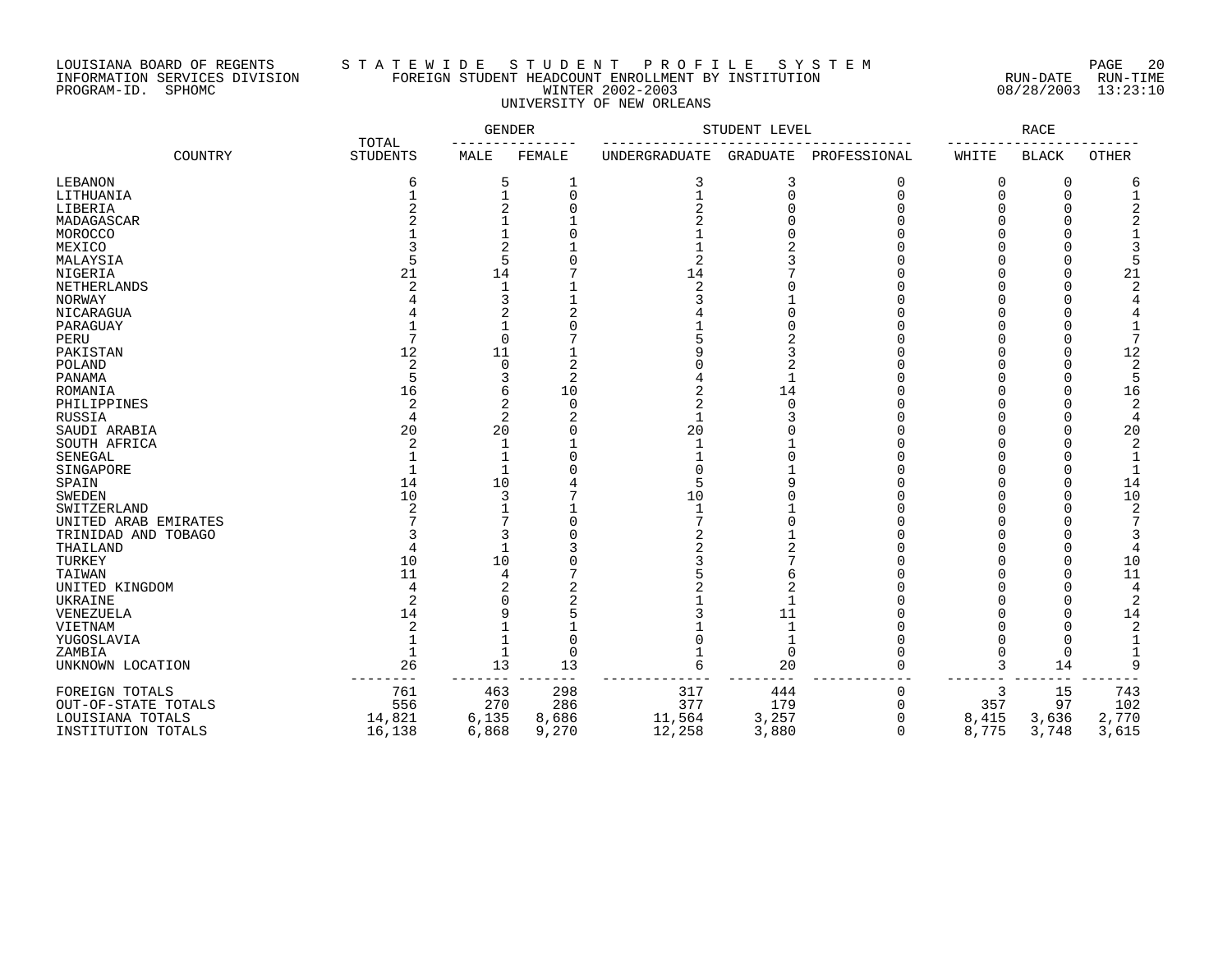# LOUISIANA BOARD OF REGENTS S T A T E W I D E S T U D E N T P R O F I L E S Y S T E M PAGE 21 INFORMATION SERVICES DIVISION FOREIGN STUDENT HEADCOUNT ENROLLMENT BY INSTITUTION RUN-DATE RUN-TIME PROGRAM-ID. SPHOMC WINTER 2002-2003 08/28/2003 13:23:10 L.S.U. LAW CENTER

|                     | TOTAL    | GENDER |        | STUDENT LEVEL | <b>RACE</b> |              |       |              |       |
|---------------------|----------|--------|--------|---------------|-------------|--------------|-------|--------------|-------|
| COUNTRY             | STUDENTS | MALE   | FEMALE | UNDERGRADUATE | GRADUATE    | PROFESSIONAL | WHITE | <b>BLACK</b> | OTHER |
| ARGENTINA           |          |        |        |               |             |              |       |              |       |
| BELGIUM             |          |        |        |               |             |              |       |              |       |
| CHINA               |          |        |        |               |             |              |       |              |       |
| COLOMBIA            |          |        |        |               |             |              |       |              |       |
| DENMARK             |          |        |        |               |             |              |       |              |       |
| FRANCE              |          |        |        |               |             |              |       |              |       |
| PERU                |          |        |        |               |             |              |       |              |       |
| ROMANIA             |          |        |        |               |             |              |       |              |       |
| FOREIGN TOTALS      | 13       |        |        |               |             | 13           |       |              |       |
| OUT-OF-STATE TOTALS | 60       | 35     | 25     |               |             | 60           | 36    | 21           |       |
| LOUISIANA TOTALS    | 576      | 292    | 284    |               |             | 576          | 499   | 49           | 28    |
| INSTITUTION TOTALS  | 649      | 332    | 317    |               |             | 649          | 535   | 70           | 44    |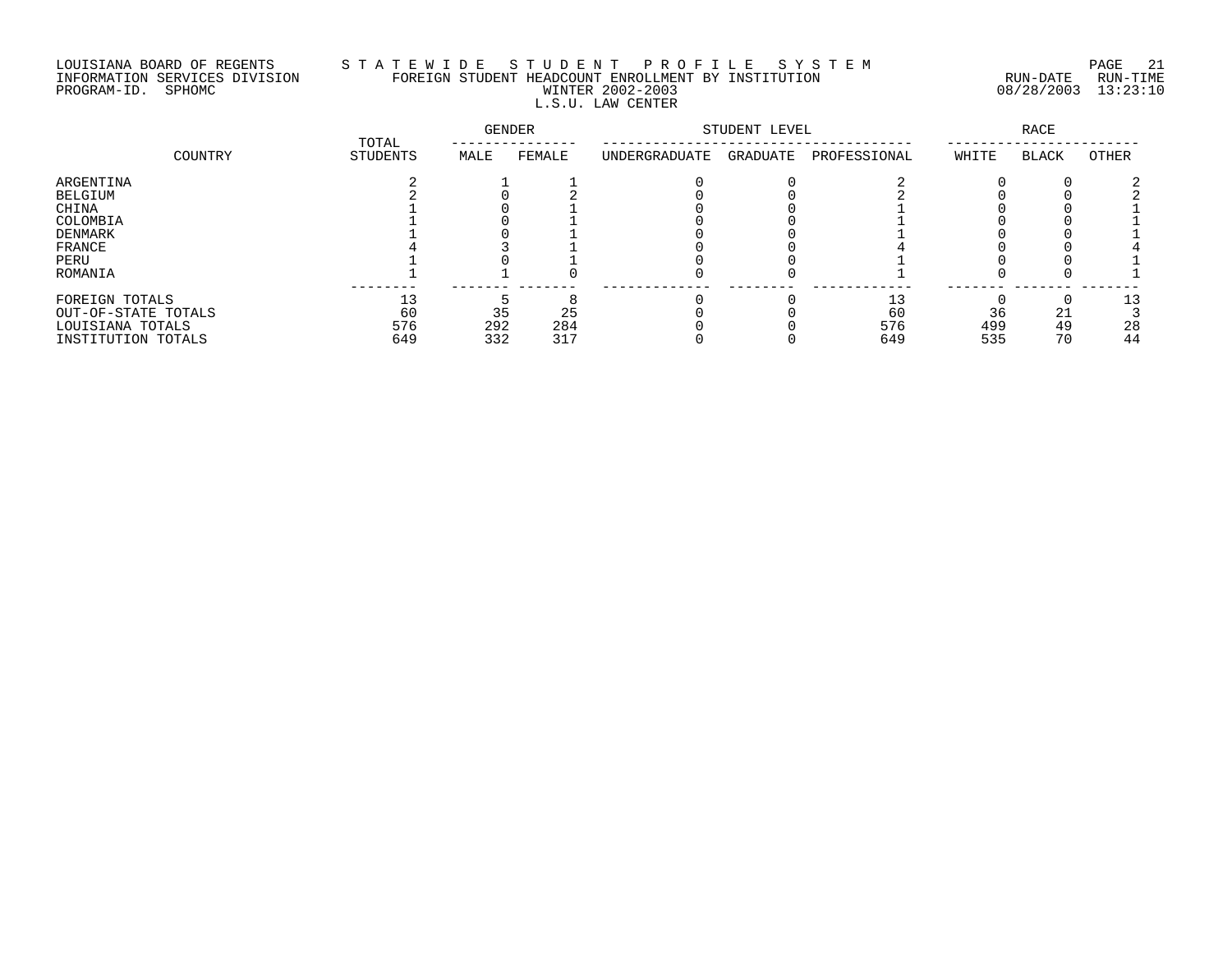# LOUISIANA BOARD OF REGENTS S T A T E W I D E S T U D E N T P R O F I L E S Y S T E M PAGE 22 INFORMATION SERVICES DIVISION FOREIGN STUDENT HEADCOUNT ENROLLMENT BY INSTITUTION RUN-DATE RUN-TIME PROGRAM-ID. SPHOMC WINTER 2002-2003 08/28/2003 13:23:10 SOUTHERN U. IN BATON ROUGE

|                                     |                          | <b>GENDER</b>           |                | STUDENT LEVEL  |                 |              | <b>RACE</b>          |              |              |
|-------------------------------------|--------------------------|-------------------------|----------------|----------------|-----------------|--------------|----------------------|--------------|--------------|
| COUNTRY                             | TOTAL<br><b>STUDENTS</b> | MALE                    | FEMALE         | UNDERGRADUATE  | <b>GRADUATE</b> | PROFESSIONAL | WHITE                | <b>BLACK</b> | <b>OTHER</b> |
| ANTIGUA AND BARBUDA                 | 1                        | 0                       | $\mathbf 1$    | 1              | 0               | 0            | 0                    | 0            | 1            |
| ANGOLA                              | $\overline{c}$           | 1                       | $\mathbf{1}$   | $\mathbf 0$    | 2               | 0            | $\mathbf 0$          | $\mathbf 1$  | $\mathbf{1}$ |
| <b>BAHRAIN</b>                      | $\overline{2}$           | $\mathbf 1$             | $\mathbf{1}$   | $\Omega$       | 2               | $\Omega$     | $\Omega$             | $\mathbf 0$  | 2            |
| <b>BARBADOS</b>                     |                          | $\overline{2}$          | $\Omega$       | $\overline{a}$ | $\Omega$        | U            | $\Omega$             | -1           |              |
| BAHAMAS, THE                        |                          | $\mathbf{1}$            | $\Omega$       |                | $\Omega$        | Ω            | $\Omega$             | $\mathbf{1}$ | $\Omega$     |
| <b>BANGLADESH</b>                   | 2                        | $\mathbf 0$             | 2              | U              | 2               | Λ            | $\Omega$             | $\Omega$     | 2            |
| CANADA                              | 3                        | $\mathbf{1}$            | 2              | 2              | $\mathbf{1}$    |              | 1                    | $\Omega$     | 2            |
| CHINA                               | 16                       | 8                       | 8              | U              | 16              | Ω            | $\Omega$             | $\mathbf 0$  | 16           |
| <b>CHILE</b>                        | $\mathbf{1}$             | $\mathbf 1$             | $\Omega$       |                | $\Omega$        | Ω            | $\Omega$             | $\mathbf 0$  |              |
| CAMEROON                            | 2                        | $\mathbf 1$             |                | 2              | O               | Ω            | $\Omega$             | $\mathbf{1}$ | 1            |
| COLOMBIA                            |                          | $\mathbf 1$             | $\Omega$       |                | U               | Ω            | $\Omega$             | $\Omega$     |              |
| DOMINICA                            |                          | 1                       | $\Omega$       |                | U               | Λ            | $\Omega$             | O            |              |
| EGYPT                               |                          | $\mathbf 0$             |                |                |                 | Ω            | $\mathbf 0$          | C            |              |
| ERITREA                             |                          | 2                       | 0              |                | 2               | Ω            | $\Omega$             | O            | 2            |
| ETHIOPIA                            |                          | 3                       |                |                | 3               | Λ            | $\Omega$             | $\Omega$     |              |
| GAMBIA, THE                         |                          | $\mathbf 0$             |                |                | $\Omega$        | Ω            | $\Omega$             |              | O            |
| <b>GHANA</b>                        |                          | $\mathbf{1}$            | $\overline{2}$ |                | $\overline{2}$  | Λ            | $\mathbf 0$          | $\mathbf{1}$ | 2            |
| HAITI                               |                          | $\mathbf 0$             | $\mathbf{1}$   |                | $\mathbf 0$     |              | $\Omega$             | $\Omega$     |              |
| HONDURAS                            |                          | 1                       | $\mathbf 0$    |                | $\mathbf 0$     | Λ            | $\Omega$             | O            |              |
| INDIA                               | 38                       | 24                      | 14             |                | 37              |              | $\Omega$             | C            | 38           |
| IRAN                                | $\mathbf{1}$             | 0                       | $\mathbf 1$    |                | $\mathbf{1}$    | Ω            | $\Omega$             | $\mathbf 0$  |              |
| JAPAN                               | 1                        | $\Omega$                | $\mathbf 1$    |                | $\Omega$        | Ω            | $\Omega$             | $\Omega$     | 1            |
| JAMAICA                             | $\overline{2}$           | $\mathbf{1}$            | $\mathbf{1}$   | 2              | O               | Ω            | $\Omega$             | 2            | 0            |
| <b>JORDAN</b>                       | $\overline{c}$           | $\overline{2}$          | $\Omega$       |                | 2               | Ω            | $\Omega$             | $\Omega$     | 2            |
| KENYA                               |                          | 5                       | 2              |                | 2               |              | $\Omega$             | 2            | 5            |
|                                     | -1                       | $\mathbf 0$             | 1              |                | $\Omega$        | ∩            | $\Omega$             | 0            |              |
| KOREA, DEMOCRATIC PEOPLE'S REPUBLIC | 2                        | 1                       | $\mathbf{1}$   | $\Omega$       | 2               | Λ            | $\Omega$             | $\Omega$     | 2            |
| KOREA, REPUBLIC OF                  |                          |                         |                |                |                 |              |                      | $\Omega$     |              |
| KUWAIT                              | 14                       | 13                      |                | 14<br>$\Omega$ | O               |              | $\Omega$<br>$\Omega$ |              | 14           |
| LEBANON                             | $\mathbf{1}$             | $\mathbf 1$             | $\Omega$       |                |                 |              |                      | $\mathbf 0$  | -1           |
| MADAGASCAR                          | $\mathbf{1}$             | $\mathbf 0$             |                |                |                 |              | $\Omega$             | 0            |              |
| MALI                                | 2                        | $\mathbf{1}$            |                |                |                 |              | $\Omega$             | 2            | ∩            |
| MOROCCO                             |                          | $\mathbf 0$             |                | Ω              | -1              | Ω            | $\Omega$             | $\Omega$     |              |
| MEXICO                              | $\mathbf{1}$             | $\mathbf{1}$            | $\Omega$       |                | $\Omega$        |              | $\Omega$             | $\Omega$     |              |
| NIGERIA                             | 16                       | 9                       | 7              |                | 10              | Ω            | $\Omega$             | 8            |              |
| NEPAL                               |                          | 1                       | 0              |                | -1              | Ω            | $\Omega$             | O            |              |
| PORTUGAL                            |                          | $\mathbf 1$             | 0              |                | $\mathbf{1}$    | Ω            | $\Omega$             | $\mathbf{1}$ |              |
| RUSSIA                              |                          | $\mathbf 1$             | $\mathbf 0$    |                |                 | Ω            | 1                    | $\Omega$     |              |
| SAUDI ARABIA                        |                          | 7                       |                |                | $\Omega$        |              | $\Omega$             | C            |              |
| SLOVENIA                            |                          | $\mathbf 0$             | -1             |                | O               | Λ            | $\Omega$             | 1            |              |
| SYRIA                               |                          | $\mathbf{1}$            | $\Omega$       |                |                 | Ω            | $\Omega$             | $\Omega$     |              |
| UNITED ARAB EMIRATES                |                          | 4                       | 0              |                |                 | Λ            | $\Omega$             | $\Omega$     |              |
| TRINIDAD AND TOBAGO                 |                          | $\overline{\mathbf{c}}$ | 4              |                | 6               | O            | $\Omega$             | 4            |              |
| THAILAND                            |                          | $\mathbf 0$             |                |                |                 | Ω            | $\Omega$             | C            |              |
| TURKEY                              |                          | 3                       | -1             |                |                 |              | $\Omega$             | O            |              |
| TURKMENISTAN                        |                          | 1                       | $\Omega$       |                |                 | Λ            | $\Omega$             | $\mathbf{1}$ |              |
| TANZANIA                            |                          | $\Omega$                |                |                |                 |              | $\Omega$             |              | ∩            |
| <b>UGANDA</b>                       |                          | 0                       |                |                |                 |              | $\Omega$             | O            |              |
| VENEZUELA                           |                          | 3                       | $\Omega$       |                |                 |              | $\Omega$             |              |              |
| VIETNAM                             | 2                        | 1                       | $\mathbf{1}$   | 2              | O               | U            | $\Omega$             | $\mathbf{1}$ | 1            |
| <b>WESTERN SAHARA</b>               | $\mathbf{1}$             | $\mathbf{1}$            | $\Omega$       | $\mathbf{1}$   | $\cap$          | $\Omega$     | $\Omega$             | $\Omega$     | $\mathbf{1}$ |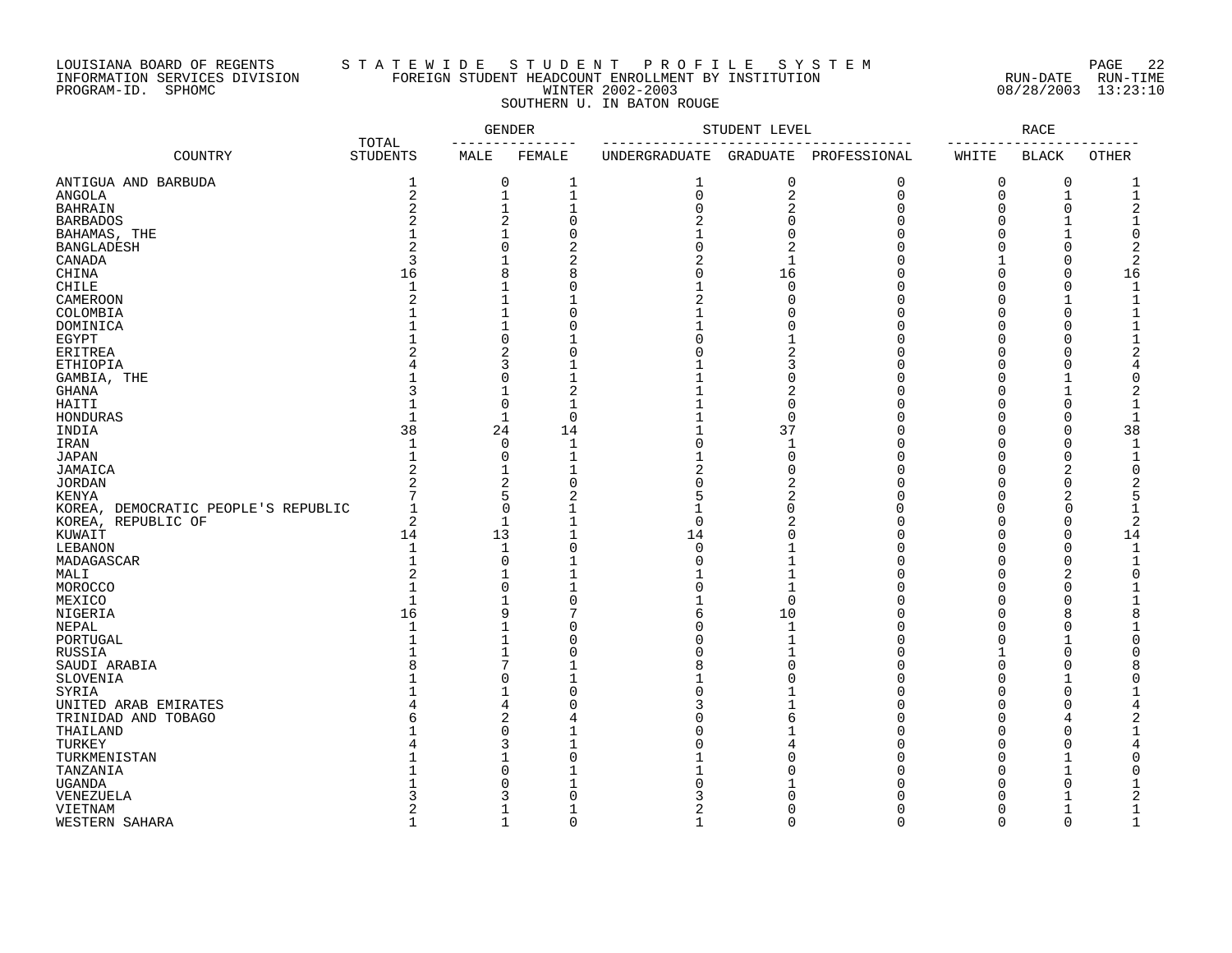# LOUISIANA BOARD OF REGENTS S T A T E W I D E S T U D E N T P R O F I L E S Y S T E M PAGE 23 INFORMATION SERVICES DIVISION FOREIGN STUDENT HEADCOUNT ENROLLMENT BY INSTITUTION RUN-DATE RUN-TIME PROGRAM-ID. SPHOMC WINTER 2002-2003 08/28/2003 13:23:10 SOUTHERN U. IN BATON ROUGE

| COUNTRY                                                                         |                                | <b>GENDER</b>                |                             | STUDENT LEVEL               | RACE                         |                  |                  |                              |                  |
|---------------------------------------------------------------------------------|--------------------------------|------------------------------|-----------------------------|-----------------------------|------------------------------|------------------|------------------|------------------------------|------------------|
|                                                                                 | TOTAL<br>STUDENTS              | MALE                         | FEMALE                      | UNDERGRADUATE               | GRADUATE                     | PROFESSIONAL     | WHITE            | <b>BLACK</b>                 | OTHER            |
| UNKNOWN LOCATION                                                                |                                |                              |                             |                             |                              |                  |                  |                              |                  |
| FOREIGN TOTALS<br>OUT-OF-STATE TOTALS<br>LOUISIANA TOTALS<br>INSTITUTION TOTALS | 176<br>1,172<br>7.438<br>8,786 | 110<br>537<br>2,742<br>3,389 | 66<br>635<br>4,696<br>5,397 | 70<br>999<br>6,007<br>7.076 | 106<br>126<br>1,101<br>1,333 | 47<br>330<br>377 | 28<br>291<br>321 | 32<br>1,133<br>,089<br>8,254 | 142<br>58<br>211 |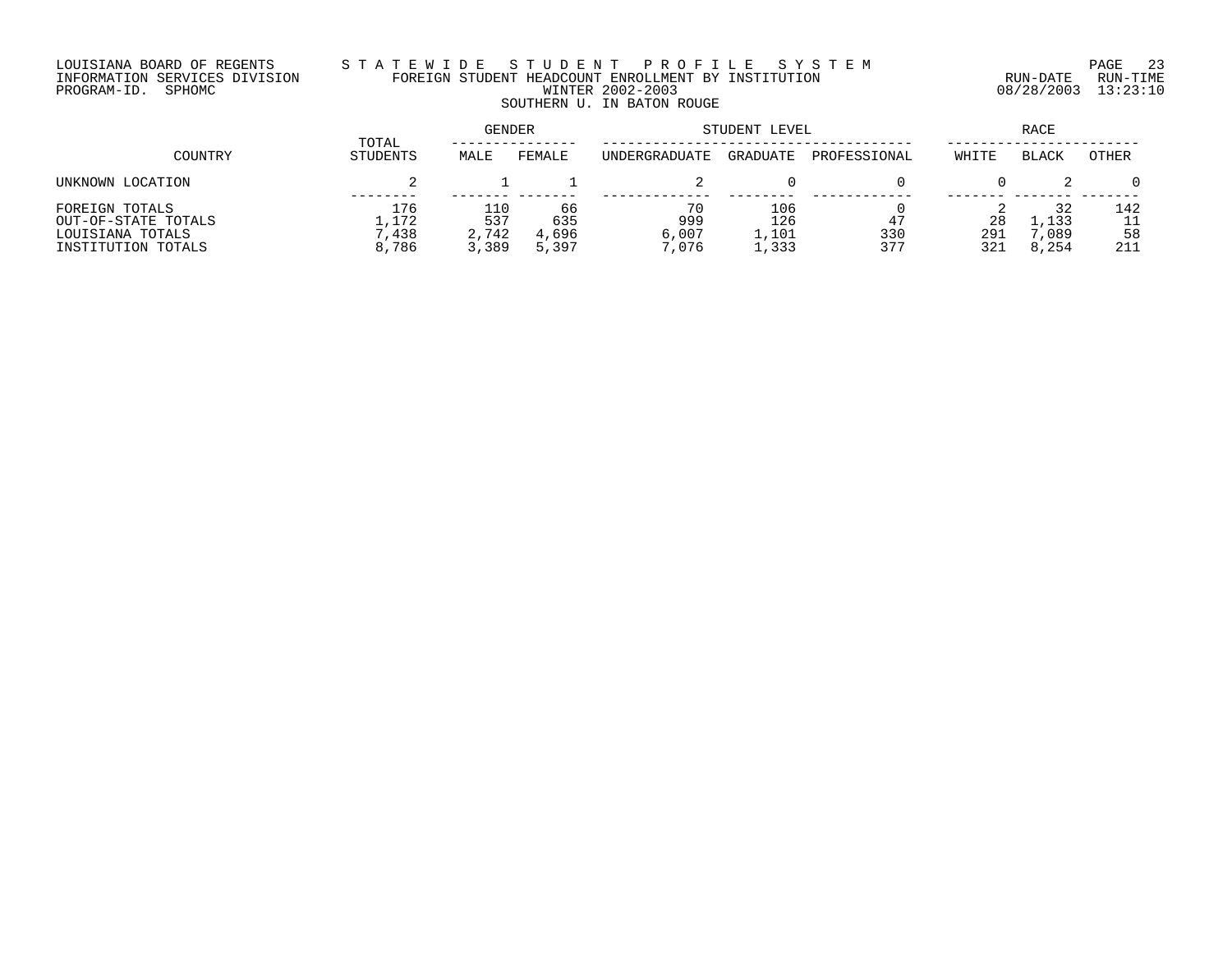## LOUISIANA BOARD OF REGENTS S T A T E W I D E S T U D E N T P R O F I L E S Y S T E M PAGE 24 INFORMATION SERVICES DIVISION FOREIGN STUDENT HEADCOUNT ENROLLMENT BY INSTITUTION RUN-DATE RUN-TIME PROGRAM-ID. SPHOMC WINTER 2002-2003 08/28/2003 13:23:10 SOUTHERN U. IN NEW ORLEANS

|                     |                          | <b>GENDER</b> |        |               | STUDENT LEVEL |              |       | RACE  |       |
|---------------------|--------------------------|---------------|--------|---------------|---------------|--------------|-------|-------|-------|
| COUNTRY             | TOTAL<br><b>STUDENTS</b> | MALE          | FEMALE | UNDERGRADUATE | GRADUATE      | PROFESSIONAL | WHITE | BLACK | OTHER |
| AFGHANISTAN         |                          |               |        |               |               |              |       |       |       |
| BAHAMAS, THE        |                          |               |        |               |               |              |       |       |       |
| <b>BRAZIL</b>       |                          |               |        |               |               |              |       |       |       |
| CAMEROON            |                          |               |        |               |               |              |       |       |       |
| <b>ETHIOPIA</b>     |                          |               |        |               |               |              |       |       |       |
| <b>GHANA</b>        |                          |               |        |               |               |              |       |       |       |
| HONDURAS            |                          |               |        |               |               |              |       |       |       |
| INDIA               |                          |               |        |               |               |              |       |       |       |
| ISRAEL              |                          |               |        |               |               |              |       |       |       |
| JAMAICA             |                          |               |        | l 4           |               |              |       |       |       |
| <b>JORDAN</b>       |                          |               |        |               |               |              |       |       |       |
| KENYA               |                          |               |        |               |               |              |       |       |       |
| KUWAIT              |                          |               |        |               |               |              |       |       |       |
| LEBANON             |                          |               |        |               |               |              |       |       |       |
| LIBERIA             |                          |               |        |               |               |              |       |       |       |
| MAURITIUS           |                          |               |        |               |               |              |       |       |       |
| NIGERIA             |                          |               |        |               |               |              |       |       | 16    |
| SAUDI ARABIA        |                          |               |        |               |               |              |       |       |       |
| TURKEY              |                          |               |        |               |               |              |       |       |       |
| <b>UGANDA</b>       |                          |               |        |               |               |              |       |       |       |
| VIETNAM             |                          |               |        |               |               |              |       |       |       |
| WESTERN SAHARA      |                          |               |        |               |               |              |       |       |       |
| UNKNOWN LOCATION    |                          |               |        |               |               |              |       |       |       |
| FOREIGN TOTALS      | 65                       | 35            | 30     | 53            | 12            |              | 0     | 12    | 53    |
| OUT-OF-STATE TOTALS | 118                      | 59            | 59     | 104           | 14            |              | 8     | 100   | 10    |
| LOUISIANA TOTALS    | 3,412                    | 977           | 2,435  | 2,731         | 681           |              | 80    | 3,137 | 195   |
| INSTITUTION TOTALS  | 3,595                    | 1,071         | 2,524  | 2,888         | 707           |              | 88    | 3,249 | 258   |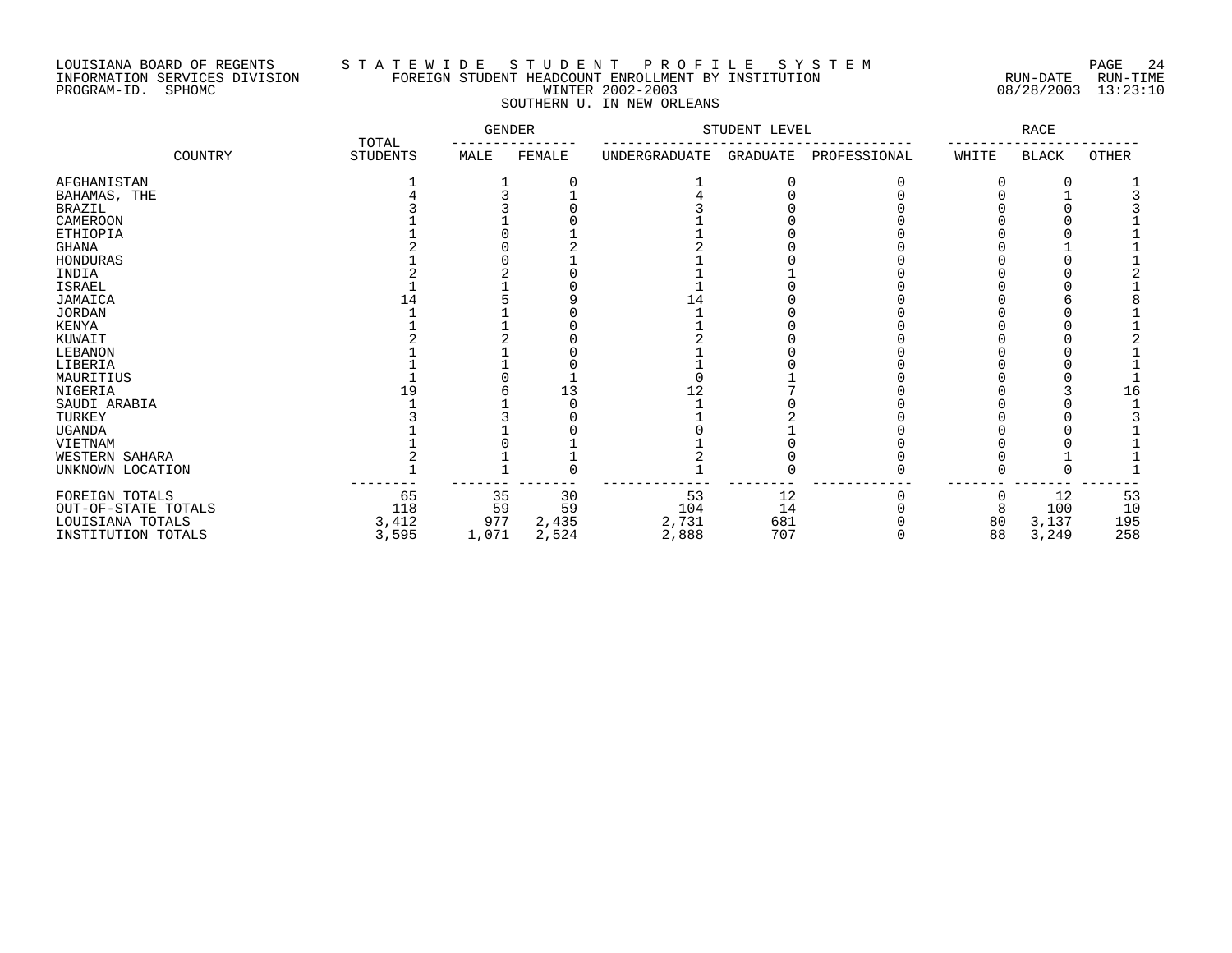# LOUISIANA BOARD OF REGENTS S T A T E W I D E S T U D E N T P R O F I L E S Y S T E M PAGE 25 INFORMATION SERVICES DIVISION FOREIGN STUDENT HEADCOUNT ENROLLMENT BY INSTITUTION RUN-DATE RUN-TIME PROGRAM-ID. SPHOMC WINTER 2002-2003 08/28/2003 13:23:10 SOUTHERN U. IN SHREVEPORT

|                     |                   | <b>GENDER</b> |        | STUDENT LEVEL | <b>RACE</b> |              |       |              |              |
|---------------------|-------------------|---------------|--------|---------------|-------------|--------------|-------|--------------|--------------|
| COUNTRY             | TOTAL<br>STUDENTS | MALE          | FEMALE | UNDERGRADUATE | GRADUATE    | PROFESSIONAL | WHITE | <b>BLACK</b> | <b>OTHER</b> |
|                     |                   |               |        |               |             |              |       |              |              |
| FOREIGN TOTALS      |                   |               |        |               |             |              |       |              |              |
| OUT-OF-STATE TOTALS |                   |               |        |               |             |              |       |              |              |
| LOUISIANA TOTALS    | 2,192             | 525           | ⊥,667  | 2,192         |             |              | 225   | ⊥,917        | 50           |
| INSTITUTION TOTALS  | 2,192             | 525           | 1,667  | 2,192         |             |              | 225   | 1,917        | 50           |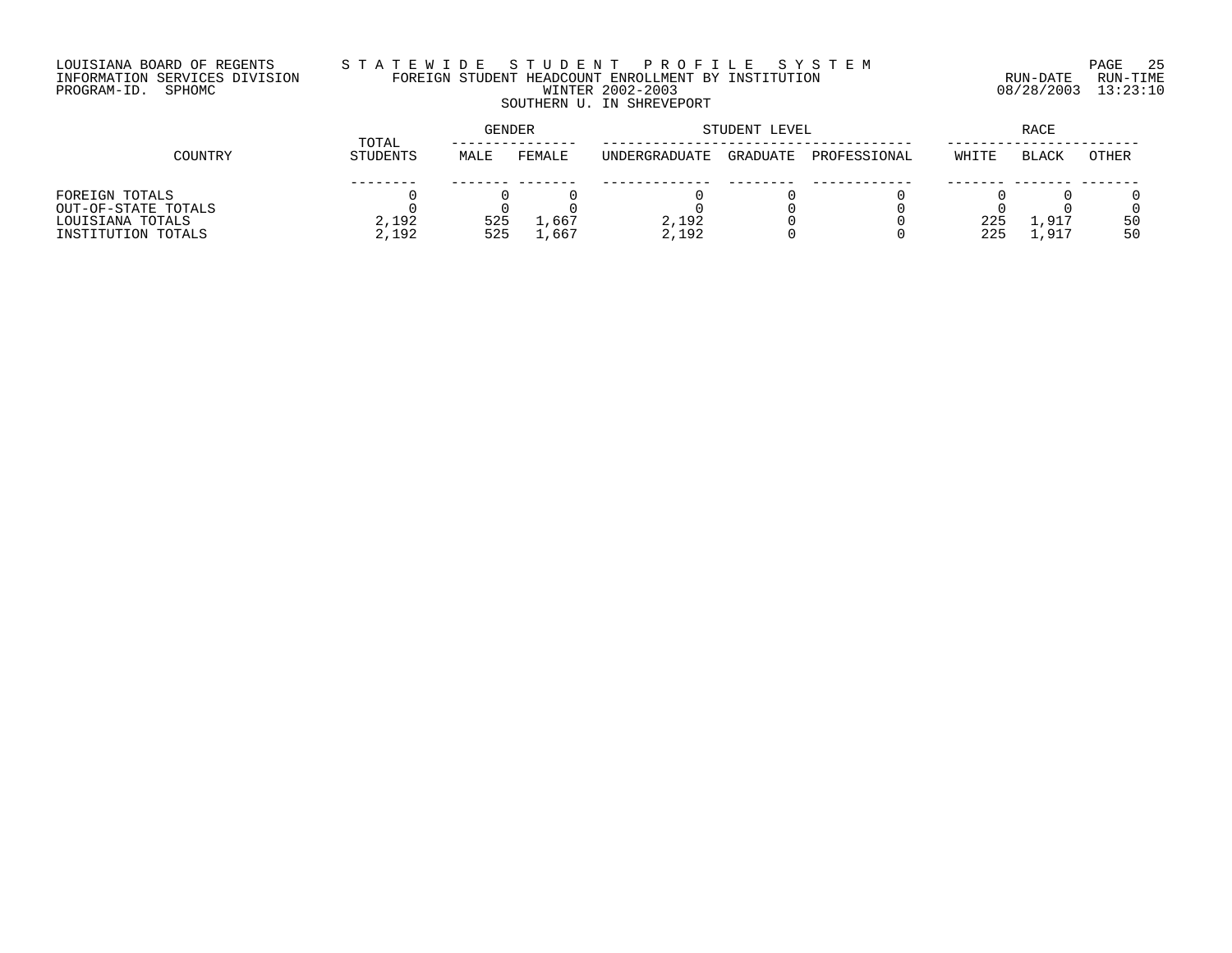## LOUISIANA BOARD OF REGENTS S T A T E W I D E S T U D E N T P R O F I L E S Y S T E M PAGE 26 INFORMATION SERVICES DIVISION FOREIGN STUDENT HEADCOUNT ENROLLMENT BY INSTITUTION RUN-DATE RUN-TIME PROGRAM-ID. SPHOMC WINTER 2002-2003 08/28/2003 13:23:10 BATON ROUGE COMMUNITY COLLEGE

|                     |                          | <b>GENDER</b> |        |               | STUDENT LEVEL |              |       | RACE         |              |
|---------------------|--------------------------|---------------|--------|---------------|---------------|--------------|-------|--------------|--------------|
| COUNTRY             | TOTAL<br><b>STUDENTS</b> | MALE          | FEMALE | UNDERGRADUATE | GRADUATE      | PROFESSIONAL | WHITE | <b>BLACK</b> | <b>OTHER</b> |
| <b>AUSTRALIA</b>    |                          |               |        |               |               |              |       |              |              |
| <b>BRAZIL</b>       |                          |               |        |               |               |              |       |              |              |
| CANADA              |                          |               |        |               |               |              |       |              |              |
| SRI LANKA           |                          |               |        |               |               |              |       |              |              |
| <b>GUATEMALA</b>    |                          |               |        |               |               |              |       |              |              |
| HONDURAS            |                          |               |        |               |               |              |       |              |              |
| INDIA               |                          |               |        |               |               |              |       |              |              |
| IRAN                |                          |               |        |               |               |              |       |              |              |
| <b>ITALY</b>        |                          |               |        |               |               |              |       |              |              |
| KOREA, REPUBLIC OF  |                          |               |        |               |               |              |       |              |              |
| <b>LEBANON</b>      |                          |               |        |               |               |              |       |              |              |
| MALAWI              |                          |               |        |               |               |              |       |              |              |
| MOROCCO             |                          |               |        |               |               |              |       |              |              |
| MAURITANIA          |                          |               |        |               |               |              |       |              |              |
| MEXICO              |                          |               |        |               |               |              |       |              |              |
| NORWAY              |                          |               |        |               |               |              |       |              |              |
| NEPAL               |                          |               |        |               |               |              |       |              |              |
| NICARAGUA           |                          |               |        |               |               |              |       |              |              |
| TURKEY              |                          |               |        |               |               |              |       |              |              |
| VENEZUELA           |                          |               |        |               |               |              |       |              |              |
| VIETNAM             |                          |               |        |               |               |              |       |              |              |
| UNKNOWN LOCATION    |                          |               |        |               |               |              |       |              |              |
| FOREIGN TOTALS      | 35                       | 25            | 10     | 35            |               |              |       |              | 35           |
| OUT-OF-STATE TOTALS | 34                       | 18            | 16     | 34            |               |              | 23    |              |              |
| LOUISIANA TOTALS    | 4,431                    | 1,985         | 2,446  | 4,431         |               |              | 2,802 | 1,380        | 249          |
| INSTITUTION TOTALS  | 4,500                    | 2,028         | 2,472  | 4,500         |               |              | 2,825 | 1,388        | 287          |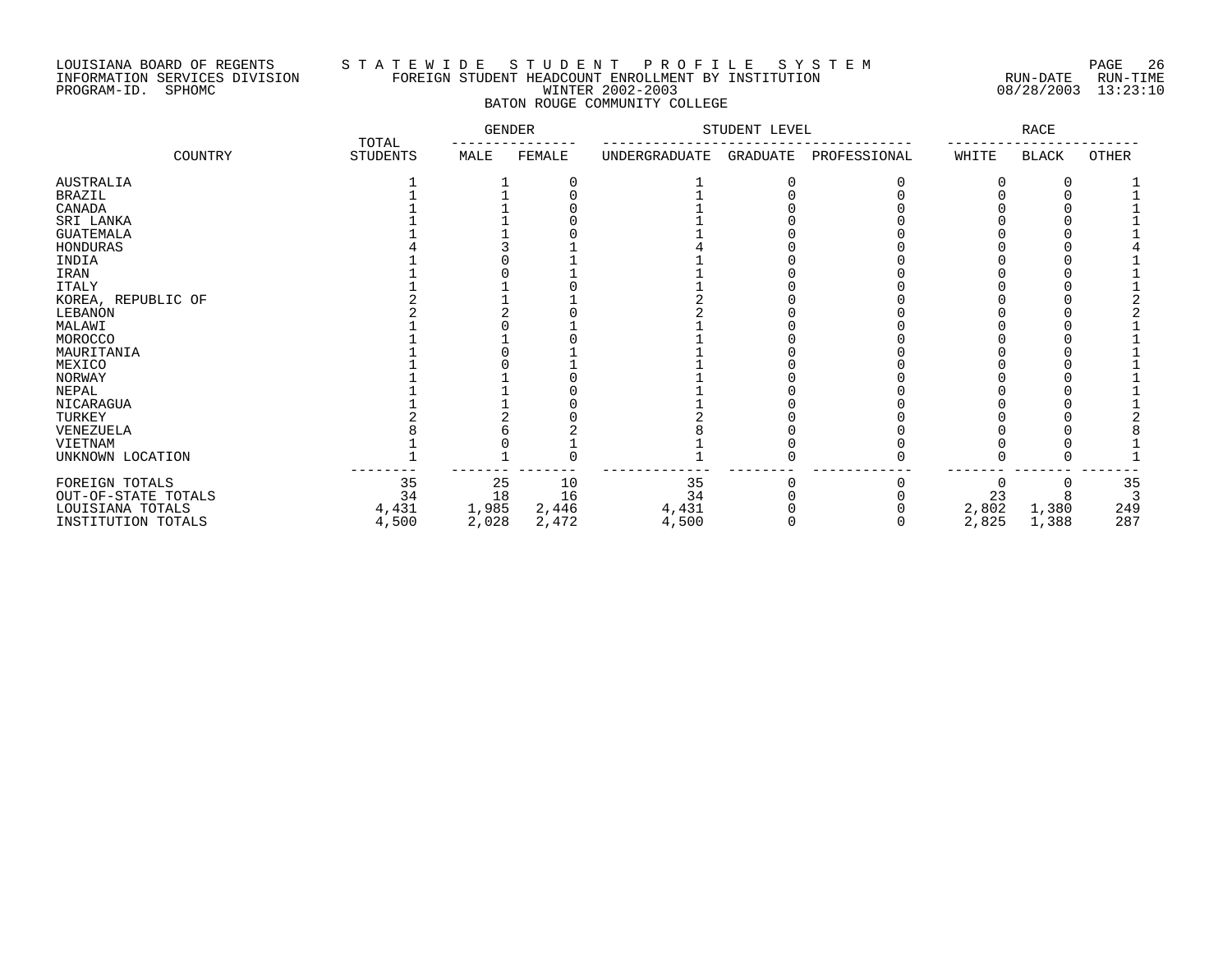# LOUISIANA BOARD OF REGENTS S T A T E W I D E S T U D E N T P R O F I L E S Y S T E M PAGE 27 INFORMATION SERVICES DIVISION FOREIGN STUDENT HEADCOUNT ENROLLMENT BY INSTITUTION RUN-DATE RUN-TIME PROGRAM-ID. SPHOMC WINTER 2002-2003 08/28/2003 13:23:10 BOSSIER PARISH COMMUNITY COLLEGE

|                     | TOTAL    | <b>GENDER</b> |        |               | STUDENT LEVEL | RACE         |       |       |              |
|---------------------|----------|---------------|--------|---------------|---------------|--------------|-------|-------|--------------|
| COUNTRY             | STUDENTS | MALE          | FEMALE | UNDERGRADUATE | GRADUATE      | PROFESSIONAL | WHITE | BLACK | <b>OTHER</b> |
|                     |          |               |        |               |               |              |       |       |              |
| FOREIGN TOTALS      |          |               |        |               |               |              |       |       |              |
| OUT-OF-STATE TOTALS |          | 20            | 23     | 43            |               |              |       |       |              |
| LOUISIANA TOTALS    | 4,164    | 1,394         | 2,770  | 4,164         |               |              | 2,831 | ⊥,037 | 296          |
| INSTITUTION TOTALS  | 4,207    | .,414         | 2,793  | 4,207         |               |              | 2,864 | 1,043 | 300          |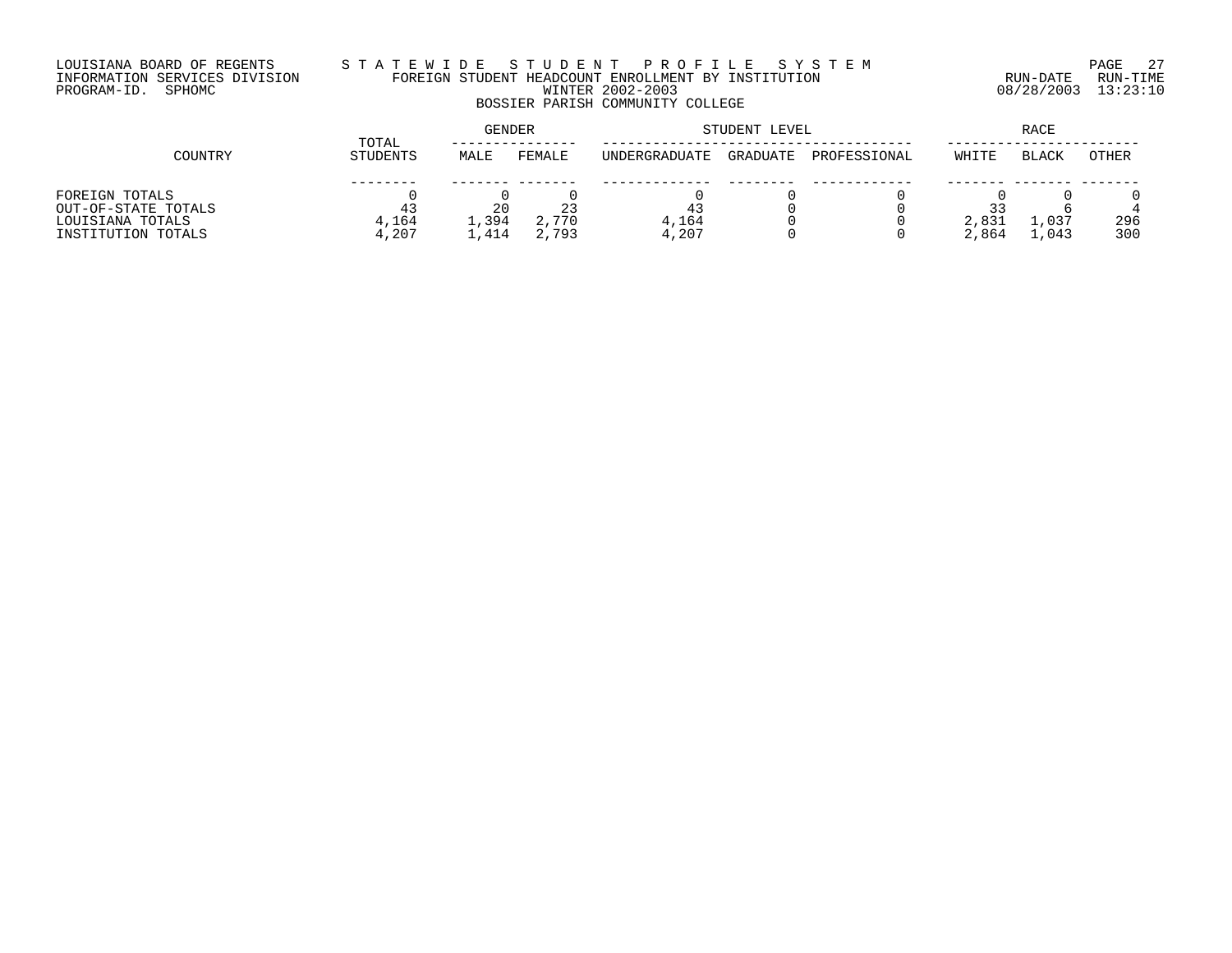# LOUISIANA BOARD OF REGENTS S T A T E W I D E S T U D E N T P R O F I L E S Y S T E M PAGE 28 INFORMATION SERVICES DIVISION FOREIGN STUDENT HEADCOUNT ENROLLMENT BY INSTITUTION RUN-DATE RUN-TIME PROGRAM-ID. SPHOMC WINTER 2002-2003 08/28/2003 13:23:10 DELGADO COMMUNITY COLLEGE

|                    |                          | <b>GENDER</b> |                | STUDENT LEVEL |             |              | RACE        |              |              |
|--------------------|--------------------------|---------------|----------------|---------------|-------------|--------------|-------------|--------------|--------------|
| COUNTRY            | TOTAL<br><b>STUDENTS</b> | MALE          | FEMALE         | UNDERGRADUATE | GRADUATE    | PROFESSIONAL | WHITE       | <b>BLACK</b> | <b>OTHER</b> |
| ALGERIA            | 3                        | 1             | 2              | 3             | 0           | 0            | 2           | $\mathbf 0$  |              |
| ARGENTINA          | $\sqrt{2}$               | 0             | $\sqrt{2}$     | 2             | $\mathbf 0$ | 0            | $\mathbf 0$ | $\mathbf 0$  |              |
| AUSTRALIA          |                          | 0             | $\mathbf{1}$   |               | O           | $\Omega$     | O           | $\Omega$     |              |
| BAHAMAS, THE       |                          | 1             | $\Omega$       |               |             | ∩            | O           |              |              |
| <b>BANGLADESH</b>  |                          | 0             |                |               |             |              | ∩           | $\Omega$     |              |
| <b>BELIZE</b>      |                          | 2             |                | 3             | U           | ∩            |             | U            |              |
|                    |                          | $\Omega$      |                |               |             |              | ∩           | U            |              |
| <b>BURMA</b>       |                          | $\Omega$      |                |               |             |              |             |              |              |
| <b>BENIN</b>       |                          |               |                |               |             |              |             |              |              |
| <b>BRAZIL</b>      |                          | 2             | 6              | 8             |             |              |             | O            |              |
| <b>BULGARIA</b>    |                          | $\mathbf{1}$  | $\sqrt{ }$     |               |             |              |             | U            |              |
| CANADA             |                          | 0             |                |               |             |              |             | U            |              |
| SRI LANKA          |                          |               | C              |               |             |              |             | U            |              |
| CHINA              |                          | 1             | 5              |               |             |              |             | U            |              |
| <b>CHILE</b>       |                          | $\mathbf{1}$  |                |               |             |              |             | O            |              |
| COLOMBIA           |                          | 2             | 2              |               |             |              |             | O            |              |
| COSTA RICA         |                          | 0             |                |               |             |              | n           | O            |              |
| DOMINICAN REPUBLIC |                          | 0             |                |               |             |              | O           | O            |              |
| <b>ECUADOR</b>     |                          | $\Omega$      | 2              | 2             |             |              |             | $\Omega$     |              |
| <b>ESTONIA</b>     |                          | $\Omega$      |                |               | U           |              |             | U            |              |
| EL SALVADOR        |                          | 3             |                | 4             |             |              | $\Omega$    | $\Omega$     |              |
| ETHIOPIA           | 3                        | 0             | 3              | 3             |             |              | O           |              |              |
| CZECH REPUBLIC     |                          | 2             | $\Omega$       | 2             |             |              |             | $\Omega$     |              |
| FRANCE             | 2                        | 0             | 2              | 2             |             |              |             | U            |              |
| GERMANY            | 2                        | 0             | 2              | 2             |             | O            |             | U            |              |
| <b>GUATEMALA</b>   |                          | 2             | $\overline{2}$ | 4             |             |              | $\Omega$    | $\Omega$     |              |
| HAITI              |                          | $\mathbf{1}$  | $\Omega$       | 1             |             |              | $\Omega$    |              |              |
| HONG KONG          | $\mathbf{1}$             | 0             | $\mathbf{1}$   | $\mathbf 1$   |             |              |             | $\Omega$     |              |
| HONDURAS           | 20                       | 8             | 12             | 20            |             |              |             | $\Omega$     | 20           |
|                    | -1                       | 1             | $\overline{0}$ |               |             |              | ∩           | $\Omega$     |              |
| INDONESIA          |                          |               |                | 1             |             |              |             |              |              |
| INDIA              |                          | 2             | $\overline{2}$ | 4             |             |              |             | U            |              |
| IRAN               |                          | $\mathbf{1}$  | $\Omega$       |               |             |              |             |              |              |
| <b>ISRAEL</b>      |                          | $\Omega$      | 2              | 2             |             |              | 2           | Λ            |              |
| <b>ITALY</b>       | 2                        | 1             | $\mathbf{1}$   | 2             |             |              | 2           |              |              |
| IRAQ               | $\mathbf{1}$             | 1             | $\mathbf 0$    | $\mathbf 1$   |             |              |             | 0            |              |
| <b>JAPAN</b>       | 24                       | 7             | 17             | 24            |             |              |             | $\Omega$     | 24           |
| <b>JORDAN</b>      | -1                       | 0             | $\mathbf 1$    | 1             |             |              |             | $\Omega$     |              |
| <b>KENYA</b>       |                          | 1             | $\overline{2}$ | 3             | U           |              |             | $\Omega$     |              |
| KOREA, REPUBLIC OF |                          | $\mathbf{1}$  | $\Omega$       |               | U           | ∩            | $\Omega$    | $\Omega$     |              |
| LITHUANIA          |                          | 0             |                |               |             | O            |             | $\Omega$     |              |
| MALAWI             |                          | 1             | 0              |               |             | O            |             | O            |              |
| MOROCCO            |                          | 2             |                | 3             |             |              |             | U            |              |
| MEXICO             |                          | 3             | 2              | 5             |             | O            | $\Omega$    | O            |              |
| MALAYSIA           |                          | 0             |                |               |             |              | O           | $\Omega$     |              |
| NIGER              |                          | 0             |                |               |             |              |             |              |              |
| NIGERIA            |                          | 3             |                |               |             |              |             |              |              |
| NETHERLANDS        |                          | 1             | 2              |               |             |              |             | U            |              |
| NICARAGUA          |                          | $\Omega$      |                |               |             |              |             | Ω            |              |
| PERU               |                          | 3             |                |               |             |              |             |              |              |
| PAKISTAN           |                          | 4             | $\overline{c}$ | б             | U           | O            | ∩           | U            |              |
| POLAND             |                          | $\Omega$      |                |               | ∩           | U            |             | $\cap$       |              |
|                    |                          |               |                |               |             |              |             |              |              |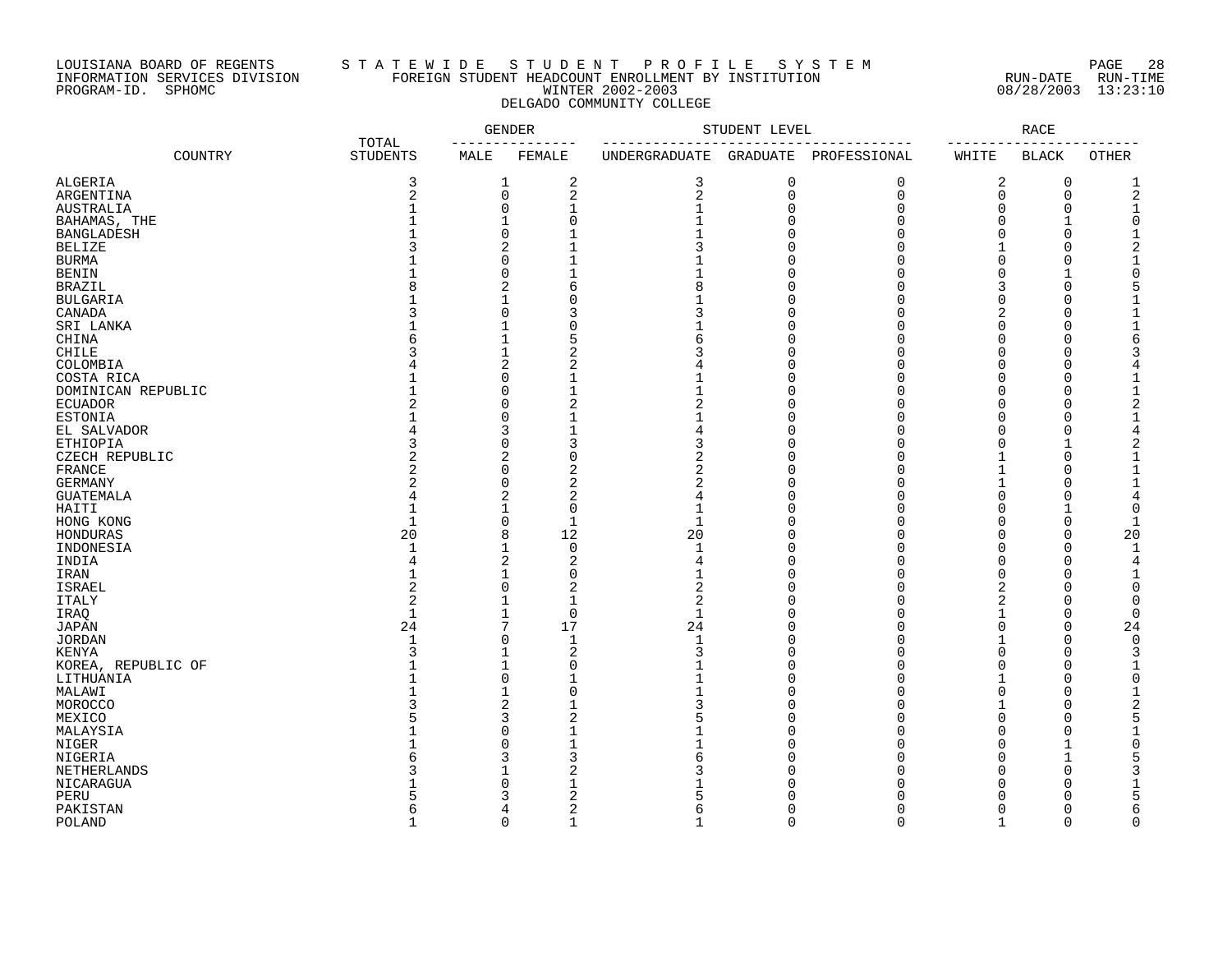# LOUISIANA BOARD OF REGENTS S T A T E W I D E S T U D E N T P R O F I L E S Y S T E M PAGE 29 INFORMATION SERVICES DIVISION FOREIGN STUDENT HEADCOUNT ENROLLMENT BY INSTITUTION RUN-DATE RUN-TIME PROGRAM-ID. SPHOMC WINTER 2002-2003 08/28/2003 13:23:10 DELGADO COMMUNITY COLLEGE

|                     |                          | GENDER |        | STUDENT LEVEL |          | <b>RACE</b>  |       |              |       |
|---------------------|--------------------------|--------|--------|---------------|----------|--------------|-------|--------------|-------|
| COUNTRY             | TOTAL<br><b>STUDENTS</b> | MALE   | FEMALE | UNDERGRADUATE | GRADUATE | PROFESSIONAL | WHITE | <b>BLACK</b> | OTHER |
| ROMANIA             |                          |        |        |               |          |              |       |              |       |
| PHILIPPINES         |                          |        |        |               |          |              |       |              |       |
| RUSSIA              |                          |        |        |               |          |              |       |              |       |
| <b>RWANDA</b>       |                          |        |        |               |          |              |       |              |       |
| SPAIN               |                          |        |        |               |          |              |       |              |       |
| SERBIA              |                          |        |        |               |          |              |       |              |       |
| <b>SWEDEN</b>       |                          |        |        |               |          |              |       |              |       |
| SYRIA               |                          |        |        |               |          |              |       |              |       |
| TRINIDAD AND TOBAGO |                          |        |        |               |          |              |       |              |       |
| THAILAND            |                          |        |        |               |          |              |       |              |       |
| TURKEY              |                          |        |        |               |          |              |       |              |       |
| TAIWAN              |                          |        |        |               |          |              |       |              |       |
| UNITED KINGDOM      |                          |        |        |               |          |              |       |              |       |
| URUGUAY             |                          |        |        |               |          |              |       |              |       |
| VENEZUELA           |                          |        |        |               |          |              |       |              |       |
| VIETNAM             |                          |        |        |               |          |              |       |              |       |
| VATICAN CITY        |                          |        |        |               |          |              |       |              |       |
| UNKNOWN LOCATION    |                          |        |        |               |          |              |       |              |       |
| FOREIGN TOTALS      | 206                      | 87     | 119    | 206           |          |              | 27    |              | 173   |
| OUT-OF-STATE TOTALS | 198                      | 90     | 108    | 198           |          |              | 97    | 45           | 56    |
| LOUISIANA TOTALS    | 14,968                   | 4,513  | 10,455 | 14,968        |          |              | 5,735 | 6,397        | 2,836 |
| INSTITUTION TOTALS  | 15,372                   | 4,690  | 10,682 | 15,372        |          |              | 5,859 | 6,448        | 3,065 |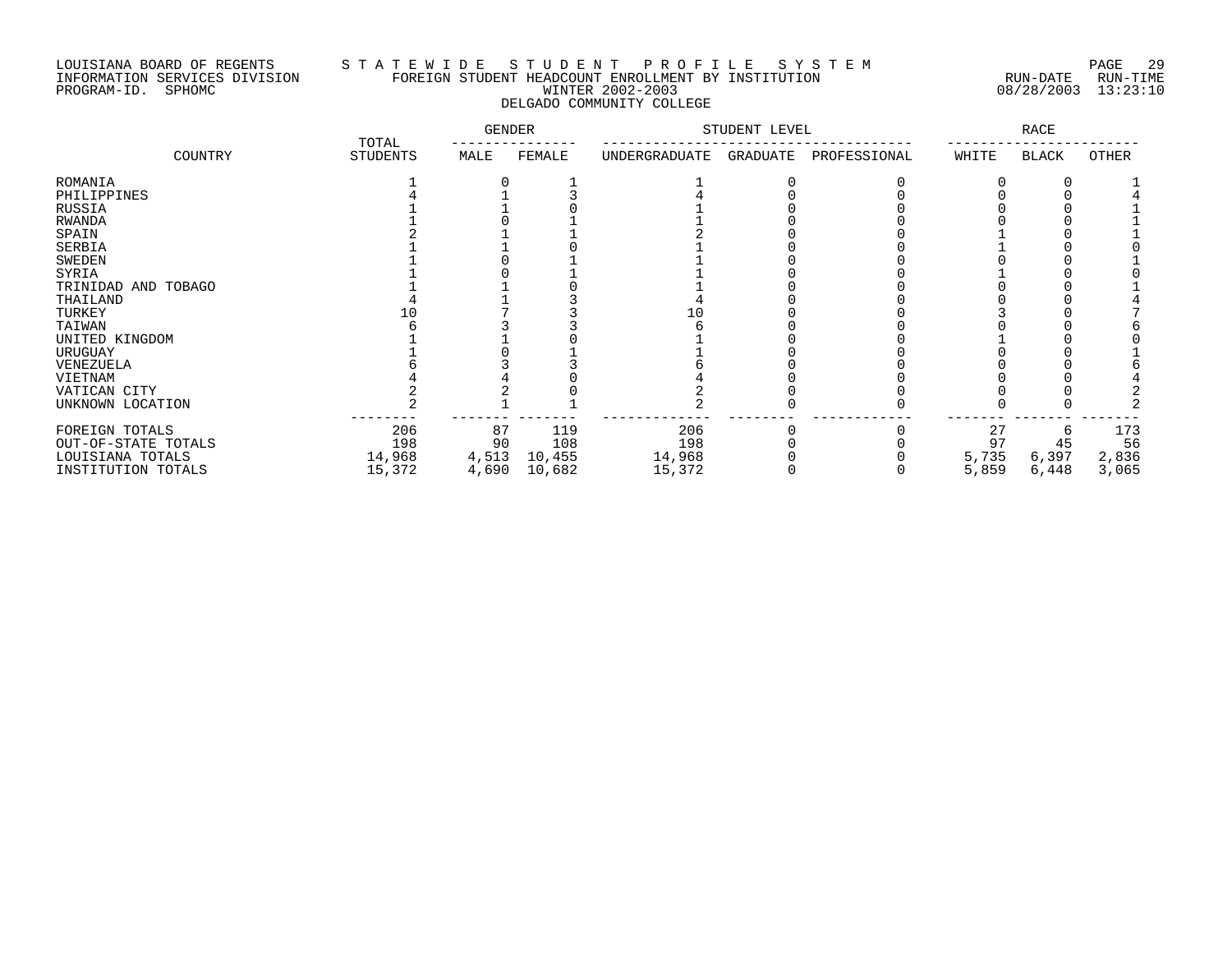# LOUISIANA BOARD OF REGENTS S T A T E W I D E S T U D E N T P R O F I L E S Y S T E M PAGE 30 INFORMATION SERVICES DIVISION FOREIGN STUDENT HEADCOUNT ENROLLMENT BY INSTITUTION RUN-DATE RUN-TIME PROGRAM-ID. SPHOMC WINTER 2002-2003 08/28/2003 13:23:10 ELAINE P. NUNEZ COMMUN. COLLEGE

|                     | TOTAL    | <b>GENDER</b> |        |                       | STUDENT LEVEL | <b>RACE</b>  |       |              |              |
|---------------------|----------|---------------|--------|-----------------------|---------------|--------------|-------|--------------|--------------|
| COUNTRY             | STUDENTS | MALE          | FEMALE | <b>IINDERGRADUATE</b> | GRADUATE      | PROFESSIONAL | WHITE | <b>BLACK</b> | <b>OTHER</b> |
|                     |          |               |        |                       |               |              |       |              |              |
| FOREIGN TOTALS      |          |               |        |                       |               |              |       |              |              |
| OUT-OF-STATE TOTALS |          |               |        |                       |               |              |       |              |              |
| LOUISIANA TOTALS    | 2,202    | 646           | 1,556  | 2,202                 |               |              | ⊥,424 | 590          | 188          |
| INSTITUTION TOTALS  | 2,203    | 646           | 557    | 2,203                 |               |              | 1,425 | 590          | 188          |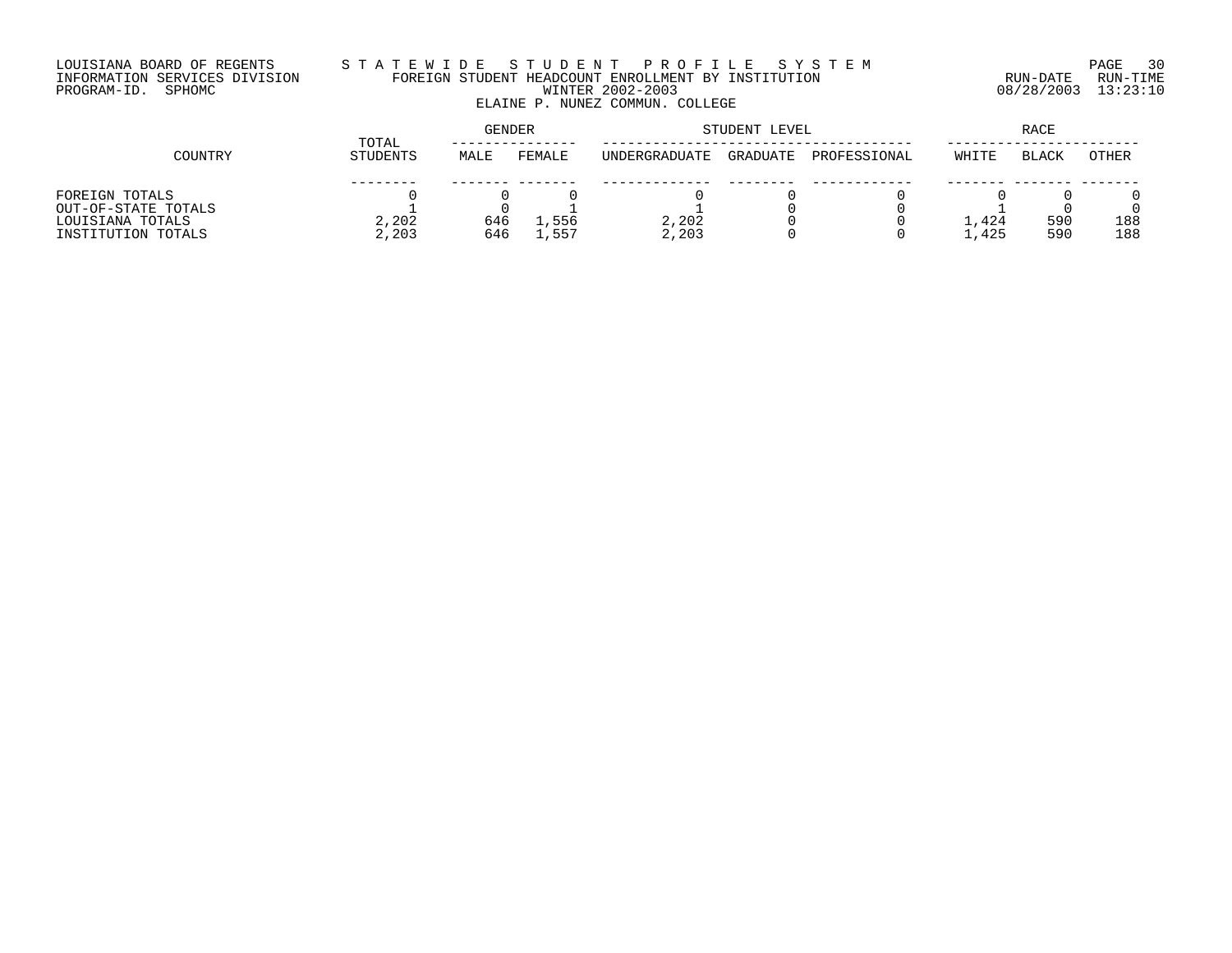# LOUISIANA BOARD OF REGENTS S T A T E W I D E S T U D E N T P R O F I L E S Y S T E M PAGE 31 INFORMATION SERVICES DIVISION FOREIGN STUDENT HEADCOUNT ENROLLMENT BY INSTITUTION RUN-DATE RUN-TIME PROGRAM-ID. SPHOMC WINTER 2002-2003 08/28/2003 13:23:10 RIVER PARISHES COMMUNITY COLLEGE

|                     | TOTAL    | <b>GENDER</b> |        |                      | STUDENT LEVEL | RACE         |       |              |       |
|---------------------|----------|---------------|--------|----------------------|---------------|--------------|-------|--------------|-------|
| COUNTRY             | STUDENTS | MALE          | FEMALE | <b>INDERGRADUATE</b> | GRADUATE      | PROFESSIONAL | WHITE | <b>BLACK</b> | OTHER |
|                     |          |               |        |                      |               |              |       |              |       |
| FOREIGN TOTALS      |          |               |        |                      |               |              |       |              |       |
| OUT-OF-STATE TOTALS |          |               |        |                      |               |              |       |              |       |
| LOUISIANA TOTALS    | 590      | 199           | 391    | 590                  |               |              | 462   | 109          | 1 Q   |
| INSTITUTION TOTALS  | 590      | 199           | 391    | 590                  |               |              | 462   | 109          | 19    |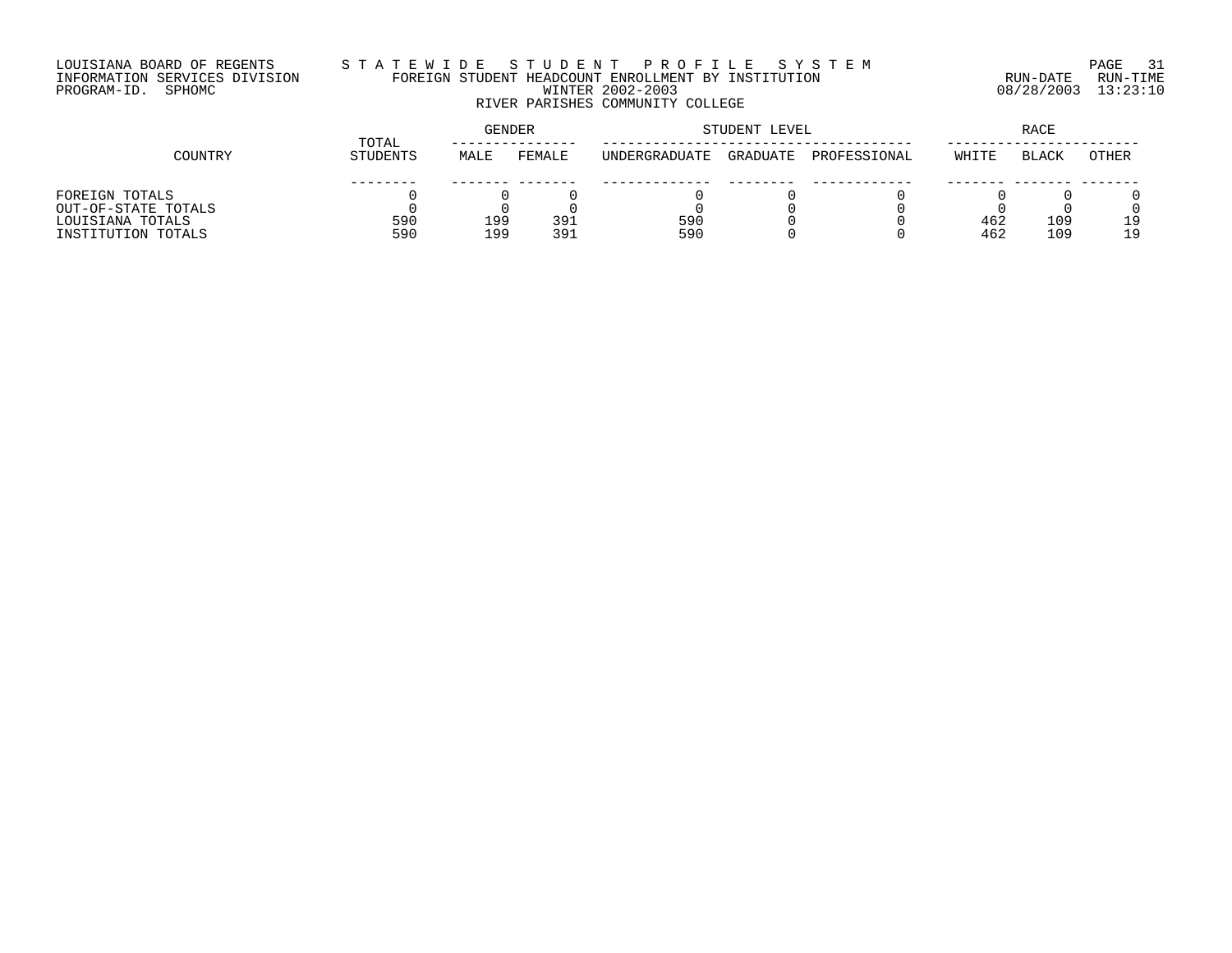# LOUISIANA BOARD OF REGENTS S T A T E W I D E S T U D E N T P R O F I L E S Y S T E M PAGE 32 INFORMATION SERVICES DIVISION FOREIGN STUDENT HEADCOUNT ENROLLMENT BY INSTITUTION RUN-DATE RUN-TIME PROGRAM-ID. SPHOMC WINTER 2002-2003 08/28/2003 13:23:10 SOUTH LA. COMMUNITY COLLEGE

|                     |                   | GENDER |        | STUDENT LEVEL |          | RACE         |       |              |       |
|---------------------|-------------------|--------|--------|---------------|----------|--------------|-------|--------------|-------|
| COUNTRY             | TOTAL<br>STUDENTS | MALE   | FEMALE | UNDERGRADUATE | GRADUATE | PROFESSIONAL | WHITE | <b>BLACK</b> | OTHER |
| JORDAN              |                   |        |        |               |          |              |       |              |       |
| MONGOLIA            |                   |        |        |               |          |              |       |              |       |
| PERU                |                   |        |        |               |          |              |       |              |       |
| SENEGAL             |                   |        |        |               |          |              |       |              |       |
| VENEZUELA           |                   |        |        |               |          |              |       |              |       |
| FOREIGN TOTALS      |                   |        |        |               |          |              |       |              |       |
| OUT-OF-STATE TOTALS |                   |        |        |               |          |              |       |              |       |
| LOUISIANA TOTALS    | 1,215             | 357    | 858    | 1,215         |          |              | 741   | 431          | 43    |
| INSTITUTION TOTALS  | 1,221             | 360    | 861    | 1,221         |          |              | 741   | 431          | 49    |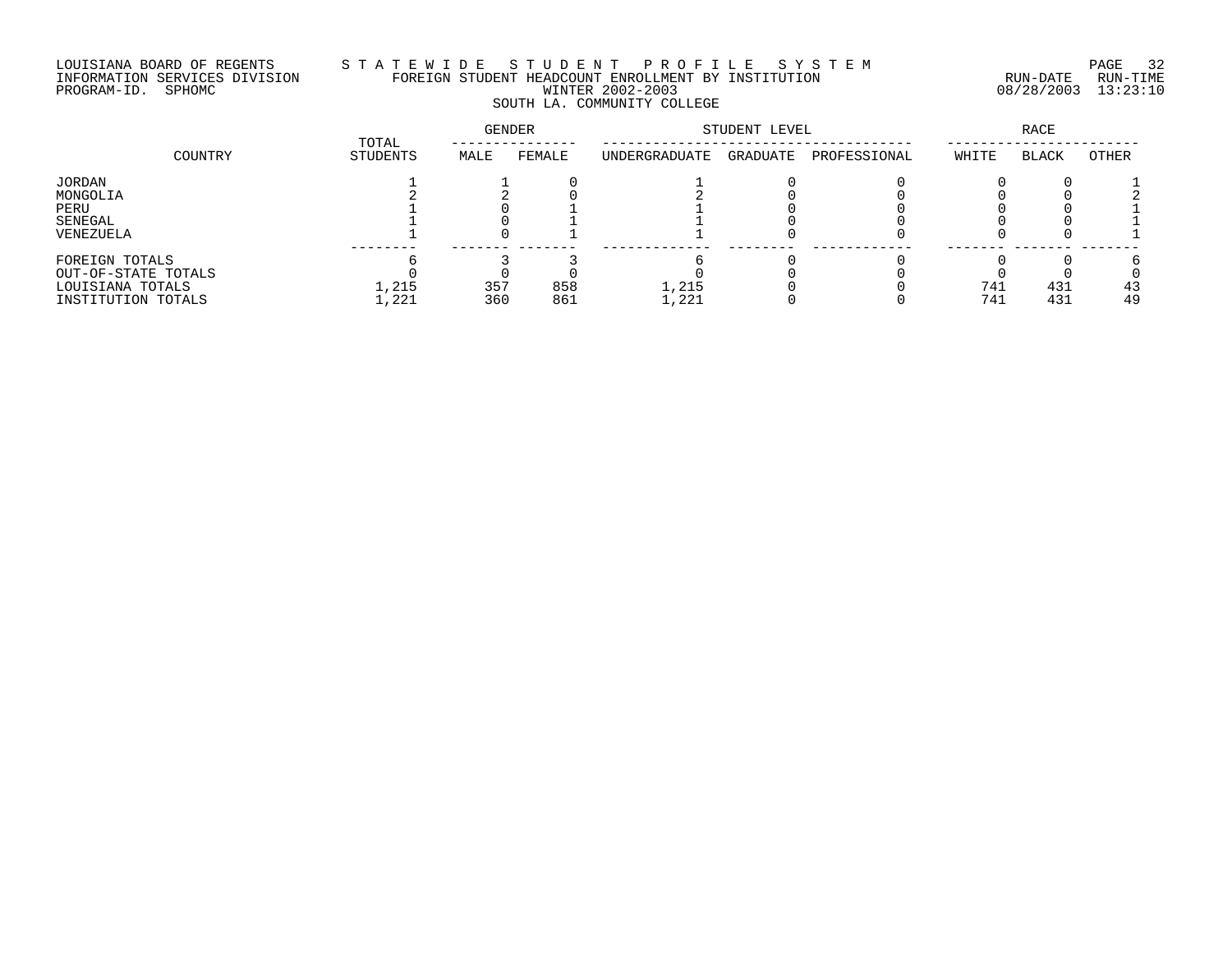# LOUISIANA BOARD OF REGENTS S T A T E W I D E S T U D E N T P R O F I L E S Y S T E M PAGE 33 INFORMATION SERVICES DIVISION FOREIGN STUDENT HEADCOUNT ENROLLMENT BY INSTITUTION RUN-DATE RUN-TIME PROGRAM-ID. SPHOMC WINTER 2002-2003 08/28/2003 13:23:10 LA. DELTA COMMUNITY COLLEGE

|                     | TOTAL    | GENDER |        |               | STUDENT LEVEL | <b>RACE</b>  |       |              |              |
|---------------------|----------|--------|--------|---------------|---------------|--------------|-------|--------------|--------------|
| COUNTRY             | STUDENTS | MALE   | FEMALE | UNDERGRADUATE | GRADUATE      | PROFESSIONAL | WHITE | <b>BLACK</b> | <b>OTHER</b> |
|                     |          |        |        |               |               |              |       |              |              |
| FOREIGN TOTALS      |          |        |        |               |               |              |       |              |              |
| OUT-OF-STATE TOTALS |          |        |        | -             |               |              |       |              |              |
| LOUISIANA TOTALS    | 508      | 158    | 350    | 508           |               |              | 290   | 195          | 23           |
| INSTITUTION TOTALS  | 525      | 166    | 359    | 525           |               |              | 296   | 204          | 25           |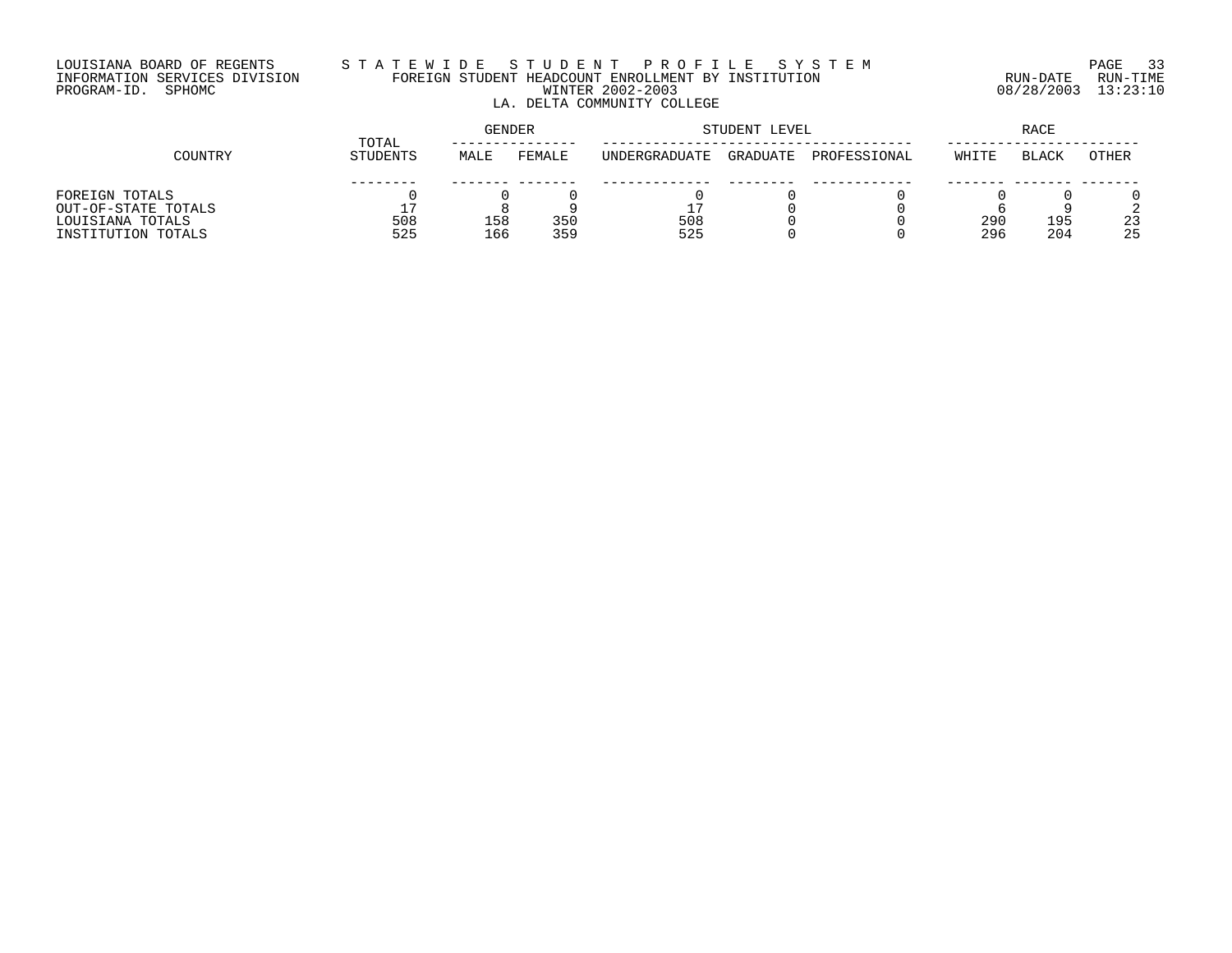## LOUISIANA BOARD OF REGENTS S T A T E W I D E S T U D E N T P R O F I L E S Y S T E M PAGE 34 INFORMATION SERVICES DIVISION FOREIGN STUDENT HEADCOUNT ENROLLMENT BY INSTITUTION RUN-DATE RUN-TIME PROGRAM-ID. SPHOMC WINTER 2002-2003 08/28/2003 13:23:10 PUBLIC INSTITUTIONAL TOTALS

| ------<br>COUNTRY<br><b>STUDENTS</b><br>MALE<br>FEMALE<br>UNDERGRADUATE<br>GRADUATE PROFESSIONAL<br>WHITE<br><b>BLACK</b><br>OTHER<br>2<br>2<br>0<br>0<br>2<br>ARUBA<br>1<br>1<br>0<br>0<br>0<br>$\mathbf{1}$<br>$\mathbf 0$<br>$\mathbf{1}$<br>$\mathbf{1}$<br>$\mathbf 0$<br>$\Omega$<br>0<br>1<br>ANTIGUA AND BARBUDA<br>$\mathbf{1}$<br>$\mathbf 0$<br>$\mathbf 0$<br>$\Omega$<br>$\Omega$<br>$\Omega$<br>AFGHANISTAN<br>2<br>$\overline{2}$<br>$\Omega$<br>$\Omega$<br>2<br>$\Omega$<br>ALGERIA<br>5<br>5<br>$\Omega$<br>$\Omega$<br>AZERBAIJAN<br>$\overline{c}$<br>$\Omega$<br>ALBANIA<br>$\cap$<br>$\Omega$<br>$\Omega$<br>5<br>5<br>ARMENIA<br>$\cap$<br>$\Omega$<br>$\cap$<br>6<br>6<br>5<br>3<br>$\overline{c}$<br>8<br>$\Omega$<br>7<br><b>ANGOLA</b><br>6<br>33<br>13<br>20<br>15<br>$\Omega$<br>16<br>$\Omega$<br>33<br>ARGENTINA<br>5<br>24<br>12<br>12<br>19<br>24<br><b>AUSTRALIA</b><br>$\Omega$<br>$\Omega$<br>25<br>12<br>25<br>17<br>8<br>AUSTRIA<br>13<br>$\Omega$<br>$\Omega$<br>$\cap$<br>ANGUILLA<br>$\mathbf{1}$<br>1<br>0<br>$\mathbf{1}$<br>$\Omega$<br>$\cap$<br>$\Omega$<br>$\Omega$<br>$\mathbf{1}$<br>5<br>2<br>$\Omega$<br><b>BAHRAIN</b><br>6<br>$\Omega$<br>6<br>2<br>3<br>5<br>$\Omega$<br>$\Omega$<br>$\mathbf{1}$<br><b>BARBADOS</b><br>1<br>$\overline{4}$<br>15<br>6<br>9<br>5<br><b>BELGIUM</b><br>8<br>$\Omega$<br>$\mathbf{1}$<br>14<br>17<br>31<br>14<br>28<br>3<br>3<br>28<br>$\Omega$<br>BAHAMAS, THE<br>$\Omega$<br>11<br>45<br>34<br>19<br>26<br>$\mathbf 0$<br>45<br><b>BANGLADESH</b><br>O<br>$\Omega$<br>5<br>8<br>9<br>$\overline{4}$<br>8<br>$\mathbf 1$<br>$\Omega$<br><b>BELIZE</b><br>$\Omega$<br>6<br>3<br>$\overline{2}$<br>q<br>$\Omega$<br>$\Omega$<br>9<br>BOSNIA AND HERZEGOVINA<br>$\Omega$<br>3<br>4<br>3<br>$\Omega$<br>$\Omega$<br><b>BOLIVIA</b><br>$\cap$<br>2<br>$\overline{a}$<br>$\overline{a}$<br><b>BURMA</b><br>2<br>$\Omega$<br>$\Omega$<br>4<br>$\Omega$<br>4<br>2<br>$\overline{2}$<br>3<br>$\Omega$<br>4<br>$\Omega$<br>3<br><b>BENIN</b><br>$\overline{2}$<br>2<br>$\mathbf 0$<br>$\mathbf{1}$<br>$\mathbf 1$<br>$\Omega$<br>$\Omega$<br>2<br><b>BELARUS</b><br>U<br>35<br>68<br>33<br>48<br>20<br>3<br>$\Omega$<br>65<br><b>BRAZIL</b><br>$\cap$<br>39<br>18<br>21<br>18<br>21<br><b>BULGARIA</b><br>$\Omega$<br>$\Omega$<br>$\Omega$<br>39<br>CANADA<br>133<br>60<br>73<br>88<br>43<br>$\mathbf 0$<br>129<br>4<br>$\mathbf 0$<br>1<br>1<br>$\Omega$<br>1<br>U<br>$\Omega$<br>$\Omega$<br>CHAD<br>-1<br>19<br>8<br>14<br>$\Omega$<br>19<br>SRI LANKA<br>11<br>5<br>U<br>∩<br>1<br>$\Omega$<br>$\mathbf 0$<br>$\Omega$<br>$\Omega$<br>$\mathbf{1}$<br>CONGO<br>1<br>$\cap$<br>$\mathbf{1}$<br>ZAIRE<br>$\mathbf{1}$<br>1<br>$\Omega$<br>$\Omega$<br>$\cap$<br>$\Omega$<br>$\Omega$<br>$\mathbf{1}$<br>61<br>$\Omega$<br>$\mathbf 0$<br>614<br>331<br>283<br>552<br>614<br>CHINA<br>12<br>9<br>8<br>$\Omega$<br>$\mathbf 0$<br>12<br>CHILE<br>3<br>4<br>$\cap$<br>0<br>1<br>$\mathbf{1}$<br>$\mathbf 0$<br>$\Omega$<br>$\Omega$<br>CAYMAN ISLANDS<br>1<br>$\cap$<br>1<br>28<br>25<br>23<br><b>CAMEROON</b><br>14<br>14<br>2<br>$\Omega$<br>5<br>COMOROS<br><sup>1</sup><br>$\Omega$<br>-1<br>$\mathbf{1}$<br>$\Omega$<br>$\Omega$<br>$\Omega$<br>$\Omega$<br>$\mathbf{1}$<br>69<br>28<br>34<br>34<br>69<br>41<br>$\Omega$<br>$\Omega$<br>COLOMBIA<br>21<br>13<br>8<br>21<br>COSTA RICA<br>10<br>11<br>$\cap$<br>$\Omega$<br>$\Omega$<br>$\overline{2}$<br>2<br>$\overline{0}$<br>2<br>$\mathbf 0$<br>$\Omega$<br>$\Omega$<br>2<br><b>CUBA</b><br>$\cap$<br>67<br>49<br>18<br>47<br>20<br>$\Omega$<br>$\Omega$<br>67<br><b>CYPRUS</b><br>$\cap$<br>2<br>5<br>$\overline{3}$<br>2<br>2<br>$\Omega$<br>$\Omega$<br>5<br>DENMARK<br>$\overline{2}$<br>$\overline{a}$<br>$\mathbf 0$<br>1<br>$\mathbf 1$<br>$\Omega$<br>$\Omega$<br>$\mathbf 0$<br>2<br>DOMINICA<br>3<br>9<br>12<br>12<br>$\overline{0}$<br>$\Omega$<br>$\mathbf 0$<br>12<br>$\cap$<br>DOMINICAN REPUBLIC<br>53<br>28<br>25<br>41<br>12<br><b>ECUADOR</b><br>$\Omega$<br>$\Omega$<br>$\Omega$<br>53<br>23<br>3<br>19<br>23<br>20<br>$\Omega$<br>$\Omega$<br>EGYPT<br>4<br>$\Omega$<br>5<br>5<br>5<br>$\mathbf 0$<br>$\mathbf{1}$<br>$\Omega$<br>$\Omega$<br>$\Omega$<br>IRELAND<br>$\overline{2}$<br>EQUATORIAL GUINEA<br>$\mathbf{1}$<br>2<br>$\Omega$<br>$\Omega$<br>2<br>n<br>∩<br>2<br>1<br>2<br>ESTONIA<br>1<br>2<br>$\Omega$<br>ſ<br><b>ERITREA</b><br>$\mathfrak{D}$<br>2<br>$\Omega$<br>$\Omega$<br>$\overline{c}$<br>$\Omega$<br>$\cap$<br>13<br>21<br>23<br>10<br>2<br>$\Omega$<br>23<br>EL SALVADOR<br>$\Omega$<br>18<br>9<br>9<br>9<br>9<br>$\Omega$<br>$\Omega$<br>$\mathbf{1}$<br>17<br><b>ETHIOPIA</b> |       | <b>GENDER</b> | STUDENT LEVEL |  | RACE |  |
|----------------------------------------------------------------------------------------------------------------------------------------------------------------------------------------------------------------------------------------------------------------------------------------------------------------------------------------------------------------------------------------------------------------------------------------------------------------------------------------------------------------------------------------------------------------------------------------------------------------------------------------------------------------------------------------------------------------------------------------------------------------------------------------------------------------------------------------------------------------------------------------------------------------------------------------------------------------------------------------------------------------------------------------------------------------------------------------------------------------------------------------------------------------------------------------------------------------------------------------------------------------------------------------------------------------------------------------------------------------------------------------------------------------------------------------------------------------------------------------------------------------------------------------------------------------------------------------------------------------------------------------------------------------------------------------------------------------------------------------------------------------------------------------------------------------------------------------------------------------------------------------------------------------------------------------------------------------------------------------------------------------------------------------------------------------------------------------------------------------------------------------------------------------------------------------------------------------------------------------------------------------------------------------------------------------------------------------------------------------------------------------------------------------------------------------------------------------------------------------------------------------------------------------------------------------------------------------------------------------------------------------------------------------------------------------------------------------------------------------------------------------------------------------------------------------------------------------------------------------------------------------------------------------------------------------------------------------------------------------------------------------------------------------------------------------------------------------------------------------------------------------------------------------------------------------------------------------------------------------------------------------------------------------------------------------------------------------------------------------------------------------------------------------------------------------------------------------------------------------------------------------------------------------------------------------------------------------------------------------------------------------------------------------------------------------------------------------------------------------------------------------------------------------------------------------------------------------------------------------------------------------------------------------------------------------------------------------------------------------------------------------------------------------------------------------------------------------------------------------------------------------------------------------------------------------------------------------------------------------------------------------------------------------------------------------------------------------------------------------------------------------------------------------------------------------------------------------------------------------------------------------------------------------------------------------------------------------------------------------------------------------------------------------|-------|---------------|---------------|--|------|--|
|                                                                                                                                                                                                                                                                                                                                                                                                                                                                                                                                                                                                                                                                                                                                                                                                                                                                                                                                                                                                                                                                                                                                                                                                                                                                                                                                                                                                                                                                                                                                                                                                                                                                                                                                                                                                                                                                                                                                                                                                                                                                                                                                                                                                                                                                                                                                                                                                                                                                                                                                                                                                                                                                                                                                                                                                                                                                                                                                                                                                                                                                                                                                                                                                                                                                                                                                                                                                                                                                                                                                                                                                                                                                                                                                                                                                                                                                                                                                                                                                                                                                                                                                                                                                                                                                                                                                                                                                                                                                                                                                                                                                                                                                | TOTAL |               |               |  |      |  |
|                                                                                                                                                                                                                                                                                                                                                                                                                                                                                                                                                                                                                                                                                                                                                                                                                                                                                                                                                                                                                                                                                                                                                                                                                                                                                                                                                                                                                                                                                                                                                                                                                                                                                                                                                                                                                                                                                                                                                                                                                                                                                                                                                                                                                                                                                                                                                                                                                                                                                                                                                                                                                                                                                                                                                                                                                                                                                                                                                                                                                                                                                                                                                                                                                                                                                                                                                                                                                                                                                                                                                                                                                                                                                                                                                                                                                                                                                                                                                                                                                                                                                                                                                                                                                                                                                                                                                                                                                                                                                                                                                                                                                                                                |       |               |               |  |      |  |
|                                                                                                                                                                                                                                                                                                                                                                                                                                                                                                                                                                                                                                                                                                                                                                                                                                                                                                                                                                                                                                                                                                                                                                                                                                                                                                                                                                                                                                                                                                                                                                                                                                                                                                                                                                                                                                                                                                                                                                                                                                                                                                                                                                                                                                                                                                                                                                                                                                                                                                                                                                                                                                                                                                                                                                                                                                                                                                                                                                                                                                                                                                                                                                                                                                                                                                                                                                                                                                                                                                                                                                                                                                                                                                                                                                                                                                                                                                                                                                                                                                                                                                                                                                                                                                                                                                                                                                                                                                                                                                                                                                                                                                                                |       |               |               |  |      |  |
|                                                                                                                                                                                                                                                                                                                                                                                                                                                                                                                                                                                                                                                                                                                                                                                                                                                                                                                                                                                                                                                                                                                                                                                                                                                                                                                                                                                                                                                                                                                                                                                                                                                                                                                                                                                                                                                                                                                                                                                                                                                                                                                                                                                                                                                                                                                                                                                                                                                                                                                                                                                                                                                                                                                                                                                                                                                                                                                                                                                                                                                                                                                                                                                                                                                                                                                                                                                                                                                                                                                                                                                                                                                                                                                                                                                                                                                                                                                                                                                                                                                                                                                                                                                                                                                                                                                                                                                                                                                                                                                                                                                                                                                                |       |               |               |  |      |  |
|                                                                                                                                                                                                                                                                                                                                                                                                                                                                                                                                                                                                                                                                                                                                                                                                                                                                                                                                                                                                                                                                                                                                                                                                                                                                                                                                                                                                                                                                                                                                                                                                                                                                                                                                                                                                                                                                                                                                                                                                                                                                                                                                                                                                                                                                                                                                                                                                                                                                                                                                                                                                                                                                                                                                                                                                                                                                                                                                                                                                                                                                                                                                                                                                                                                                                                                                                                                                                                                                                                                                                                                                                                                                                                                                                                                                                                                                                                                                                                                                                                                                                                                                                                                                                                                                                                                                                                                                                                                                                                                                                                                                                                                                |       |               |               |  |      |  |
|                                                                                                                                                                                                                                                                                                                                                                                                                                                                                                                                                                                                                                                                                                                                                                                                                                                                                                                                                                                                                                                                                                                                                                                                                                                                                                                                                                                                                                                                                                                                                                                                                                                                                                                                                                                                                                                                                                                                                                                                                                                                                                                                                                                                                                                                                                                                                                                                                                                                                                                                                                                                                                                                                                                                                                                                                                                                                                                                                                                                                                                                                                                                                                                                                                                                                                                                                                                                                                                                                                                                                                                                                                                                                                                                                                                                                                                                                                                                                                                                                                                                                                                                                                                                                                                                                                                                                                                                                                                                                                                                                                                                                                                                |       |               |               |  |      |  |
|                                                                                                                                                                                                                                                                                                                                                                                                                                                                                                                                                                                                                                                                                                                                                                                                                                                                                                                                                                                                                                                                                                                                                                                                                                                                                                                                                                                                                                                                                                                                                                                                                                                                                                                                                                                                                                                                                                                                                                                                                                                                                                                                                                                                                                                                                                                                                                                                                                                                                                                                                                                                                                                                                                                                                                                                                                                                                                                                                                                                                                                                                                                                                                                                                                                                                                                                                                                                                                                                                                                                                                                                                                                                                                                                                                                                                                                                                                                                                                                                                                                                                                                                                                                                                                                                                                                                                                                                                                                                                                                                                                                                                                                                |       |               |               |  |      |  |
|                                                                                                                                                                                                                                                                                                                                                                                                                                                                                                                                                                                                                                                                                                                                                                                                                                                                                                                                                                                                                                                                                                                                                                                                                                                                                                                                                                                                                                                                                                                                                                                                                                                                                                                                                                                                                                                                                                                                                                                                                                                                                                                                                                                                                                                                                                                                                                                                                                                                                                                                                                                                                                                                                                                                                                                                                                                                                                                                                                                                                                                                                                                                                                                                                                                                                                                                                                                                                                                                                                                                                                                                                                                                                                                                                                                                                                                                                                                                                                                                                                                                                                                                                                                                                                                                                                                                                                                                                                                                                                                                                                                                                                                                |       |               |               |  |      |  |
|                                                                                                                                                                                                                                                                                                                                                                                                                                                                                                                                                                                                                                                                                                                                                                                                                                                                                                                                                                                                                                                                                                                                                                                                                                                                                                                                                                                                                                                                                                                                                                                                                                                                                                                                                                                                                                                                                                                                                                                                                                                                                                                                                                                                                                                                                                                                                                                                                                                                                                                                                                                                                                                                                                                                                                                                                                                                                                                                                                                                                                                                                                                                                                                                                                                                                                                                                                                                                                                                                                                                                                                                                                                                                                                                                                                                                                                                                                                                                                                                                                                                                                                                                                                                                                                                                                                                                                                                                                                                                                                                                                                                                                                                |       |               |               |  |      |  |
|                                                                                                                                                                                                                                                                                                                                                                                                                                                                                                                                                                                                                                                                                                                                                                                                                                                                                                                                                                                                                                                                                                                                                                                                                                                                                                                                                                                                                                                                                                                                                                                                                                                                                                                                                                                                                                                                                                                                                                                                                                                                                                                                                                                                                                                                                                                                                                                                                                                                                                                                                                                                                                                                                                                                                                                                                                                                                                                                                                                                                                                                                                                                                                                                                                                                                                                                                                                                                                                                                                                                                                                                                                                                                                                                                                                                                                                                                                                                                                                                                                                                                                                                                                                                                                                                                                                                                                                                                                                                                                                                                                                                                                                                |       |               |               |  |      |  |
|                                                                                                                                                                                                                                                                                                                                                                                                                                                                                                                                                                                                                                                                                                                                                                                                                                                                                                                                                                                                                                                                                                                                                                                                                                                                                                                                                                                                                                                                                                                                                                                                                                                                                                                                                                                                                                                                                                                                                                                                                                                                                                                                                                                                                                                                                                                                                                                                                                                                                                                                                                                                                                                                                                                                                                                                                                                                                                                                                                                                                                                                                                                                                                                                                                                                                                                                                                                                                                                                                                                                                                                                                                                                                                                                                                                                                                                                                                                                                                                                                                                                                                                                                                                                                                                                                                                                                                                                                                                                                                                                                                                                                                                                |       |               |               |  |      |  |
|                                                                                                                                                                                                                                                                                                                                                                                                                                                                                                                                                                                                                                                                                                                                                                                                                                                                                                                                                                                                                                                                                                                                                                                                                                                                                                                                                                                                                                                                                                                                                                                                                                                                                                                                                                                                                                                                                                                                                                                                                                                                                                                                                                                                                                                                                                                                                                                                                                                                                                                                                                                                                                                                                                                                                                                                                                                                                                                                                                                                                                                                                                                                                                                                                                                                                                                                                                                                                                                                                                                                                                                                                                                                                                                                                                                                                                                                                                                                                                                                                                                                                                                                                                                                                                                                                                                                                                                                                                                                                                                                                                                                                                                                |       |               |               |  |      |  |
|                                                                                                                                                                                                                                                                                                                                                                                                                                                                                                                                                                                                                                                                                                                                                                                                                                                                                                                                                                                                                                                                                                                                                                                                                                                                                                                                                                                                                                                                                                                                                                                                                                                                                                                                                                                                                                                                                                                                                                                                                                                                                                                                                                                                                                                                                                                                                                                                                                                                                                                                                                                                                                                                                                                                                                                                                                                                                                                                                                                                                                                                                                                                                                                                                                                                                                                                                                                                                                                                                                                                                                                                                                                                                                                                                                                                                                                                                                                                                                                                                                                                                                                                                                                                                                                                                                                                                                                                                                                                                                                                                                                                                                                                |       |               |               |  |      |  |
|                                                                                                                                                                                                                                                                                                                                                                                                                                                                                                                                                                                                                                                                                                                                                                                                                                                                                                                                                                                                                                                                                                                                                                                                                                                                                                                                                                                                                                                                                                                                                                                                                                                                                                                                                                                                                                                                                                                                                                                                                                                                                                                                                                                                                                                                                                                                                                                                                                                                                                                                                                                                                                                                                                                                                                                                                                                                                                                                                                                                                                                                                                                                                                                                                                                                                                                                                                                                                                                                                                                                                                                                                                                                                                                                                                                                                                                                                                                                                                                                                                                                                                                                                                                                                                                                                                                                                                                                                                                                                                                                                                                                                                                                |       |               |               |  |      |  |
|                                                                                                                                                                                                                                                                                                                                                                                                                                                                                                                                                                                                                                                                                                                                                                                                                                                                                                                                                                                                                                                                                                                                                                                                                                                                                                                                                                                                                                                                                                                                                                                                                                                                                                                                                                                                                                                                                                                                                                                                                                                                                                                                                                                                                                                                                                                                                                                                                                                                                                                                                                                                                                                                                                                                                                                                                                                                                                                                                                                                                                                                                                                                                                                                                                                                                                                                                                                                                                                                                                                                                                                                                                                                                                                                                                                                                                                                                                                                                                                                                                                                                                                                                                                                                                                                                                                                                                                                                                                                                                                                                                                                                                                                |       |               |               |  |      |  |
|                                                                                                                                                                                                                                                                                                                                                                                                                                                                                                                                                                                                                                                                                                                                                                                                                                                                                                                                                                                                                                                                                                                                                                                                                                                                                                                                                                                                                                                                                                                                                                                                                                                                                                                                                                                                                                                                                                                                                                                                                                                                                                                                                                                                                                                                                                                                                                                                                                                                                                                                                                                                                                                                                                                                                                                                                                                                                                                                                                                                                                                                                                                                                                                                                                                                                                                                                                                                                                                                                                                                                                                                                                                                                                                                                                                                                                                                                                                                                                                                                                                                                                                                                                                                                                                                                                                                                                                                                                                                                                                                                                                                                                                                |       |               |               |  |      |  |
|                                                                                                                                                                                                                                                                                                                                                                                                                                                                                                                                                                                                                                                                                                                                                                                                                                                                                                                                                                                                                                                                                                                                                                                                                                                                                                                                                                                                                                                                                                                                                                                                                                                                                                                                                                                                                                                                                                                                                                                                                                                                                                                                                                                                                                                                                                                                                                                                                                                                                                                                                                                                                                                                                                                                                                                                                                                                                                                                                                                                                                                                                                                                                                                                                                                                                                                                                                                                                                                                                                                                                                                                                                                                                                                                                                                                                                                                                                                                                                                                                                                                                                                                                                                                                                                                                                                                                                                                                                                                                                                                                                                                                                                                |       |               |               |  |      |  |
|                                                                                                                                                                                                                                                                                                                                                                                                                                                                                                                                                                                                                                                                                                                                                                                                                                                                                                                                                                                                                                                                                                                                                                                                                                                                                                                                                                                                                                                                                                                                                                                                                                                                                                                                                                                                                                                                                                                                                                                                                                                                                                                                                                                                                                                                                                                                                                                                                                                                                                                                                                                                                                                                                                                                                                                                                                                                                                                                                                                                                                                                                                                                                                                                                                                                                                                                                                                                                                                                                                                                                                                                                                                                                                                                                                                                                                                                                                                                                                                                                                                                                                                                                                                                                                                                                                                                                                                                                                                                                                                                                                                                                                                                |       |               |               |  |      |  |
|                                                                                                                                                                                                                                                                                                                                                                                                                                                                                                                                                                                                                                                                                                                                                                                                                                                                                                                                                                                                                                                                                                                                                                                                                                                                                                                                                                                                                                                                                                                                                                                                                                                                                                                                                                                                                                                                                                                                                                                                                                                                                                                                                                                                                                                                                                                                                                                                                                                                                                                                                                                                                                                                                                                                                                                                                                                                                                                                                                                                                                                                                                                                                                                                                                                                                                                                                                                                                                                                                                                                                                                                                                                                                                                                                                                                                                                                                                                                                                                                                                                                                                                                                                                                                                                                                                                                                                                                                                                                                                                                                                                                                                                                |       |               |               |  |      |  |
|                                                                                                                                                                                                                                                                                                                                                                                                                                                                                                                                                                                                                                                                                                                                                                                                                                                                                                                                                                                                                                                                                                                                                                                                                                                                                                                                                                                                                                                                                                                                                                                                                                                                                                                                                                                                                                                                                                                                                                                                                                                                                                                                                                                                                                                                                                                                                                                                                                                                                                                                                                                                                                                                                                                                                                                                                                                                                                                                                                                                                                                                                                                                                                                                                                                                                                                                                                                                                                                                                                                                                                                                                                                                                                                                                                                                                                                                                                                                                                                                                                                                                                                                                                                                                                                                                                                                                                                                                                                                                                                                                                                                                                                                |       |               |               |  |      |  |
|                                                                                                                                                                                                                                                                                                                                                                                                                                                                                                                                                                                                                                                                                                                                                                                                                                                                                                                                                                                                                                                                                                                                                                                                                                                                                                                                                                                                                                                                                                                                                                                                                                                                                                                                                                                                                                                                                                                                                                                                                                                                                                                                                                                                                                                                                                                                                                                                                                                                                                                                                                                                                                                                                                                                                                                                                                                                                                                                                                                                                                                                                                                                                                                                                                                                                                                                                                                                                                                                                                                                                                                                                                                                                                                                                                                                                                                                                                                                                                                                                                                                                                                                                                                                                                                                                                                                                                                                                                                                                                                                                                                                                                                                |       |               |               |  |      |  |
|                                                                                                                                                                                                                                                                                                                                                                                                                                                                                                                                                                                                                                                                                                                                                                                                                                                                                                                                                                                                                                                                                                                                                                                                                                                                                                                                                                                                                                                                                                                                                                                                                                                                                                                                                                                                                                                                                                                                                                                                                                                                                                                                                                                                                                                                                                                                                                                                                                                                                                                                                                                                                                                                                                                                                                                                                                                                                                                                                                                                                                                                                                                                                                                                                                                                                                                                                                                                                                                                                                                                                                                                                                                                                                                                                                                                                                                                                                                                                                                                                                                                                                                                                                                                                                                                                                                                                                                                                                                                                                                                                                                                                                                                |       |               |               |  |      |  |
|                                                                                                                                                                                                                                                                                                                                                                                                                                                                                                                                                                                                                                                                                                                                                                                                                                                                                                                                                                                                                                                                                                                                                                                                                                                                                                                                                                                                                                                                                                                                                                                                                                                                                                                                                                                                                                                                                                                                                                                                                                                                                                                                                                                                                                                                                                                                                                                                                                                                                                                                                                                                                                                                                                                                                                                                                                                                                                                                                                                                                                                                                                                                                                                                                                                                                                                                                                                                                                                                                                                                                                                                                                                                                                                                                                                                                                                                                                                                                                                                                                                                                                                                                                                                                                                                                                                                                                                                                                                                                                                                                                                                                                                                |       |               |               |  |      |  |
|                                                                                                                                                                                                                                                                                                                                                                                                                                                                                                                                                                                                                                                                                                                                                                                                                                                                                                                                                                                                                                                                                                                                                                                                                                                                                                                                                                                                                                                                                                                                                                                                                                                                                                                                                                                                                                                                                                                                                                                                                                                                                                                                                                                                                                                                                                                                                                                                                                                                                                                                                                                                                                                                                                                                                                                                                                                                                                                                                                                                                                                                                                                                                                                                                                                                                                                                                                                                                                                                                                                                                                                                                                                                                                                                                                                                                                                                                                                                                                                                                                                                                                                                                                                                                                                                                                                                                                                                                                                                                                                                                                                                                                                                |       |               |               |  |      |  |
|                                                                                                                                                                                                                                                                                                                                                                                                                                                                                                                                                                                                                                                                                                                                                                                                                                                                                                                                                                                                                                                                                                                                                                                                                                                                                                                                                                                                                                                                                                                                                                                                                                                                                                                                                                                                                                                                                                                                                                                                                                                                                                                                                                                                                                                                                                                                                                                                                                                                                                                                                                                                                                                                                                                                                                                                                                                                                                                                                                                                                                                                                                                                                                                                                                                                                                                                                                                                                                                                                                                                                                                                                                                                                                                                                                                                                                                                                                                                                                                                                                                                                                                                                                                                                                                                                                                                                                                                                                                                                                                                                                                                                                                                |       |               |               |  |      |  |
|                                                                                                                                                                                                                                                                                                                                                                                                                                                                                                                                                                                                                                                                                                                                                                                                                                                                                                                                                                                                                                                                                                                                                                                                                                                                                                                                                                                                                                                                                                                                                                                                                                                                                                                                                                                                                                                                                                                                                                                                                                                                                                                                                                                                                                                                                                                                                                                                                                                                                                                                                                                                                                                                                                                                                                                                                                                                                                                                                                                                                                                                                                                                                                                                                                                                                                                                                                                                                                                                                                                                                                                                                                                                                                                                                                                                                                                                                                                                                                                                                                                                                                                                                                                                                                                                                                                                                                                                                                                                                                                                                                                                                                                                |       |               |               |  |      |  |
|                                                                                                                                                                                                                                                                                                                                                                                                                                                                                                                                                                                                                                                                                                                                                                                                                                                                                                                                                                                                                                                                                                                                                                                                                                                                                                                                                                                                                                                                                                                                                                                                                                                                                                                                                                                                                                                                                                                                                                                                                                                                                                                                                                                                                                                                                                                                                                                                                                                                                                                                                                                                                                                                                                                                                                                                                                                                                                                                                                                                                                                                                                                                                                                                                                                                                                                                                                                                                                                                                                                                                                                                                                                                                                                                                                                                                                                                                                                                                                                                                                                                                                                                                                                                                                                                                                                                                                                                                                                                                                                                                                                                                                                                |       |               |               |  |      |  |
|                                                                                                                                                                                                                                                                                                                                                                                                                                                                                                                                                                                                                                                                                                                                                                                                                                                                                                                                                                                                                                                                                                                                                                                                                                                                                                                                                                                                                                                                                                                                                                                                                                                                                                                                                                                                                                                                                                                                                                                                                                                                                                                                                                                                                                                                                                                                                                                                                                                                                                                                                                                                                                                                                                                                                                                                                                                                                                                                                                                                                                                                                                                                                                                                                                                                                                                                                                                                                                                                                                                                                                                                                                                                                                                                                                                                                                                                                                                                                                                                                                                                                                                                                                                                                                                                                                                                                                                                                                                                                                                                                                                                                                                                |       |               |               |  |      |  |
|                                                                                                                                                                                                                                                                                                                                                                                                                                                                                                                                                                                                                                                                                                                                                                                                                                                                                                                                                                                                                                                                                                                                                                                                                                                                                                                                                                                                                                                                                                                                                                                                                                                                                                                                                                                                                                                                                                                                                                                                                                                                                                                                                                                                                                                                                                                                                                                                                                                                                                                                                                                                                                                                                                                                                                                                                                                                                                                                                                                                                                                                                                                                                                                                                                                                                                                                                                                                                                                                                                                                                                                                                                                                                                                                                                                                                                                                                                                                                                                                                                                                                                                                                                                                                                                                                                                                                                                                                                                                                                                                                                                                                                                                |       |               |               |  |      |  |
|                                                                                                                                                                                                                                                                                                                                                                                                                                                                                                                                                                                                                                                                                                                                                                                                                                                                                                                                                                                                                                                                                                                                                                                                                                                                                                                                                                                                                                                                                                                                                                                                                                                                                                                                                                                                                                                                                                                                                                                                                                                                                                                                                                                                                                                                                                                                                                                                                                                                                                                                                                                                                                                                                                                                                                                                                                                                                                                                                                                                                                                                                                                                                                                                                                                                                                                                                                                                                                                                                                                                                                                                                                                                                                                                                                                                                                                                                                                                                                                                                                                                                                                                                                                                                                                                                                                                                                                                                                                                                                                                                                                                                                                                |       |               |               |  |      |  |
|                                                                                                                                                                                                                                                                                                                                                                                                                                                                                                                                                                                                                                                                                                                                                                                                                                                                                                                                                                                                                                                                                                                                                                                                                                                                                                                                                                                                                                                                                                                                                                                                                                                                                                                                                                                                                                                                                                                                                                                                                                                                                                                                                                                                                                                                                                                                                                                                                                                                                                                                                                                                                                                                                                                                                                                                                                                                                                                                                                                                                                                                                                                                                                                                                                                                                                                                                                                                                                                                                                                                                                                                                                                                                                                                                                                                                                                                                                                                                                                                                                                                                                                                                                                                                                                                                                                                                                                                                                                                                                                                                                                                                                                                |       |               |               |  |      |  |
|                                                                                                                                                                                                                                                                                                                                                                                                                                                                                                                                                                                                                                                                                                                                                                                                                                                                                                                                                                                                                                                                                                                                                                                                                                                                                                                                                                                                                                                                                                                                                                                                                                                                                                                                                                                                                                                                                                                                                                                                                                                                                                                                                                                                                                                                                                                                                                                                                                                                                                                                                                                                                                                                                                                                                                                                                                                                                                                                                                                                                                                                                                                                                                                                                                                                                                                                                                                                                                                                                                                                                                                                                                                                                                                                                                                                                                                                                                                                                                                                                                                                                                                                                                                                                                                                                                                                                                                                                                                                                                                                                                                                                                                                |       |               |               |  |      |  |
|                                                                                                                                                                                                                                                                                                                                                                                                                                                                                                                                                                                                                                                                                                                                                                                                                                                                                                                                                                                                                                                                                                                                                                                                                                                                                                                                                                                                                                                                                                                                                                                                                                                                                                                                                                                                                                                                                                                                                                                                                                                                                                                                                                                                                                                                                                                                                                                                                                                                                                                                                                                                                                                                                                                                                                                                                                                                                                                                                                                                                                                                                                                                                                                                                                                                                                                                                                                                                                                                                                                                                                                                                                                                                                                                                                                                                                                                                                                                                                                                                                                                                                                                                                                                                                                                                                                                                                                                                                                                                                                                                                                                                                                                |       |               |               |  |      |  |
|                                                                                                                                                                                                                                                                                                                                                                                                                                                                                                                                                                                                                                                                                                                                                                                                                                                                                                                                                                                                                                                                                                                                                                                                                                                                                                                                                                                                                                                                                                                                                                                                                                                                                                                                                                                                                                                                                                                                                                                                                                                                                                                                                                                                                                                                                                                                                                                                                                                                                                                                                                                                                                                                                                                                                                                                                                                                                                                                                                                                                                                                                                                                                                                                                                                                                                                                                                                                                                                                                                                                                                                                                                                                                                                                                                                                                                                                                                                                                                                                                                                                                                                                                                                                                                                                                                                                                                                                                                                                                                                                                                                                                                                                |       |               |               |  |      |  |
|                                                                                                                                                                                                                                                                                                                                                                                                                                                                                                                                                                                                                                                                                                                                                                                                                                                                                                                                                                                                                                                                                                                                                                                                                                                                                                                                                                                                                                                                                                                                                                                                                                                                                                                                                                                                                                                                                                                                                                                                                                                                                                                                                                                                                                                                                                                                                                                                                                                                                                                                                                                                                                                                                                                                                                                                                                                                                                                                                                                                                                                                                                                                                                                                                                                                                                                                                                                                                                                                                                                                                                                                                                                                                                                                                                                                                                                                                                                                                                                                                                                                                                                                                                                                                                                                                                                                                                                                                                                                                                                                                                                                                                                                |       |               |               |  |      |  |
|                                                                                                                                                                                                                                                                                                                                                                                                                                                                                                                                                                                                                                                                                                                                                                                                                                                                                                                                                                                                                                                                                                                                                                                                                                                                                                                                                                                                                                                                                                                                                                                                                                                                                                                                                                                                                                                                                                                                                                                                                                                                                                                                                                                                                                                                                                                                                                                                                                                                                                                                                                                                                                                                                                                                                                                                                                                                                                                                                                                                                                                                                                                                                                                                                                                                                                                                                                                                                                                                                                                                                                                                                                                                                                                                                                                                                                                                                                                                                                                                                                                                                                                                                                                                                                                                                                                                                                                                                                                                                                                                                                                                                                                                |       |               |               |  |      |  |
|                                                                                                                                                                                                                                                                                                                                                                                                                                                                                                                                                                                                                                                                                                                                                                                                                                                                                                                                                                                                                                                                                                                                                                                                                                                                                                                                                                                                                                                                                                                                                                                                                                                                                                                                                                                                                                                                                                                                                                                                                                                                                                                                                                                                                                                                                                                                                                                                                                                                                                                                                                                                                                                                                                                                                                                                                                                                                                                                                                                                                                                                                                                                                                                                                                                                                                                                                                                                                                                                                                                                                                                                                                                                                                                                                                                                                                                                                                                                                                                                                                                                                                                                                                                                                                                                                                                                                                                                                                                                                                                                                                                                                                                                |       |               |               |  |      |  |
|                                                                                                                                                                                                                                                                                                                                                                                                                                                                                                                                                                                                                                                                                                                                                                                                                                                                                                                                                                                                                                                                                                                                                                                                                                                                                                                                                                                                                                                                                                                                                                                                                                                                                                                                                                                                                                                                                                                                                                                                                                                                                                                                                                                                                                                                                                                                                                                                                                                                                                                                                                                                                                                                                                                                                                                                                                                                                                                                                                                                                                                                                                                                                                                                                                                                                                                                                                                                                                                                                                                                                                                                                                                                                                                                                                                                                                                                                                                                                                                                                                                                                                                                                                                                                                                                                                                                                                                                                                                                                                                                                                                                                                                                |       |               |               |  |      |  |
|                                                                                                                                                                                                                                                                                                                                                                                                                                                                                                                                                                                                                                                                                                                                                                                                                                                                                                                                                                                                                                                                                                                                                                                                                                                                                                                                                                                                                                                                                                                                                                                                                                                                                                                                                                                                                                                                                                                                                                                                                                                                                                                                                                                                                                                                                                                                                                                                                                                                                                                                                                                                                                                                                                                                                                                                                                                                                                                                                                                                                                                                                                                                                                                                                                                                                                                                                                                                                                                                                                                                                                                                                                                                                                                                                                                                                                                                                                                                                                                                                                                                                                                                                                                                                                                                                                                                                                                                                                                                                                                                                                                                                                                                |       |               |               |  |      |  |
|                                                                                                                                                                                                                                                                                                                                                                                                                                                                                                                                                                                                                                                                                                                                                                                                                                                                                                                                                                                                                                                                                                                                                                                                                                                                                                                                                                                                                                                                                                                                                                                                                                                                                                                                                                                                                                                                                                                                                                                                                                                                                                                                                                                                                                                                                                                                                                                                                                                                                                                                                                                                                                                                                                                                                                                                                                                                                                                                                                                                                                                                                                                                                                                                                                                                                                                                                                                                                                                                                                                                                                                                                                                                                                                                                                                                                                                                                                                                                                                                                                                                                                                                                                                                                                                                                                                                                                                                                                                                                                                                                                                                                                                                |       |               |               |  |      |  |
|                                                                                                                                                                                                                                                                                                                                                                                                                                                                                                                                                                                                                                                                                                                                                                                                                                                                                                                                                                                                                                                                                                                                                                                                                                                                                                                                                                                                                                                                                                                                                                                                                                                                                                                                                                                                                                                                                                                                                                                                                                                                                                                                                                                                                                                                                                                                                                                                                                                                                                                                                                                                                                                                                                                                                                                                                                                                                                                                                                                                                                                                                                                                                                                                                                                                                                                                                                                                                                                                                                                                                                                                                                                                                                                                                                                                                                                                                                                                                                                                                                                                                                                                                                                                                                                                                                                                                                                                                                                                                                                                                                                                                                                                |       |               |               |  |      |  |
|                                                                                                                                                                                                                                                                                                                                                                                                                                                                                                                                                                                                                                                                                                                                                                                                                                                                                                                                                                                                                                                                                                                                                                                                                                                                                                                                                                                                                                                                                                                                                                                                                                                                                                                                                                                                                                                                                                                                                                                                                                                                                                                                                                                                                                                                                                                                                                                                                                                                                                                                                                                                                                                                                                                                                                                                                                                                                                                                                                                                                                                                                                                                                                                                                                                                                                                                                                                                                                                                                                                                                                                                                                                                                                                                                                                                                                                                                                                                                                                                                                                                                                                                                                                                                                                                                                                                                                                                                                                                                                                                                                                                                                                                |       |               |               |  |      |  |
|                                                                                                                                                                                                                                                                                                                                                                                                                                                                                                                                                                                                                                                                                                                                                                                                                                                                                                                                                                                                                                                                                                                                                                                                                                                                                                                                                                                                                                                                                                                                                                                                                                                                                                                                                                                                                                                                                                                                                                                                                                                                                                                                                                                                                                                                                                                                                                                                                                                                                                                                                                                                                                                                                                                                                                                                                                                                                                                                                                                                                                                                                                                                                                                                                                                                                                                                                                                                                                                                                                                                                                                                                                                                                                                                                                                                                                                                                                                                                                                                                                                                                                                                                                                                                                                                                                                                                                                                                                                                                                                                                                                                                                                                |       |               |               |  |      |  |
|                                                                                                                                                                                                                                                                                                                                                                                                                                                                                                                                                                                                                                                                                                                                                                                                                                                                                                                                                                                                                                                                                                                                                                                                                                                                                                                                                                                                                                                                                                                                                                                                                                                                                                                                                                                                                                                                                                                                                                                                                                                                                                                                                                                                                                                                                                                                                                                                                                                                                                                                                                                                                                                                                                                                                                                                                                                                                                                                                                                                                                                                                                                                                                                                                                                                                                                                                                                                                                                                                                                                                                                                                                                                                                                                                                                                                                                                                                                                                                                                                                                                                                                                                                                                                                                                                                                                                                                                                                                                                                                                                                                                                                                                |       |               |               |  |      |  |
|                                                                                                                                                                                                                                                                                                                                                                                                                                                                                                                                                                                                                                                                                                                                                                                                                                                                                                                                                                                                                                                                                                                                                                                                                                                                                                                                                                                                                                                                                                                                                                                                                                                                                                                                                                                                                                                                                                                                                                                                                                                                                                                                                                                                                                                                                                                                                                                                                                                                                                                                                                                                                                                                                                                                                                                                                                                                                                                                                                                                                                                                                                                                                                                                                                                                                                                                                                                                                                                                                                                                                                                                                                                                                                                                                                                                                                                                                                                                                                                                                                                                                                                                                                                                                                                                                                                                                                                                                                                                                                                                                                                                                                                                |       |               |               |  |      |  |
|                                                                                                                                                                                                                                                                                                                                                                                                                                                                                                                                                                                                                                                                                                                                                                                                                                                                                                                                                                                                                                                                                                                                                                                                                                                                                                                                                                                                                                                                                                                                                                                                                                                                                                                                                                                                                                                                                                                                                                                                                                                                                                                                                                                                                                                                                                                                                                                                                                                                                                                                                                                                                                                                                                                                                                                                                                                                                                                                                                                                                                                                                                                                                                                                                                                                                                                                                                                                                                                                                                                                                                                                                                                                                                                                                                                                                                                                                                                                                                                                                                                                                                                                                                                                                                                                                                                                                                                                                                                                                                                                                                                                                                                                |       |               |               |  |      |  |
|                                                                                                                                                                                                                                                                                                                                                                                                                                                                                                                                                                                                                                                                                                                                                                                                                                                                                                                                                                                                                                                                                                                                                                                                                                                                                                                                                                                                                                                                                                                                                                                                                                                                                                                                                                                                                                                                                                                                                                                                                                                                                                                                                                                                                                                                                                                                                                                                                                                                                                                                                                                                                                                                                                                                                                                                                                                                                                                                                                                                                                                                                                                                                                                                                                                                                                                                                                                                                                                                                                                                                                                                                                                                                                                                                                                                                                                                                                                                                                                                                                                                                                                                                                                                                                                                                                                                                                                                                                                                                                                                                                                                                                                                |       |               |               |  |      |  |
|                                                                                                                                                                                                                                                                                                                                                                                                                                                                                                                                                                                                                                                                                                                                                                                                                                                                                                                                                                                                                                                                                                                                                                                                                                                                                                                                                                                                                                                                                                                                                                                                                                                                                                                                                                                                                                                                                                                                                                                                                                                                                                                                                                                                                                                                                                                                                                                                                                                                                                                                                                                                                                                                                                                                                                                                                                                                                                                                                                                                                                                                                                                                                                                                                                                                                                                                                                                                                                                                                                                                                                                                                                                                                                                                                                                                                                                                                                                                                                                                                                                                                                                                                                                                                                                                                                                                                                                                                                                                                                                                                                                                                                                                |       |               |               |  |      |  |
|                                                                                                                                                                                                                                                                                                                                                                                                                                                                                                                                                                                                                                                                                                                                                                                                                                                                                                                                                                                                                                                                                                                                                                                                                                                                                                                                                                                                                                                                                                                                                                                                                                                                                                                                                                                                                                                                                                                                                                                                                                                                                                                                                                                                                                                                                                                                                                                                                                                                                                                                                                                                                                                                                                                                                                                                                                                                                                                                                                                                                                                                                                                                                                                                                                                                                                                                                                                                                                                                                                                                                                                                                                                                                                                                                                                                                                                                                                                                                                                                                                                                                                                                                                                                                                                                                                                                                                                                                                                                                                                                                                                                                                                                |       |               |               |  |      |  |
|                                                                                                                                                                                                                                                                                                                                                                                                                                                                                                                                                                                                                                                                                                                                                                                                                                                                                                                                                                                                                                                                                                                                                                                                                                                                                                                                                                                                                                                                                                                                                                                                                                                                                                                                                                                                                                                                                                                                                                                                                                                                                                                                                                                                                                                                                                                                                                                                                                                                                                                                                                                                                                                                                                                                                                                                                                                                                                                                                                                                                                                                                                                                                                                                                                                                                                                                                                                                                                                                                                                                                                                                                                                                                                                                                                                                                                                                                                                                                                                                                                                                                                                                                                                                                                                                                                                                                                                                                                                                                                                                                                                                                                                                |       |               |               |  |      |  |
|                                                                                                                                                                                                                                                                                                                                                                                                                                                                                                                                                                                                                                                                                                                                                                                                                                                                                                                                                                                                                                                                                                                                                                                                                                                                                                                                                                                                                                                                                                                                                                                                                                                                                                                                                                                                                                                                                                                                                                                                                                                                                                                                                                                                                                                                                                                                                                                                                                                                                                                                                                                                                                                                                                                                                                                                                                                                                                                                                                                                                                                                                                                                                                                                                                                                                                                                                                                                                                                                                                                                                                                                                                                                                                                                                                                                                                                                                                                                                                                                                                                                                                                                                                                                                                                                                                                                                                                                                                                                                                                                                                                                                                                                |       |               |               |  |      |  |
|                                                                                                                                                                                                                                                                                                                                                                                                                                                                                                                                                                                                                                                                                                                                                                                                                                                                                                                                                                                                                                                                                                                                                                                                                                                                                                                                                                                                                                                                                                                                                                                                                                                                                                                                                                                                                                                                                                                                                                                                                                                                                                                                                                                                                                                                                                                                                                                                                                                                                                                                                                                                                                                                                                                                                                                                                                                                                                                                                                                                                                                                                                                                                                                                                                                                                                                                                                                                                                                                                                                                                                                                                                                                                                                                                                                                                                                                                                                                                                                                                                                                                                                                                                                                                                                                                                                                                                                                                                                                                                                                                                                                                                                                |       |               |               |  |      |  |
|                                                                                                                                                                                                                                                                                                                                                                                                                                                                                                                                                                                                                                                                                                                                                                                                                                                                                                                                                                                                                                                                                                                                                                                                                                                                                                                                                                                                                                                                                                                                                                                                                                                                                                                                                                                                                                                                                                                                                                                                                                                                                                                                                                                                                                                                                                                                                                                                                                                                                                                                                                                                                                                                                                                                                                                                                                                                                                                                                                                                                                                                                                                                                                                                                                                                                                                                                                                                                                                                                                                                                                                                                                                                                                                                                                                                                                                                                                                                                                                                                                                                                                                                                                                                                                                                                                                                                                                                                                                                                                                                                                                                                                                                |       |               |               |  |      |  |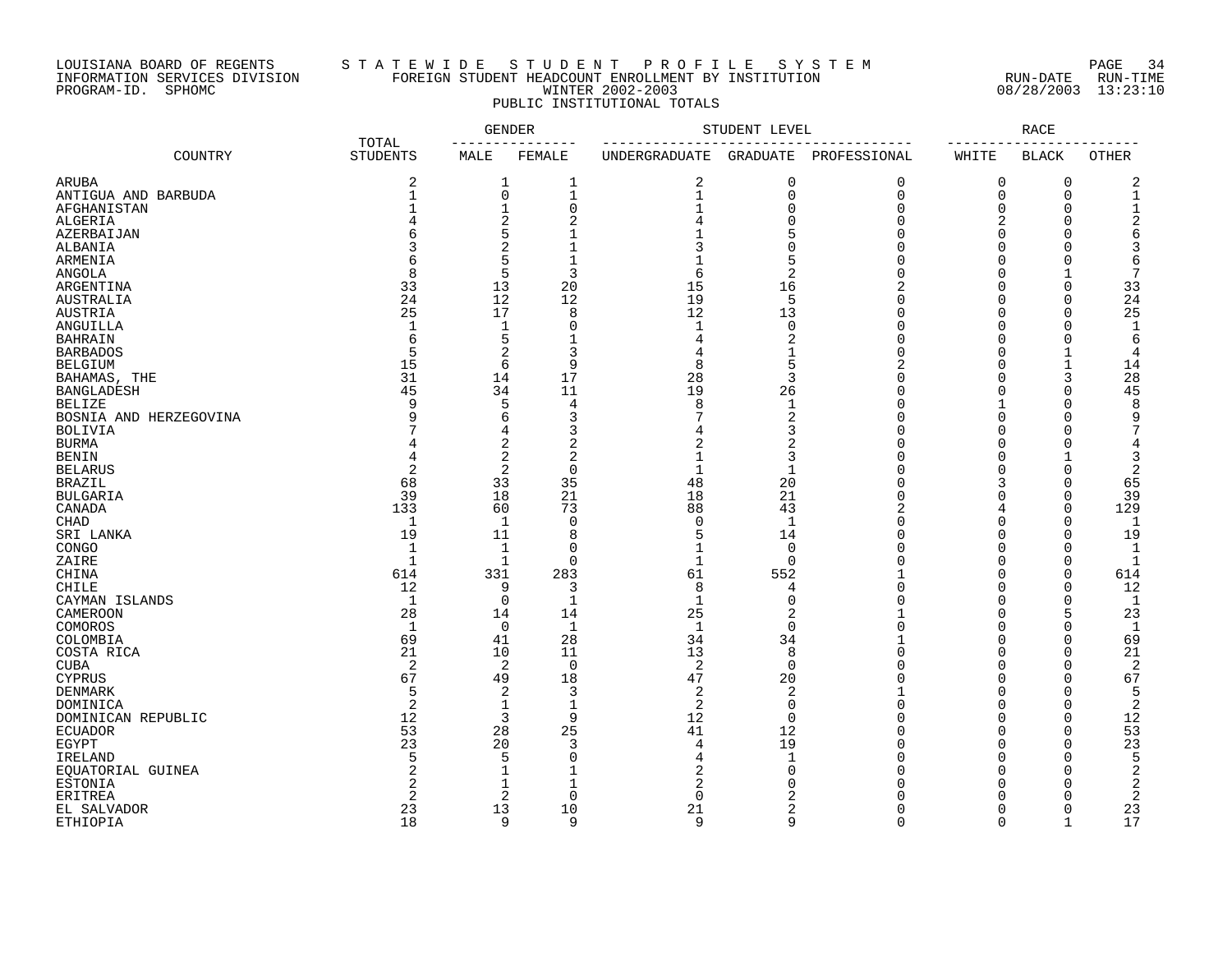## LOUISIANA BOARD OF REGENTS S T A T E W I D E S T U D E N T P R O F I L E S Y S T E M PAGE 35 INFORMATION SERVICES DIVISION FOREIGN STUDENT HEADCOUNT ENROLLMENT BY INSTITUTION RUN-DATE RUN-TIME PROGRAM-ID. SPHOMC WINTER 2002-2003 08/28/2003 13:23:10 PUBLIC INSTITUTIONAL TOTALS

|                                     |                          | <b>GENDER</b>  |                     |                | STUDENT LEVEL  |               |                      | <b>RACE</b>          |                |
|-------------------------------------|--------------------------|----------------|---------------------|----------------|----------------|---------------|----------------------|----------------------|----------------|
| COUNTRY                             | TOTAL<br><b>STUDENTS</b> | MALE           | FEMALE              | UNDERGRADUATE  | GRADUATE       | PROFESSIONAL  | $- - - - -$<br>WHITE | <b>BLACK</b>         | <b>OTHER</b>   |
| CZECH REPUBLIC                      | 18                       | 6              | 12                  | 10             | 8              | 0             | 1                    | $\mathbf 0$          | 17             |
| FINLAND                             | 2                        | 1              | $\mathbf{1}$        | $\mathbf 0$    | 2              | 0             | $\mathbf 0$          | $\mathbf 0$          | 2              |
| FIJI                                | 1                        | 0              | $\mathbf{1}$        | $\mathbf{1}$   | $\mathbf 0$    | O             | $\mathbf 0$          | $\mathbf 0$          |                |
| FRANCE                              | 101                      | 46             | 55                  | 46             | 51             | 4             | $\mathbf{1}$         | $\Omega$             | 100            |
| GAMBIA, THE                         | 5                        | $\mathbf 1$    | 4                   | 5              | $\Omega$       | O             | $\overline{0}$       | 2                    | 3              |
| GABON                               | $\mathbf{1}$             | $\mathbf 0$    | $\mathbf{1}$        | $\mathbf{1}$   | $\Omega$       | $\Omega$      | $\overline{0}$       | $\mathbf 0$          | $\mathbf{1}$   |
| <b>GEORGIA</b>                      | 7                        | 4              | 3                   | 2              | 5              | Λ             | $\Omega$             | 0                    |                |
| <b>GHANA</b>                        | 24                       | 11             | 13                  | 14             | 10             | Λ             | $\mathbf 0$          | 2                    | 22             |
| <b>GRENADA</b>                      | 3                        | $\mathbf{1}$   | 2                   | 3              | $\mathbf 0$    | O             | $\Omega$             | $\Omega$             |                |
| <b>GERMANY</b>                      | 44                       | 25             | 19                  | 22             | 22             | Ω             | $\mathbf{1}$         | $\Omega$             | 43             |
| <b>GREECE</b>                       | 5                        | 4              | $\mathbf 1$         | 2              | 3              | $\Omega$      | $\mathbf 0$          | $\Omega$             | 5              |
| <b>GUATEMALA</b>                    | 26                       | 17             | 9                   | 19             | 7              | U             | $\Omega$             | $\Omega$             | 26             |
| <b>GUINEA</b>                       | $\overline{4}$           | 4              | $\Omega$            | $\mathbf{1}$   | 3              | U             | $\mathbf 0$          | $\cup$               | $\overline{4}$ |
| <b>GUYANA</b>                       | 3                        | $\overline{2}$ | $\mathbf{1}$        | $\mathbf{1}$   | $\overline{2}$ | Ω             | $\Omega$             | $\Omega$             | 3              |
| HAITI                               | 14                       | 6              | 8                   | 10             | 4              |               | $\Omega$             | $\mathbf{1}$         | 13             |
| HONG KONG                           | 7                        | 5              | $\overline{2}$      | $\overline{4}$ | 3              | O             | $\overline{0}$       | $\mathbf 0$          |                |
| HONDURAS                            | 114                      | 57             | 57                  | 91             | 23             | U             | $\Omega$             | $\mathbf 0$          | 114            |
| CROATIA                             | 11                       | 5              | 6                   | 5              | 6              | U             | $\Omega$             | $\mathbf 0$          | 11             |
| HUNGARY                             | 8                        | 5              | 3                   | 6              | 2              | O             | $\Omega$             | $\Omega$             | 8              |
| <b>ICELAND</b>                      | 9                        | 8              | $\mathbf{1}$        | 7              | 2              |               | $\Omega$             | $\bigcap$            | 9              |
| INDONESIA                           | 56                       | 41             | 15                  | 25             | 31             | Ω             | $\overline{0}$       | $\mathbf 0$          | 56             |
| INDIA                               | 1,091                    | 815            | 276                 | 76             | 1,015          | Λ             | $\Omega$             | 0                    | 1,091          |
| IRAN                                | 16                       | 8              | 8                   | 5              | 11             | Ω             | $\Omega$             | $\Omega$             | 16             |
| <b>ISRAEL</b>                       | 7                        | 5              | 2                   |                | $\Omega$       | Λ             | 2                    | $\Omega$             |                |
| <b>ITALY</b>                        | 17                       | 11             | 6                   | 8              | 9              | Ω             | 2                    | $\bigcap$            | 15             |
| COTE D'IVOIRE (IVORY COAST)         | 5                        | 3              | $\overline{2}$      | $\overline{2}$ | 3              |               | $\Omega$             | $\bigcap$            | 5              |
|                                     | 2                        | $\overline{2}$ | $\mathbf 0$         | 1              | 1              | Ω             | -1                   | 0                    | 1              |
| IRAQ<br><b>JAPAN</b>                | 86                       | 33             | 53                  | 65             | 21             |               | $\Omega$             | $\mathbf{1}$         | 85             |
| JAMAICA                             | 85                       | 41             | 44                  | 41             | 44             | U             | $\Omega$             | 10                   | 75             |
|                                     | 30                       | 27             | $\overline{3}$      | 8              | 22             | $\cap$        |                      | $\Omega$             | 29             |
| <b>JORDAN</b><br><b>KENYA</b>       | 50                       | 33             | 17                  | 26             | 24             | O             | $\overline{0}$       | 3                    | 47             |
| KYRGYZSTAN                          | 3                        | 0              | 3                   | 2              | 1              | Ω             | $\Omega$             | $\Omega$             | 3              |
|                                     | 2                        | $\Omega$       | $\overline{2}$      | $\mathbf{1}$   | $\mathbf{1}$   | $\cap$        | $\Omega$             | $\Omega$             | 2              |
| KOREA, DEMOCRATIC PEOPLE'S REPUBLIC | 114                      | 76             | 38                  | 40             | 74             | U             | $\Omega$             | $\mathbf 0$          | 114            |
| KOREA, REPUBLIC OF                  | 77                       | 63             | 14                  | 75             | 2              | $\Omega$      | $\Omega$             | $\Omega$             | 77             |
| KUWAIT<br>KAZAKHSTAN                | 5                        | 3              | $\overline{2}$      | 3              | 2              | O             | $\Omega$             | $\mathbf 0$          | 5              |
| LEBANON                             | 35                       | 31             | 4                   | 23             | 12             | Ω             | $\Omega$             | $\mathbf 0$          | 35             |
|                                     | 4                        | 1              | 3                   | 2              | 2              | Ω             | 1                    | $\cup$               | 3              |
| LITHUANIA<br>LIBERIA                | 4                        | 3              | $\mathbf{1}$        | 4              | $\Omega$       | U             | $\Omega$             | $\bigcap$            | 4              |
| SLOVAKIA                            |                          | $\Omega$       | $\overline{1}$      | $\Omega$       |                | U             | $\Omega$             | $\cap$               |                |
|                                     |                          | $\mathbf{1}$   | 2                   | 2              |                | Ω             | $\Omega$             | $\Omega$             |                |
| MADAGASCAR                          | 6                        | 4              | 2                   | 2              |                | O             | $\Omega$             | O                    | 6              |
| MOLDOVA                             | б                        | 4              | $\overline{2}$      | 5              |                | U             | $\Omega$             | C                    | 6              |
| MONGOLIA                            |                          | $\overline{2}$ | $\mathbf{1}$        | 2              |                | Ω             | $\Omega$             | C                    | 3              |
| MALAWI                              |                          | $\mathbf{1}$   | $\overline{c}$      |                |                |               |                      |                      |                |
| MACEDONIA                           |                          |                |                     | 3              | U              | U             | $\Omega$             | $\bigcap$            | 3              |
| MALI                                | 6                        | 4              | 2                   | 5              |                |               | $\Omega$             | 2                    | 4              |
| MONACO                              | 2                        | $\mathbf 0$    | 2                   | $\overline{2}$ |                |               | $\Omega$             | $\Omega$             | 2              |
| MOROCCO                             | 15                       | 10             | 5                   | 9              |                |               |                      | $\mathbf 0$          | 14             |
| MAURITIUS                           | 17                       | 8              | 9<br>$\overline{1}$ | 13             | 4              | U<br>$\Omega$ | $\Omega$             | $\Omega$<br>$\Omega$ | 17             |
| MAURITANIA                          | 3                        | 2              |                     | $\mathbf{1}$   | $\overline{2}$ |               | $\Omega$             |                      | 3              |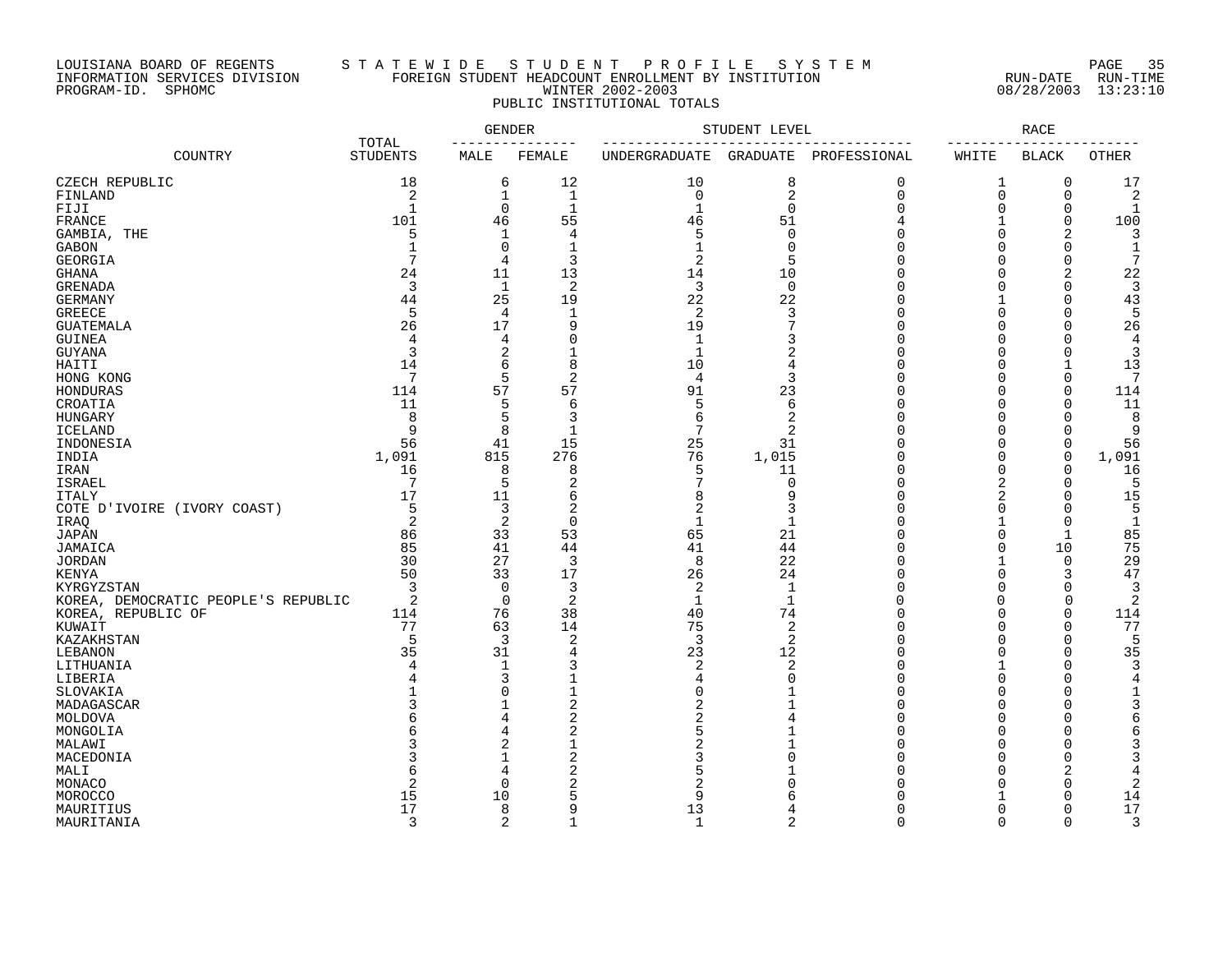## LOUISIANA BOARD OF REGENTS S T A T E W I D E S T U D E N T P R O F I L E S Y S T E M PAGE 36 INFORMATION SERVICES DIVISION FOREIGN STUDENT HEADCOUNT ENROLLMENT BY INSTITUTION RUN-DATE RUN-TIME PROGRAM-ID. SPHOMC WINTER 2002-2003 08/28/2003 13:23:10 PUBLIC INSTITUTIONAL TOTALS

|                       | TOTAL   | <b>GENDER</b>   |                | STUDENT LEVEL  |                |                 | RACE          |                     |                          |                |
|-----------------------|---------|-----------------|----------------|----------------|----------------|-----------------|---------------|---------------------|--------------------------|----------------|
|                       | COUNTRY | <b>STUDENTS</b> | MALE           | FEMALE         | UNDERGRADUATE  | <b>GRADUATE</b> | PROFESSIONAL  | WHITE               | <b>BLACK</b>             | <b>OTHER</b>   |
| <b>OMAN</b>           |         | 10              | 6              | 4              | 8              | 2               | 0             | 0                   | 0                        | 10             |
| MEXICO                |         | 54              | 28             | 26             | 27             | 27              | $\mathbf 0$   | $\Omega$            | $\mathbf 0$              | 54             |
| MALAYSIA              |         | 57              | 42             | 15             | 38             | 19              | $\Omega$      | $\Omega$            | $\Omega$                 | 57             |
| NIGER                 |         | 2               | $\mathbf 1$    | $\mathbf 1$    | $\mathbf{1}$   | $\mathbf{1}$    | $\cap$        | $\Omega$            | $\mathbf 1$              | -1             |
| NIGERIA               |         | 121             | 78             | 43             | 84             | 37              |               | $\Omega$            | 12                       | 109            |
| NETHERLANDS           |         | 14              | 6              | 8              | 10             | 4               | U             | $\Omega$            | $\Omega$                 | 14             |
| NORWAY                |         | 11              | 7              | $\overline{4}$ | 9              | 2               |               |                     | $\Omega$                 | 10             |
| NEPAL                 |         | 18              | 16             | $\overline{2}$ | 9              | 9               |               | $\Omega$            | $\Omega$                 | 18             |
| SURINAME              |         | 4               | 2              | $\overline{2}$ | $\overline{2}$ | $\overline{2}$  |               | $\Omega$            | $\Omega$                 | 4              |
| NICARAGUA             |         | 29              | 16             | 13             | 26             | 3               |               | $\Omega$            | $\Omega$                 | 29             |
| NEW ZEALAND           |         | 9               | 2              | 7              | 7              | $\overline{2}$  |               | $\Omega$            | $\cap$                   | 9              |
| PARAGUAY              |         | $\overline{c}$  | $\mathbf 1$    | $\mathbf 1$    | $\overline{2}$ | $\Omega$        |               | $\Omega$            |                          | 1              |
| PERU                  |         | 24              | $\overline{7}$ | 17             | 15             | 8               |               | $\Omega$            | $\Omega$                 | 24             |
| PAKISTAN              |         | 56              | 45             | 11             | 40             | 16              | O             | $\Omega$            | $\Omega$                 | 56             |
| POLAND                |         | 16              | 10             | 6              | 9              | 7               | O             |                     | $\Omega$                 | 15             |
| PANAMA                |         | 11              | 7              | 4              |                | 4               | $\cap$        |                     | $\Omega$                 | 10             |
| PORTUGAL              |         | 4               | 3              |                | 2              | $\overline{2}$  |               | $\Omega$            | -1                       | 3              |
| GUINEA-BISSAU         |         |                 | $\mathbf 0$    | 1              | $\Omega$       | $\mathbf 1$     |               | $\Omega$            | $\Omega$                 |                |
| QATAR                 |         | 1               | 1              | $\mathbf 0$    | $\mathbf 1$    | $\mathbf 0$     | C             | $\Omega$            | $\Omega$                 | -1             |
| ROMANIA               |         | 61              | 27             | 34             | 14             | 46              |               | $\Omega$            | $\Omega$                 | 61             |
| PHILIPPINES           |         | 20              | 11             | 9              | 10             | 10              | $\cap$        | $\Omega$            | $\cap$                   | 20             |
| PUERTO RICO           |         | $\mathbf{1}$    | 0              | $\mathbf 1$    | $\mathbf{1}$   | 0               | n             | $\Omega$            | $\Omega$                 | -1             |
| RUSSIA                |         | 31              | 15             | 16             | 17             | 14              |               | 1                   | $\Omega$                 | 30             |
| RWANDA                |         | 2               | $\mathbf 0$    | 2              | 2              | $\Omega$        |               | $\Omega$            | ∩                        | 2              |
| SAUDI ARABIA          |         | 58              | 57             | $\mathbf{1}$   | 54             |                 |               | $\Omega$            | $\Omega$                 | 58             |
| ST. KITTS AND NEVIS   |         | 1               | 0              | 1              | 1              | 0               |               | $\Omega$            | $\Omega$                 | -1             |
| SOUTH AFRICA          |         | 23              | 11             | 12             | 17             | 6               |               | $\Omega$            | $\cap$                   | 23             |
| SENEGAL               |         | 5               | 4              | $\mathbf{1}$   | 3              | 2               |               | $\Omega$            | $\cap$                   | 5              |
| SLOVENIA              |         | 2               | $\mathbf{1}$   | 1              | 1              | 1               |               | $\Omega$            |                          |                |
| SIERRA LEONE          |         |                 | 3              |                | 0              | 3               |               | O                   |                          |                |
| SINGAPORE             |         |                 | 5              | 2              | 6              | $\mathbf 1$     |               |                     | $\cap$                   | 6              |
| SPAIN                 |         | 25              | 17             | 8              | 12             | 13              |               |                     | $\cap$                   | 24             |
| SERBIA                |         | 3               | 2              |                | $\overline{2}$ | $\mathbf{1}$    |               |                     |                          | $\overline{2}$ |
| ST. LUCIA             |         | $\overline{2}$  | 1              |                | 2              | $\Omega$        |               | $\Omega$            | $\cap$                   | 2              |
| <b>SUDAN</b>          |         | $\overline{c}$  | 2              | $\Omega$       | $\mathbf{1}$   |                 |               | $\Omega$            |                          | 1              |
| <b>SWEDEN</b>         |         | 33              | 20             | 13             | 30             | 3               |               | $\Omega$            | $\Omega$                 | 33             |
| SYRIA                 |         | 12              | 9              | 3              | 8              | 4               |               | $\overline{2}$      | $\cap$                   | 10             |
| SWITZERLAND           |         | 24              | 15             | 9              | $\overline{2}$ | 22              |               | $\Omega$            | $\Omega$                 | 24             |
| UNITED ARAB EMIRATES  |         | 40              | 38             | $\overline{2}$ | 37             | 3               |               | $\Omega$            | $\Omega$                 | 40             |
| TRINIDAD AND TOBAGO   |         | 21              | 11             | 10             | 11             | 10              | n             | $\Omega$            | $\overline{4}$           | 17             |
| THAILAND              |         | 43              | 21             | 22             | 11             | 32              | $\Omega$      | $\Omega$            | $\Omega$<br>$\Omega$     | 43             |
| <b>TOGO</b>           |         | 3               | $\mathbf 0$    | 3              | 2              | $\mathbf 1$     |               | $\Omega$            |                          | 3              |
| SAO TOME AND PRINCIPE |         |                 | 0              | 1              | 1              | 0               |               | $\Omega$            | ∩                        |                |
| TUNISIA               |         | 3               | 2              | 1              | $\mathbf{1}$   | 2               |               | $\Omega$            | $\Omega$                 | 3              |
| TURKEY                |         | 77              | 59             | 18             | 21             | 56              | U             | 3<br>$\Omega$       | $\Omega$<br>$\Omega$     | 74             |
| TAIWAN                |         | 67              | 36             | 31<br>9        | 32<br>17       | 35              |               |                     |                          | 67             |
| TURKMENISTAN          |         | 17              | 8              |                |                | 0               |               | $\Omega$            | 3                        | 14             |
| TANZANIA              |         | 9               |                | 2              |                | 6               |               | $\Omega$            |                          | 8              |
| <b>UGANDA</b>         |         | 9               | 4              | 5              | 6              | 3               | O<br>$\Omega$ | 0<br>$\overline{2}$ | $\mathbf{1}$<br>$\Omega$ | 8              |
| UNITED KINGDOM        |         | 60              | 29             | 31             | 47             | 13              |               |                     |                          | 58             |